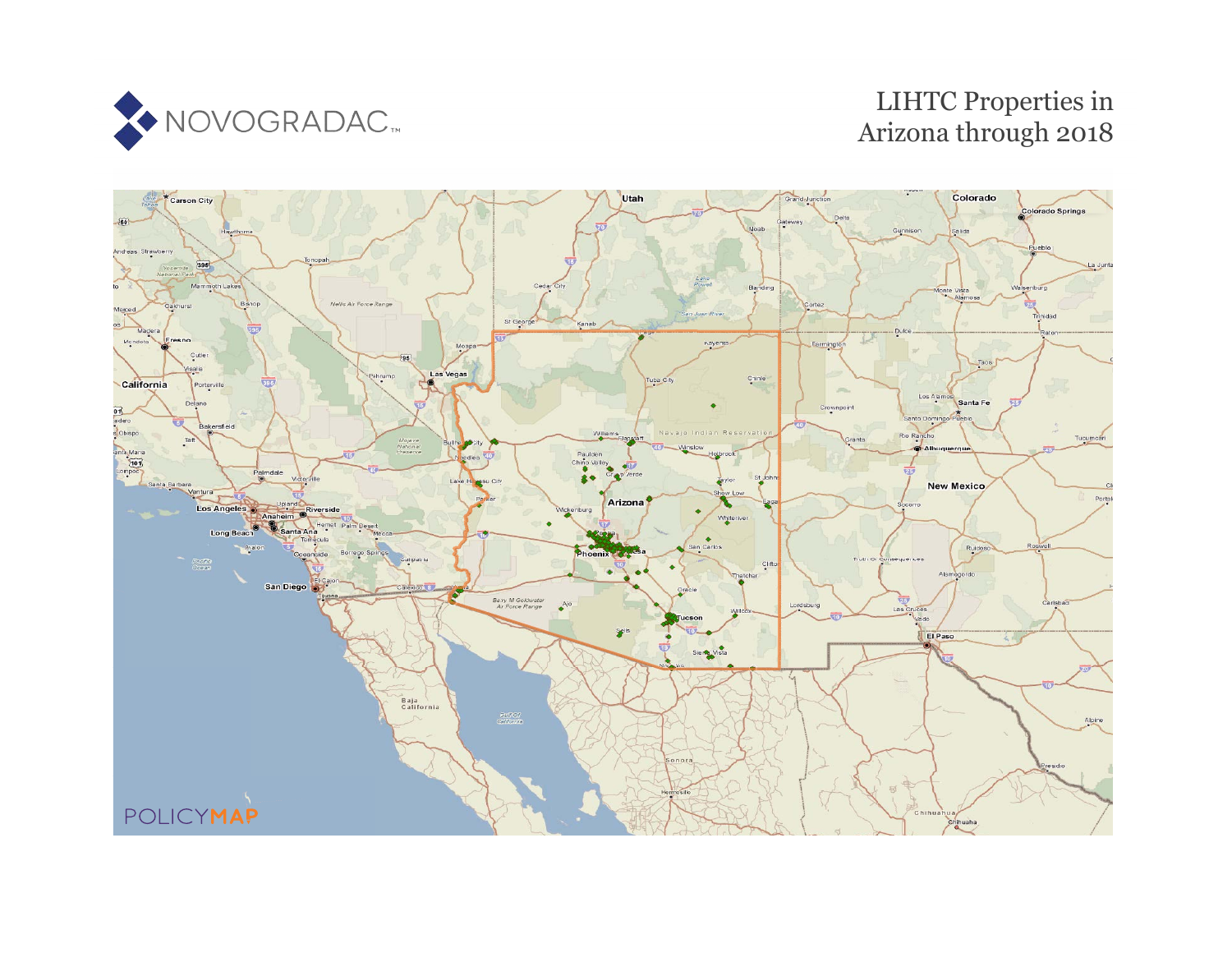| <b>Project Name</b>                                       | <b>Address</b>                               | City              | <b>State</b>           | <b>Zip Code</b> | Nonprofit<br><b>Sponsor</b> | <b>Allocation</b><br>Year | <b>Annual</b><br><b>Allocated</b><br><b>Amount</b> | <b>Year Placed</b><br>in Service | <b>Construction Type</b>                   | <b>Total</b><br><b>Units</b> | Low<br><b>Income</b><br><b>Units</b> | <b>Rent</b> or<br><b>Income</b><br><b>Ceiling</b> | <b>Credit</b><br>Percentage Bond            | Tax-<br><b>Exempt</b> | <b>HUD Multi-</b><br><b>Family</b><br><b>Financing/Rental</b><br><b>Assistance</b> |
|-----------------------------------------------------------|----------------------------------------------|-------------------|------------------------|-----------------|-----------------------------|---------------------------|----------------------------------------------------|----------------------------------|--------------------------------------------|------------------------------|--------------------------------------|---------------------------------------------------|---------------------------------------------|-----------------------|------------------------------------------------------------------------------------|
| MATTHEW HENSON I                                          | 840 W TONTO<br><b>ST</b>                     | <b>PHOENIX</b>    | AZ                     | 85007           | No                          | 2003                      | \$0                                                | 2005                             | <b>New Construction</b>                    | 196                          | 148                                  |                                                   | $70$ % present $\,$ No value                |                       |                                                                                    |
| PAGE COMMONS                                              | 170 N OAK ST                                 | <b>GILBERT</b>    | $\mathbf{A}\mathbf{Z}$ | 85233           | No                          | 2003                      | $\$0$                                              | 2005                             | <b>New Construction</b>                    | 100                          | 100                                  |                                                   | 70 % present $\,$ No $\,$<br>value          |                       |                                                                                    |
| PINECREST APTS<br>(PHOENIX)                               | $2601\,\mathrm{W}$ CLAREMONT ST $\,$ PHOENIX |                   | $\mathbf{A}\mathbf{Z}$ | 85017           | No                          | 2004                      | \$0                                                | 2005                             | Acquisition and Rehab 264                  |                              | 262                                  |                                                   | $30\,\%$ present $\,$ Yes value             |                       |                                                                                    |
| QUARTZSITE SENIOR<br><b>APTS</b>                          | 1615 E QUAIL<br><b>TRAIL ST</b>              | <b>QUARTZSITE</b> | $\mathbf{A}\mathbf{Z}$ |                 | Yes                         | 2003                      | \$0                                                | 2005                             | <b>New Construction</b>                    | 40                           | 33                                   |                                                   | $70$ % present $\,$ No $\,$<br>value        |                       |                                                                                    |
| RIVER BEND APTS II                                        | 12700 N 113TH<br>$\operatorname{AVE}$        | YOUNGTOWN         | $\mathbf{A}\mathbf{Z}$ | 85363           | No                          | 2003                      | $\$0$                                              | 2005                             | New Construction                           | ${\bf 56}$                   | 56                                   |                                                   | 70 % present $\,$ No $\,$<br>value          |                       |                                                                                    |
| <b>SAN ANGELIN APTS</b>                                   | 1935 S<br><b>SUNNYVALE</b>                   | <b>MESA</b>       | AZ                     | 85206           | No                          | 2003                      | \$0                                                | 2005                             | <b>New Construction</b>                    | 312                          | 282                                  |                                                   | $30\,\%$ present $\,$ $\rm{Yes}$<br>value   |                       |                                                                                    |
| SAN FERNANDO APTS 4150 E MAIN ST MESA                     |                                              |                   | AZ                     | 85205           | No                          | 2003                      | $\$0$                                              | 2005                             | <b>New Construction</b>                    | 265                          | 241                                  |                                                   | 30 % present $\gamma_{\rm e s}$<br>value    |                       |                                                                                    |
| SANDSTONE<br><b>HIGHLANDS SENIOR</b><br><b>COMMUNITY</b>  | 300 W HIGH<br><b>COUNTRY</b><br>TRAIL        | <b>FLAGSTAFF</b>  | AZ                     | 86005           | No                          | 2003                      | \$0                                                | 2005                             | <b>New Construction</b>                    | 72                           | 72                                   |                                                   | $70$ % present $\,$ No $\,$<br>value        |                       |                                                                                    |
| <b>SMOKETREE APTS</b>                                     | 902 E CENTRE<br>$\operatorname{AVE}$         | <b>BUCKEYE</b>    | $\mathbf{A}\mathbf{Z}$ | 85326           | Yes                         | 2004                      | \$0                                                | 2005                             | <b>New Construction</b>                    | 24                           | 19                                   |                                                   | 70 % present $\,$ No $\,$<br>value          |                       |                                                                                    |
| VILLAGE SQUARE APTS 14014 N 32ND ST PHOENIX               |                                              |                   | $\mathbf{A}\mathbf{Z}$ | 85032           | No                          | 2004                      | $\$0$                                              | 2005                             | Acquisition and Rehab 116                  |                              | 101                                  |                                                   | 30 % present $\rm \gamma_{\rm es}$<br>value |                       |                                                                                    |
| WHISPERING PALMS 1650 E GEORGIA PHOENIX<br><b>HOUSING</b> | AVE                                          |                   | AZ                     | 85016           | Yes                         | 2003                      | \$0\$                                              | 2005                             | Both New Construction 21<br>and $\rm{A/R}$ |                              | 21                                   |                                                   | <b>Both 30%</b><br>and 70%<br>present value | No                    |                                                                                    |
| WILLCOX<br><b>FARMWORKER APTS</b>                         | 708 N ARIZONA WILLCOX<br>AVE                 |                   | $\mathbf{A}\mathbf{Z}$ | 85643           | Yes                         | 2003                      | \$0                                                | 2005                             | <b>New Construction</b>                    | 40                           | 40                                   |                                                   | 70 % present $\,$ No $\,$<br>value          |                       |                                                                                    |
| <b>WINSLOW CROSSING</b>                                   | 1800W<br><b>FLEMING ST</b>                   | WINSLOW           | AZ                     | 86047           | Yes                         | 2004                      | $\$0$                                              | 2005                             | <b>New Construction</b>                    | 52                           | 46                                   |                                                   | 70 % present $\overline{N}$<br>value        |                       |                                                                                    |

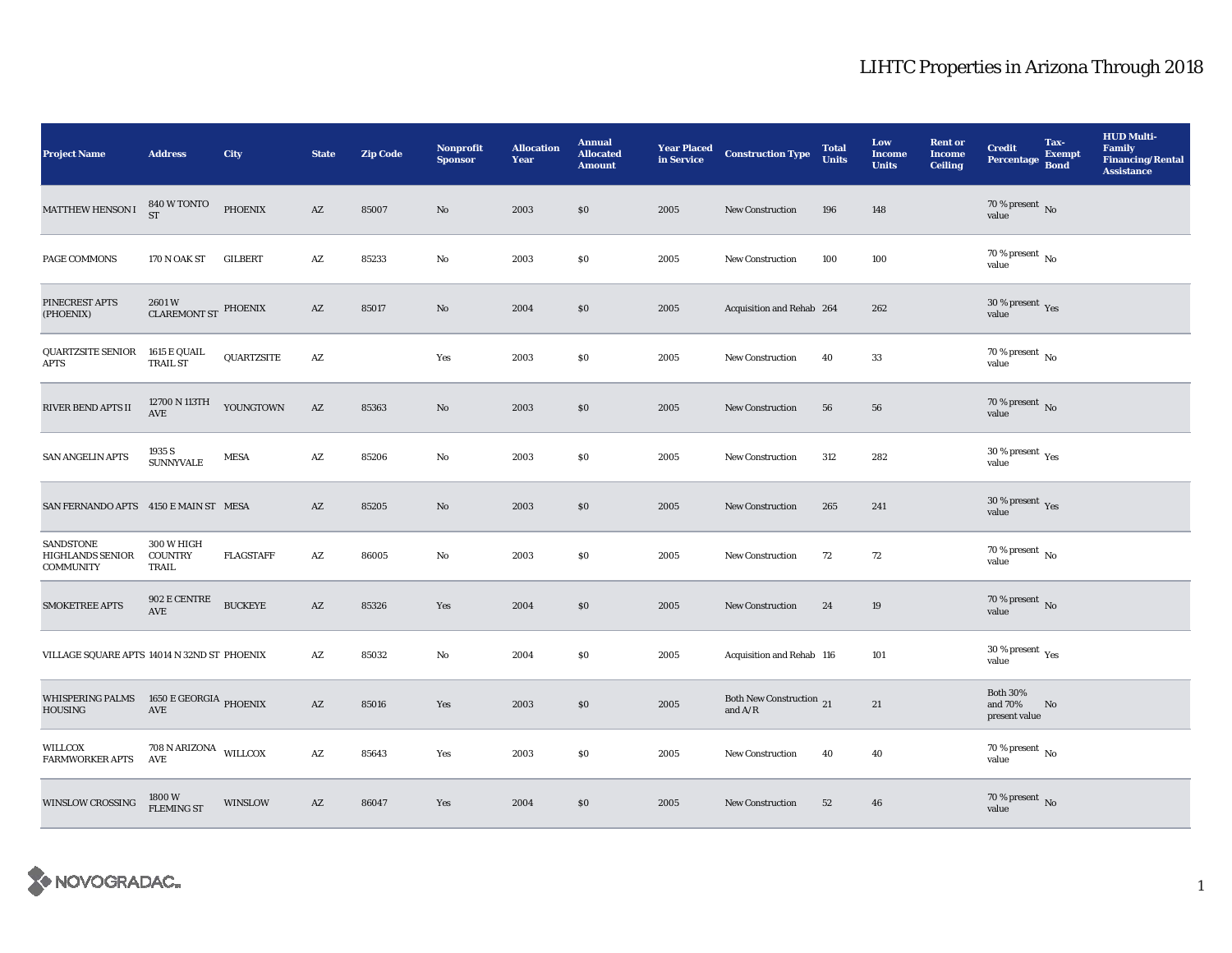| <b>Project Name</b>                                                                                                                  | <b>Address</b>                               | City           | <b>State</b>           | <b>Zip Code</b> | <b>Nonprofit</b><br><b>Sponsor</b> | <b>Allocation</b><br>Year | <b>Annual</b><br><b>Allocated</b><br><b>Amount</b> | <b>Year Placed</b><br>in Service | <b>Construction Type</b>              | <b>Total</b><br><b>Units</b> | Low<br><b>Income</b><br><b>Units</b> | <b>Rent or</b><br><b>Income</b><br><b>Ceiling</b> | <b>Credit</b><br>Percentage Bond            | Tax-<br><b>Exempt</b> | <b>HUD Multi-</b><br><b>Family</b><br><b>Financing/Rental</b><br><b>Assistance</b> |
|--------------------------------------------------------------------------------------------------------------------------------------|----------------------------------------------|----------------|------------------------|-----------------|------------------------------------|---------------------------|----------------------------------------------------|----------------------------------|---------------------------------------|------------------------------|--------------------------------------|---------------------------------------------------|---------------------------------------------|-----------------------|------------------------------------------------------------------------------------|
| <b>MATTHEW HENSON</b><br><b>SENIOR APTS</b>                                                                                          | 1045 S EIGHTH<br>AVE                         | PHOENIX        | $\mathbf{A}\mathbf{Z}$ | 85007           | No                                 | 2004                      | \$881,773                                          | 2006                             | <b>New Construction</b>               | 129                          | 129                                  |                                                   | $70$ % present $\,$ No $\,$<br>value        |                       |                                                                                    |
| <b>GILA RIVER II</b>                                                                                                                 | 232 N<br>CHALMERS LN THATCHER                |                | $\mathbf{A}\mathbf{Z}$ | 85552           | Yes                                | 2005                      | \$0                                                | 2006                             | <b>New Construction</b>               | 40                           | $35\,$                               |                                                   | $70$ % present $\,$ No value                |                       |                                                                                    |
| YAVAPAI-APACHE<br>NATION #2                                                                                                          | 2372 WIKI WAY CAMP VERDE                     |                | AZ                     | 86322           | $\mathbf{N}\mathbf{o}$             | 2004                      | \$329,620                                          | 2006                             | New Construction                      | 16                           | 16                                   |                                                   | 70 % present $\,$ No $\,$<br>value          |                       |                                                                                    |
| <b>MARYLAND SENIOR</b><br><b>HOUSING</b>                                                                                             | $126\ \rm{W}$ MARYLAND AVE $\rm{PHOENIX}$    |                | $\mathbf{A}\mathbf{Z}$ | 85013           | Yes                                | 2004                      | \$244,776                                          | 2006                             | Acquisition and Rehab 36              |                              | 31                                   |                                                   | $70$ % present $\,$ No value                |                       |                                                                                    |
| LA MARIPOSA SENIOR $701 E 24TH ST$ YUMA<br><b>VILLAS</b>                                                                             |                                              |                | $\mathbf{A}\mathbf{Z}$ | 85365           | $\rm No$                           | 2004                      | \$524,930                                          | 2006                             | <b>New Construction</b>               | 59                           | 59                                   |                                                   | $70$ % present $\,$ No $\,$<br>value        |                       |                                                                                    |
| <b>AK-CHIN HOMES II</b>                                                                                                              | 42507W<br>PETERS & NALL MARICOPA<br>RD       |                | $\mathbf{A}\mathbf{Z}$ | 85138           | $\mathbf{N}\mathbf{o}$             | 2004                      | \$247,144                                          | 2006                             | <b>New Construction</b>               | 17                           | 17                                   |                                                   | 70 % present $_{\rm No}$<br>value           |                       |                                                                                    |
| <b>EAGLE COVE APTS</b>                                                                                                               | 1856 E APACHE<br>DR                          | EAGAR          | $\mathbf{A}\mathbf{Z}$ | 85925           | No                                 | 2004                      | \$510,784                                          | 2006                             | <b>New Construction</b>               | 48                           | 48                                   |                                                   | $70$ % present $\,$ No $\,$<br>value        |                       |                                                                                    |
| SONORA VISTA APTS                                                                                                                    | <b>1600 VAN</b><br><b>BUREN AVE</b>          | <b>DOUGLAS</b> | AZ                     | 85607           | No                                 | 2004                      | \$829,372                                          | 2006                             | <b>New Construction</b>               | 65                           | 60                                   |                                                   | $70$ % present $\,$ No value                |                       |                                                                                    |
| <b>SAHARA LUNA</b>                                                                                                                   | 1220 N 36TH ST PHOENIX                       |                | $\mathbf{A}\mathbf{Z}$ | 85008           | No                                 | 2004                      | \$490,055                                          | 2006                             | Both New Construction 52<br>and $A/R$ |                              | 52                                   |                                                   | <b>Both 30%</b><br>and 70%<br>present value | No                    |                                                                                    |
| $\begin{array}{lll} \texttt{ESCALA CENTRAL CITY} & \begin{array}{l} 3606 \text{ E VAN} \\ \texttt{BUREN ST} \end{array} \end{array}$ |                                              | <b>PHOENIX</b> | $\mathbf{A}\mathbf{Z}$ | 85008           | $\rm No$                           | 2005                      | \$665,261                                          | 2006                             | <b>New Construction</b>               | 178                          | 170                                  |                                                   | 30 % present $\rm \gamma_{es}$<br>value     |                       |                                                                                    |
| PINEHURST AT<br><b>FLAGSTAFF</b>                                                                                                     | 1001 N FOURTH $$\rm FLAGSTAFF$$<br><b>ST</b> |                | $\mathbf{A}\mathbf{Z}$ | 86004           | No                                 | 2003                      | \$606,981                                          | 2006                             | <b>New Construction</b>               | 84                           | 84                                   | 60% AMGI                                          | $70\,\%$ present $\,$ No value              |                       |                                                                                    |
| PINETOP HILLS APTS                                                                                                                   | <b>1450 S EMMA</b><br>$_{\rm DR}$            | <b>PINETOP</b> | $\mathbf{A}\mathbf{Z}$ | 85935           | Yes                                | 2003                      | \$659,404                                          | 2006                             | <b>New Construction</b>               | 64                           | 59                                   |                                                   | $70$ % present $\,$ No $\,$<br>value        |                       |                                                                                    |
| WILLCOX<br><b>TOWNHOMES</b>                                                                                                          | 804 W HOCH LN WILLCOX                        |                | AZ                     | 85643           | Yes                                | 2004                      | \$444,049                                          | 2006                             | <b>New Construction</b>               | 40                           | 29                                   |                                                   | $70\,\%$ present $\,$ No value              |                       |                                                                                    |

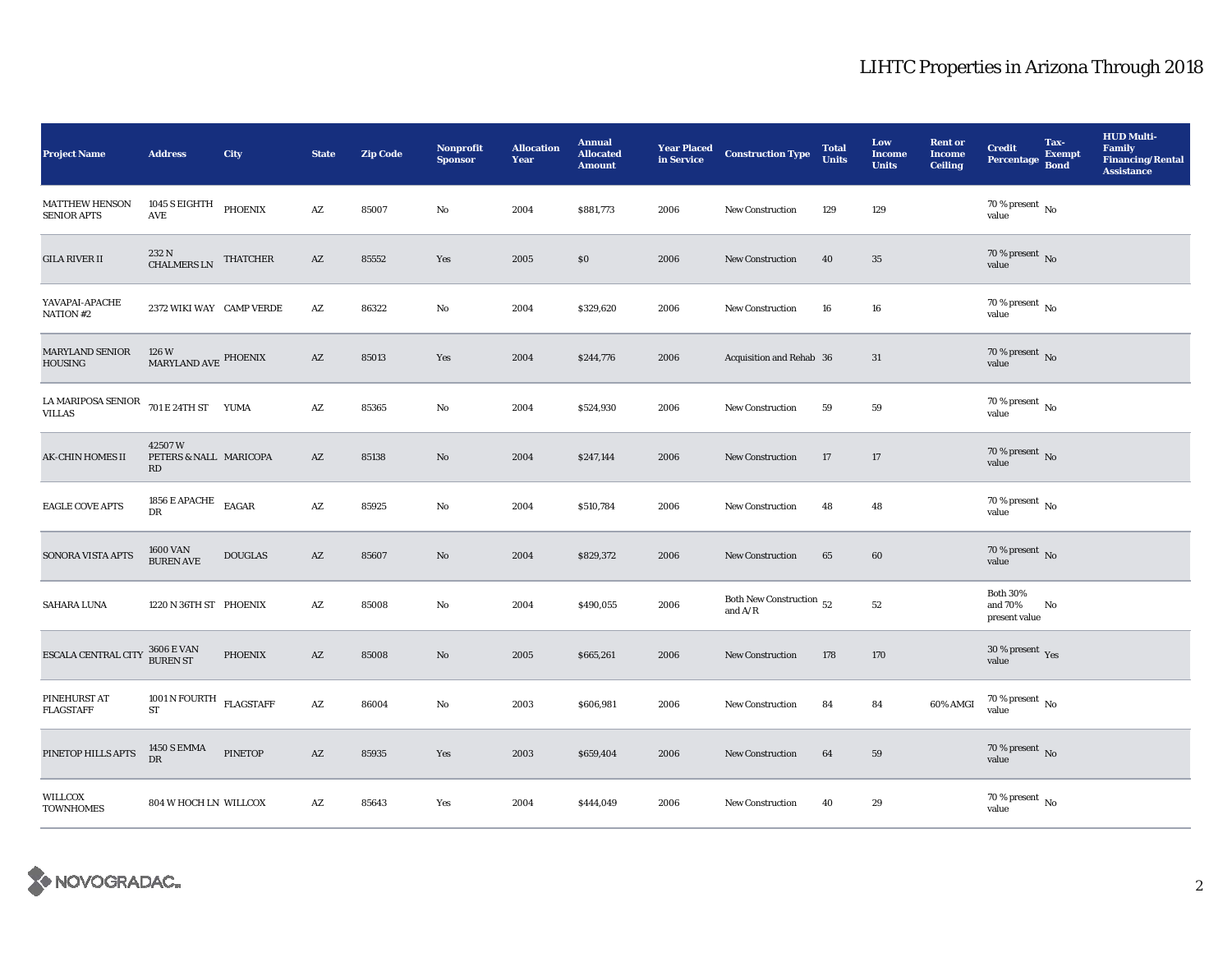| <b>Project Name</b>                                                  | <b>Address</b>                         | City             | <b>State</b>           | <b>Zip Code</b> | <b>Nonprofit</b><br><b>Sponsor</b> | <b>Allocation</b><br>Year | <b>Annual</b><br><b>Allocated</b><br><b>Amount</b> | <b>Year Placed</b><br>in Service | <b>Construction Type</b>                                 | <b>Total</b><br><b>Units</b> | Low<br><b>Income</b><br><b>Units</b> | <b>Rent or</b><br><b>Income</b><br><b>Ceiling</b> | <b>Credit</b><br><b>Percentage</b>          | Tax-<br><b>Exempt</b><br><b>Bond</b> | <b>HUD Multi-</b><br><b>Family</b><br><b>Financing/Rental</b><br><b>Assistance</b> |
|----------------------------------------------------------------------|----------------------------------------|------------------|------------------------|-----------------|------------------------------------|---------------------------|----------------------------------------------------|----------------------------------|----------------------------------------------------------|------------------------------|--------------------------------------|---------------------------------------------------|---------------------------------------------|--------------------------------------|------------------------------------------------------------------------------------|
| <b>GREENWAY COVE</b>                                                 | 15826 N 32ND<br><b>ST</b>              | <b>PHOENIX</b>   | $\mathbf{A}\mathbf{Z}$ | 85032           | $\rm No$                           | 2004                      | \$700,000                                          | 2006                             | Both New Construction 191<br>and $\mathrm{A}/\mathrm{R}$ |                              | 172                                  |                                                   | <b>Both 30%</b><br>and 70%<br>present value | No                                   |                                                                                    |
| TIMBER TRAILS APTS                                                   | 200 W HIGH<br><b>COUNTRY</b><br>TRAIL  | <b>FLAGSTAFF</b> | AZ                     | 86005           | No                                 | 2004                      | \$844,115                                          | 2006                             | <b>New Construction</b>                                  | 64                           | 64                                   |                                                   | 70 % present $\,$ No $\,$<br>value          |                                      |                                                                                    |
| <b>GILA RIVER I</b>                                                  | $232$ N CHALMERS LN                    | <b>THATCHER</b>  | $\mathbf{A}\mathbf{Z}$ | 85552           | Yes                                | 2004                      | \$384,264                                          | 2006                             | <b>New Construction</b>                                  | 40                           | 34                                   |                                                   | $70$ % present $\,$ No value                |                                      |                                                                                    |
| SAN CLEMENTE APTS                                                    | $7640\text{ S}$ POWER<br>RD            | <b>GILBERT</b>   | $\mathbf{A}\mathbf{Z}$ | 85297           | $\rm No$                           | 2003                      | \$686,020                                          | 2006                             | New Construction                                         | 336                          | 309                                  |                                                   | $30\,\%$ present $\,$ Yes value             |                                      |                                                                                    |
| <b>EL DESTINO</b>                                                    | 1271 W<br>FRONTAGE RD                  | RIO RICO         | AZ                     | 85648           | Yes                                | 2004                      | \$781,302                                          | 2006                             | <b>New Construction</b>                                  | 61                           | 51                                   |                                                   | $70$ % present $\,$ No value                |                                      |                                                                                    |
| MEMORIAL TOWERS                                                      | 1401 S SEVENTH $\,$ PHOENIX AVE        |                  | $\mathbf{A}\mathbf{Z}$ | 85007           | Yes                                | 2004                      | \$700,000                                          | 2006                             | New Construction                                         | 153                          | 152                                  |                                                   | 70 % present $\overline{N_0}$<br>value      |                                      |                                                                                    |
| <b>CASA DE ENCANTO</b>                                               | $250\,\mathrm{N}$ SILVERBELL RD TUCSON |                  | AZ                     | 85745           | $\rm No$                           | 2005                      | \$125,645                                          | 2007                             | Acquisition and Rehab 60                                 |                              | 60                                   |                                                   | $30\,\%$ present $\,$ Yes value             |                                      |                                                                                    |
| <b>CASA DE FLORES</b><br><b>SENIOR APTS</b>                          | 1775 S 20TH AVE SAFFORD                |                  | A Z                    | 85546           | No                                 | 2006                      | \$56,896                                           | 2007                             | Acquisition and Rehab 31                                 |                              | 31                                   |                                                   | $30\,\%$ present $\rm \chi_{ES}$<br>value   |                                      |                                                                                    |
| <b>COBRE VILLAGE</b>                                                 | 2186 N<br><b>ESCUDILLA DR</b>          | <b>GLOBE</b>     | AZ                     | 85501           | $\rm No$                           | 2006                      | \$900,000                                          | 2007                             | New Construction                                         | 64                           | 58                                   |                                                   | $70$ % present $\,$ No value                |                                      |                                                                                    |
| <b>MEADOWBROOK</b><br><b>HOUSING</b>                                 | 4545 N 15TH ST PHOENIX                 |                  | AZ                     | 85014           | Yes                                | 2005                      | \$485,842                                          | 2007                             | New Construction                                         | 69                           | 69                                   |                                                   | $70\,\%$ present $\overline{N_0}$<br>value  |                                      |                                                                                    |
| CURLEY SCHOOL APTS ESPERANZA                                         | 201W<br>AVE                            | AJO              | AZ                     | 85321           | Yes                                | 2005                      | \$511,315                                          | 2007                             | Both New Construction 30<br>and $A/R$                    |                              | $17\,$                               |                                                   | $70\,\%$ present $\,$ No value              |                                      |                                                                                    |
| <b>FAIRWAY MANOR</b><br><b>APTS</b>                                  | <b>2225 W LYON</b><br><b>CREST RD</b>  | <b>SNOWFLAKE</b> | $\mathbf{A}\mathbf{Z}$ | 85937           | No                                 | 2005                      | \$624,679                                          | 2007                             | <b>New Construction</b>                                  | 60                           | 53                                   |                                                   | $70\,\%$ present $\,$ No value              |                                      |                                                                                    |
| <b>GUADALUPE HUERTA</b> 7235 S SEVENTH PHOENIX<br><b>SENIOR APTS</b> | <b>ST</b>                              |                  | AZ                     | 85042           | No                                 | 2006                      | \$62,881                                           | 2007                             | Acquisition and Rehab 42                                 |                              | 41                                   |                                                   | $30\,\%$ present $\,\mathrm{Yes}$ value     |                                      |                                                                                    |

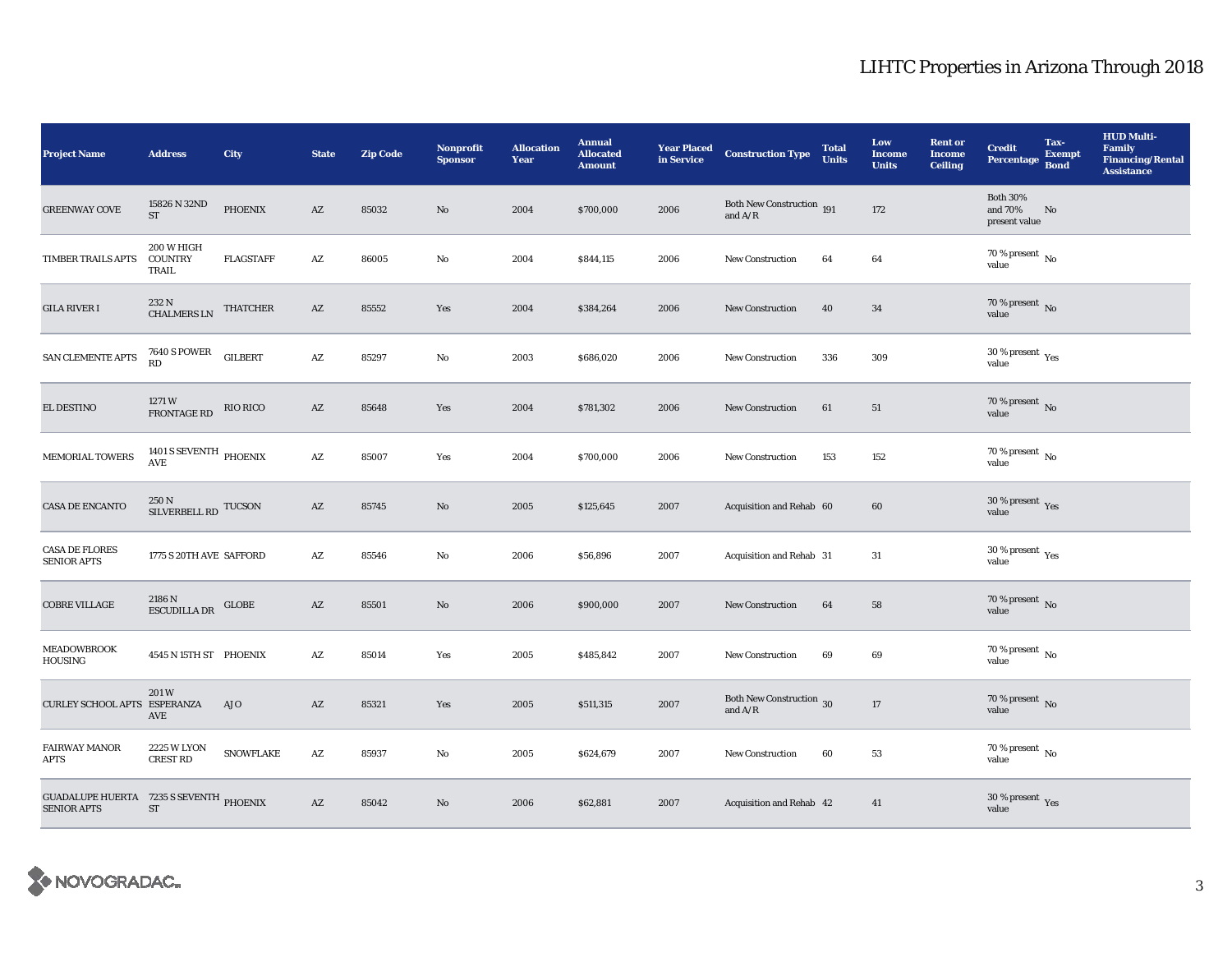| <b>Project Name</b>                                       | <b>Address</b>                                                   | City               | <b>State</b>           | <b>Zip Code</b> | <b>Nonprofit</b><br><b>Sponsor</b> | <b>Allocation</b><br>Year | <b>Annual</b><br><b>Allocated</b><br><b>Amount</b> | <b>Year Placed</b><br>in Service | <b>Construction Type</b>  | <b>Total</b><br><b>Units</b> | Low<br><b>Income</b><br><b>Units</b> | <b>Rent or</b><br><b>Income</b><br><b>Ceiling</b> | <b>Credit</b><br>Percentage Bond               | Tax-<br><b>Exempt</b> | <b>HUD Multi-</b><br><b>Family</b><br><b>Financing/Rental</b><br><b>Assistance</b> |
|-----------------------------------------------------------|------------------------------------------------------------------|--------------------|------------------------|-----------------|------------------------------------|---------------------------|----------------------------------------------------|----------------------------------|---------------------------|------------------------------|--------------------------------------|---------------------------------------------------|------------------------------------------------|-----------------------|------------------------------------------------------------------------------------|
| KATHERINE HEIGHTS<br><b>TOWNHOMES I</b>                   | 1207 N POWER<br><b>LINE RD</b>                                   | BULLHEAD CITY AZ   |                        | 86429           | $\mathbf{No}$                      | 2006                      | \$900,000                                          | 2007                             | <b>New Construction</b>   | $\overline{\mathbf{5}}$      | $\overline{4}$                       |                                                   | $70$ % present $\,$ No $\,$<br>value           |                       |                                                                                    |
| <b>LA VISTA APTS</b>                                      | <b>300 W GOLD</b><br><b>HILL RD</b>                              | <b>NOGALES</b>     | $\mathbf{A}\mathbf{Z}$ | 85621           | Yes                                | 2005                      | \$256,094                                          | 2007                             | <b>New Construction</b>   | 24                           | 22                                   |                                                   | 70 % present $\overline{N_0}$<br>value         |                       |                                                                                    |
| <b>LAS CASAS DE</b><br><b>QUARTZSITE II</b>               | 1617 E QUAIL<br>TRAIL                                            | QUARTZSITE         | AZ                     |                 | Yes                                | 2005                      | \$435,270                                          | 2007                             | New Construction          | 40                           | $32\,$                               |                                                   | $70$ % present $\,$ No $\,$<br>value           |                       |                                                                                    |
| <b>LOS TRES APTS - LA</b><br><b>TERRAZA</b>               | $5333\,\mathrm{E}$ THOMAS $\,$ PHOENIX<br>$\mathbb{R}\mathbb{D}$ |                    | $\mathbf{A}\mathbf{Z}$ | 85018           | Yes                                | 2005                      | \$124,664                                          | 2007                             | Acquisition and Rehab 160 |                              | 156                                  |                                                   | 30 % present $\sqrt{\gamma_{\rm PS}}$<br>value |                       |                                                                                    |
| <b>LOS TRES APTS -</b><br><b>MELROSE VILLAS</b>           | 5627 N 16TH ST PHOENIX                                           |                    | $\mathbf{A}\mathbf{Z}$ | 85016           | Yes                                | 2005                      | \$106,101                                          | 2007                             | Acquisition and Rehab 83  |                              | 83                                   | 60% AMGI                                          | $30$ % present $\,$ $\rm Yes$<br>value         |                       |                                                                                    |
| <b>LOS TRES APTS -</b><br>MISSOURI CROSSING AVE           | 5330 N 17TH                                                      | <b>PHOENIX</b>     | $\mathbf{A}\mathbf{Z}$ | 85015           | Yes                                | 2005                      | \$144,736                                          | 2007                             | Acquisition and Rehab 108 |                              | 106                                  |                                                   | 30 % present $\gamma_{\rm{es}}$<br>value       |                       |                                                                                    |
| MATTHEW HENSON III 840 W TONTO                            |                                                                  | PHOENIX            | $\mathbf{A}\mathbf{Z}$ | 85007           | No                                 | 2005                      | \$0                                                | 2007                             | New Construction          | 136                          | 102                                  |                                                   | $70$ % present $\,$ No $\,$<br>value           |                       |                                                                                    |
| PINALENO FOOTHILLS 2500 S 17TH AVE SAFFORD<br><b>APTS</b> |                                                                  |                    | $\mathbf{A}\mathbf{Z}$ | 85546           | $\mathbf{N}\mathbf{o}$             | 2005                      | \$633,625                                          | 2007                             | <b>New Construction</b>   | 60                           | 55                                   |                                                   | $70$ % present $\,$ No value                   |                       |                                                                                    |
| RANCHO CIELO<br><b>SENIOR APTS</b>                        | 3940W<br>MCDOWELL RD                                             | PHOENIX            | $\mathbf{A}\mathbf{Z}$ | 85009           | No                                 | 2005                      | \$475,133                                          | 2007                             | New Construction          | 41                           | 41                                   |                                                   | $70$ % present $\,$ No $\,$<br>value           |                       |                                                                                    |
| ROSA LINDA SENIOR<br><b>APTS</b>                          | 10245 N 87TH<br>$\operatorname{AVE}$                             | PEORIA             | AZ                     | 85345           | $\rm No$                           | 2006                      | \$149,007                                          | 2007                             | Acquisition and Rehab 84  |                              | 84                                   |                                                   | 30 % present $\gamma_{\rm e s}$<br>value       |                       |                                                                                    |
| SANTA CAROLINA<br>APTS                                    | <b>1068 W PAUL</b><br><b>BOND DR</b>                             | <b>NOGALES</b>     | $\mathbf{A}\mathbf{Z}$ | 85621           | No                                 | 2005                      | \$519,067                                          | 2007                             | <b>New Construction</b>   | 128                          | 128                                  | 60% AMGI                                          | $30\,\%$ present $\,$ $\rm Yes$<br>value       |                       |                                                                                    |
| <b>SILVERBELL HOMES</b>                                   | $3007\,\mathrm{N}$ DASYLIRION DR $\,$ TUCSON $\,$                |                    | $\mathbf{A}\mathbf{Z}$ | 85745           | Yes                                | 2005                      | \$325,729                                          | 2007                             | <b>New Construction</b>   | 26                           | 25                                   |                                                   | 70 % present $\,$ No $\,$<br>value             |                       |                                                                                    |
| <b>SUNGATE VILLA</b><br>SENIOR COMMUNITY I DR NE          | 3850 N CIVIC                                                     | PRESCOTT VALLEY AZ |                        | 86314           | $\mathbf{No}$                      | 2005                      | \$964,504                                          | 2007                             | <b>New Construction</b>   | 64                           | 64                                   |                                                   | $70\,\%$ present $\,$ No value                 |                       |                                                                                    |

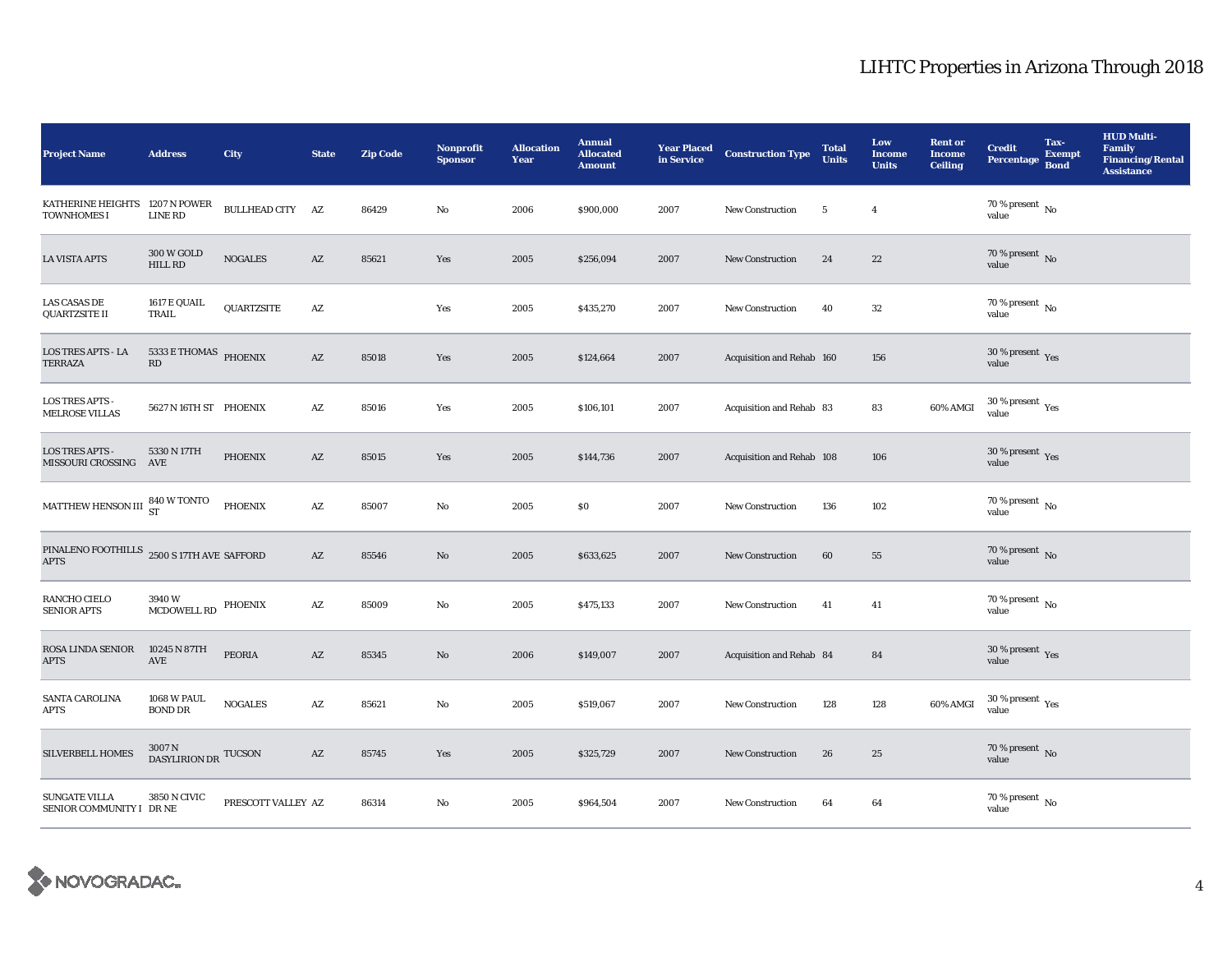| <b>Project Name</b>                                   | <b>Address</b>                                                    | City                          | <b>State</b>           | <b>Zip Code</b> | <b>Nonprofit</b><br><b>Sponsor</b> | <b>Allocation</b><br>Year | <b>Annual</b><br><b>Allocated</b><br><b>Amount</b> | <b>Year Placed</b><br>in Service | <b>Construction Type</b>                                                                        | <b>Total</b><br><b>Units</b> | Low<br><b>Income</b><br><b>Units</b> | <b>Rent or</b><br><b>Income</b><br><b>Ceiling</b> | <b>Credit</b><br><b>Percentage</b>              | Tax-<br><b>Exempt</b><br><b>Bond</b> | <b>HUD Multi-</b><br><b>Family</b><br><b>Financing/Rental</b><br><b>Assistance</b> |
|-------------------------------------------------------|-------------------------------------------------------------------|-------------------------------|------------------------|-----------------|------------------------------------|---------------------------|----------------------------------------------------|----------------------------------|-------------------------------------------------------------------------------------------------|------------------------------|--------------------------------------|---------------------------------------------------|-------------------------------------------------|--------------------------------------|------------------------------------------------------------------------------------|
| TIMBERSTONE APTS I                                    | $160\,\rm{W}\, \rm{COOL} \rm{E} \rm{Y}$ SHOW LOW<br><b>ST</b>     |                               | $\mathbf{A}\mathbf{Z}$ | 85901           | No                                 | 2005                      | \$891,672                                          | 2007                             | <b>New Construction</b>                                                                         | 80                           | 80                                   |                                                   | $70\,\%$ present $\,$ No value                  |                                      |                                                                                    |
| URBAN LEAGUE<br>MANOR                                 | 4343W<br>THOMAS RD                                                | <b>PHOENIX</b>                | $\mathbf{A}\mathbf{Z}$ | 85031           | $\mathbf{N}\mathbf{o}$             | 2006                      | \$900,000                                          | 2007                             | Acquisition and Rehab 152                                                                       |                              | 137                                  |                                                   | 70 % present $\,$ No $\,$<br>value              |                                      |                                                                                    |
| <b>VILLAS DE SONORA</b><br><b>SENIOR HOUSING</b>      | $507$ W ALSDORF $\,$ ELOY<br>RD                                   |                               | $\mathbf{A}\mathbf{Z}$ | 85131           | No                                 | 2005                      | \$520,847                                          | 2007                             | <b>New Construction</b>                                                                         | 36                           | 31                                   |                                                   | $70$ % present $\,$ No value                    |                                      |                                                                                    |
| VISTA DEL NORTE                                       | 175 N SKYLINE<br><b>DR</b>                                        | HUACHUCA CITY AZ              |                        | 85616           | No                                 | 2005                      | \$795,101                                          | 2007                             | <b>New Construction</b>                                                                         | 64                           | 64                                   |                                                   | 70 % present $\,$ No $\,$<br>value              |                                      |                                                                                    |
| HILLCREST DUPLEXES                                    | $897\,\mathrm{W}$ $$\rm{ST}$ JOHNS HILLCREST CIR $$\rm{ST}$ JOHNS |                               | $\mathbf{A}\mathbf{Z}$ |                 | $\rm\thinspace No$                 | 2006                      | \$211,442                                          | 2008                             | Acquisition and Rehab 24                                                                        |                              | 20                                   |                                                   | <b>Both 30%</b><br>and 70%<br>present value     | No                                   |                                                                                    |
| MOUNTAIN OAKS APTS 150 N FIFTH ST SHOW LOW            |                                                                   |                               | A Z                    | 85901           | No                                 | 2006                      | \$146,911                                          | 2008                             | Acquisition and Rehab 26                                                                        |                              | 20                                   |                                                   | <b>Both 30%</b><br>and 70%<br>present value     | No                                   |                                                                                    |
| AHA MACAV HOUSING 4000<br><b>I/FORT MOJAVE</b>        |                                                                   | ROOSEVELT DR MOHAVE VALLEY AZ |                        | 86440           | $\mathbf{N}\mathbf{o}$             | 2006                      | \$0                                                | 2008                             | Both New Construction 44<br>and $\ensuremath{\mathrm{A}}\xspace/\ensuremath{\mathrm{R}}\xspace$ |                              | 44                                   |                                                   | <b>Both 30%</b><br>and 70%<br>present value     | No                                   |                                                                                    |
| <b>HAVASU HILLS APT</b><br><b>HOMES</b>               | 825 CASHMERE LAKE HAVASU<br>DR                                    | <b>CITY</b>                   | AZ                     | 86404           | $\mathbf{N}\mathbf{o}$             | 2006                      | \$898,886                                          | 2008                             | New Construction                                                                                | 100                          | 100                                  |                                                   | 70 % present $\hbox{~No}$<br>value              |                                      |                                                                                    |
| <b>BRADSHAW SENIOR</b><br><b>COMMUNITY</b>            | 133 BRADSHAW PRESCOTT<br>DR                                       |                               | $\mathbf{A}\mathbf{Z}$ | 86303           | $\mathbf{N}\mathbf{o}$             | 2006                      | \$967,573                                          | 2008                             | New Construction                                                                                | 46                           | 39                                   |                                                   | 70 % present $\,$ No $\,$<br>value              |                                      |                                                                                    |
| COUNCIL HOUSE APTS $^{2323}_{\rm ST}$ E TENTH         |                                                                   | <b>TUCSON</b>                 | $\mathbf{A}\mathbf{Z}$ | 85719           | No                                 | 2004                      | \$440,945                                          | 2008                             | Acquisition and Rehab 149                                                                       |                              | 142                                  |                                                   | $30\,\%$ present $\rm\thinspace_{Yes}$<br>value |                                      |                                                                                    |
| KATHERINE HEIGHTS 1207 N POWER<br><b>TOWNHOMES II</b> | <b>LINE RD</b>                                                    | BULLHEAD CITY AZ              |                        | 86429           | No                                 | 2007                      | \$970,786                                          | 2008                             | <b>New Construction</b>                                                                         | $\boldsymbol{2}$             | $\boldsymbol{2}$                     |                                                   | $70\,\%$ present $\,$ No value                  |                                      |                                                                                    |
| MATTHEW HENSON IV $^{840}_{ST}$ W TONTO               |                                                                   | PHOENIX                       | $\mathbf{A}\mathbf{Z}$ | 85007           | No                                 | 2006                      | \$0                                                | 2008                             | <b>New Construction</b>                                                                         | 86                           | 38                                   |                                                   | $70\,\%$ present $\,$ No value                  |                                      |                                                                                    |
| MOUNTAIN POINTE<br><b>APTS PHASE II</b>               | 800 E BAFFERT NOGALES<br>DR.                                      |                               | AZ                     | 85621           | Yes                                | 2006                      | \$903,869                                          | 2008                             | <b>New Construction</b>                                                                         | 60                           | 60                                   |                                                   | 70 % present $\overline{N_0}$<br>value          |                                      |                                                                                    |

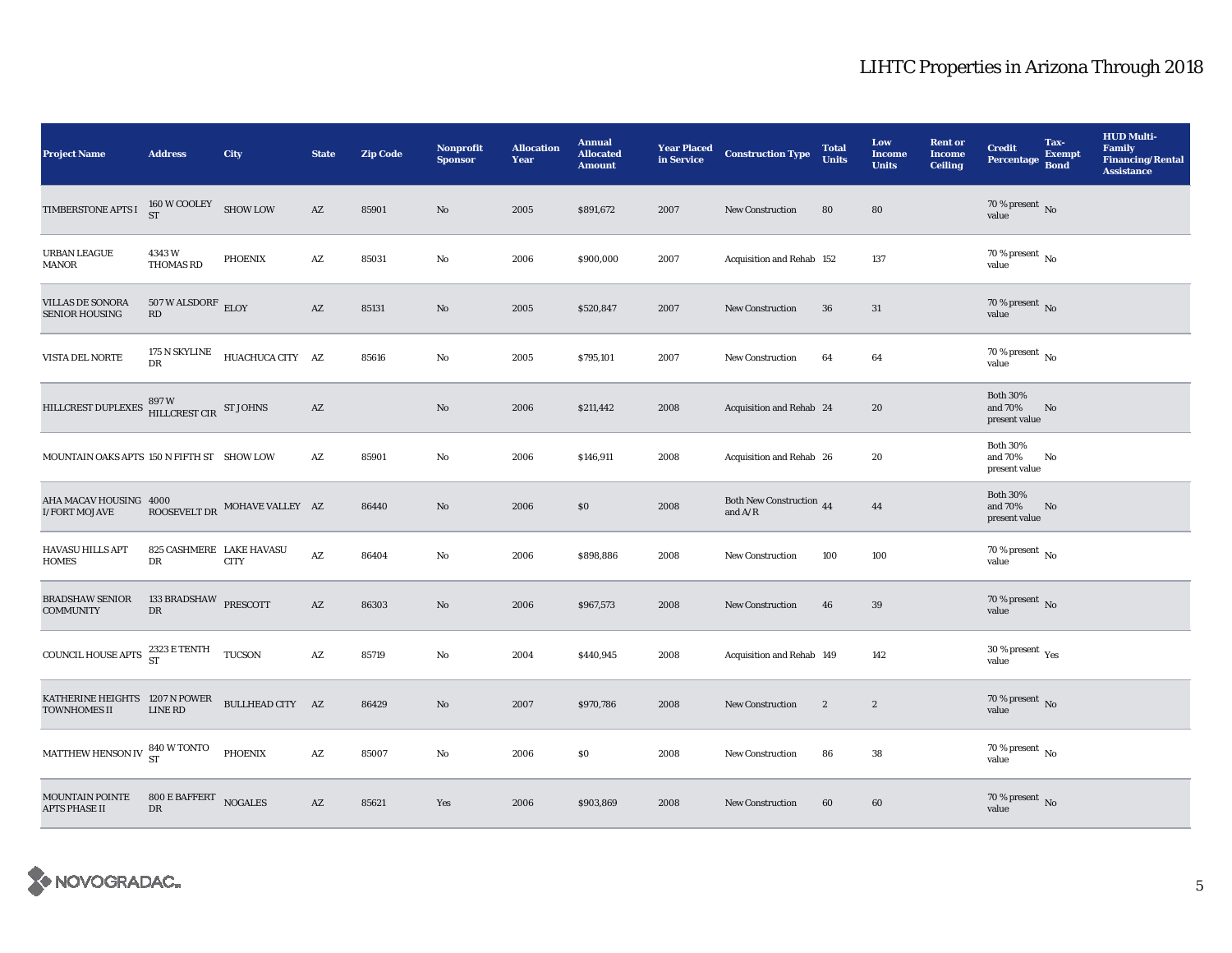| <b>Project Name</b>                                                                    | <b>Address</b>                                               | City                                                                | <b>State</b>           | <b>Zip Code</b> | <b>Nonprofit</b><br><b>Sponsor</b> | <b>Allocation</b><br><b>Year</b> | <b>Annual</b><br><b>Allocated</b><br><b>Amount</b> | <b>Year Placed<br/>in Service</b> | <b>Construction Type</b> | <b>Total</b><br><b>Units</b> | Low<br><b>Income</b><br><b>Units</b> | <b>Rent or</b><br><b>Income</b><br><b>Ceiling</b> | <b>Credit</b><br>Percentage Bond                | Tax-<br><b>Exempt</b> | <b>HUD Multi-</b><br><b>Family</b><br><b>Financing/Rental</b><br><b>Assistance</b> |
|----------------------------------------------------------------------------------------|--------------------------------------------------------------|---------------------------------------------------------------------|------------------------|-----------------|------------------------------------|----------------------------------|----------------------------------------------------|-----------------------------------|--------------------------|------------------------------|--------------------------------------|---------------------------------------------------|-------------------------------------------------|-----------------------|------------------------------------------------------------------------------------|
| POINTE DEL SOL APTS $\begin{array}{cc} 730 \ \text{AVVOGEL} \\ \text{AVE} \end{array}$ |                                                              | PHOENIX                                                             | $\mathbf{A}\mathbf{Z}$ | 85021           | No                                 | 2007                             | \$539,974                                          | 2008                              | <b>New Construction</b>  | 150                          | 150                                  | 60% AMGI                                          | $30\,\%$ present $\,$ Yes value                 |                       |                                                                                    |
| TIMBERSTONE APTS II $^{200}_{ST}$ W COOLEY SHOW LOW                                    |                                                              |                                                                     | $\mathbf{A}\mathbf{Z}$ | 85901           | $\mathbf{No}$                      | 2006                             | \$720,406                                          | 2008                              | <b>New Construction</b>  | 56                           | 56                                   |                                                   | $70$ % present $\,$ No value                    |                       |                                                                                    |
| <b>TIVOLI HEIGHTS</b><br><b>VILLAGE PHASE I</b>                                        | $3180\text{ HARRISON}$ KINGMAN<br><b>ST</b>                  |                                                                     | AZ                     | 86401           | Yes                                | 2006                             | \$799,830                                          | 2008                              | <b>New Construction</b>  | 48                           | 42                                   |                                                   | 70 % present $\,$ No $\,$<br>value              |                       |                                                                                    |
| VALLEY VIEW APTS II                                                                    | 3883 N<br>WINDSONG DR                                        | PRESCOTT VALLEY AZ                                                  |                        | 86314           | $\mathbf{N}\mathbf{o}$             | 2006                             | \$983,350                                          | 2008                              | New Construction         | 72                           | 66                                   |                                                   | $70$ % present $\,$ No value                    |                       |                                                                                    |
| <b>VILLA PARAISO</b>                                                                   | 1033W<br><b>MARIPOSA</b><br><b>RANCH RD</b>                  | <b>NOGALES</b>                                                      | $\mathbf{A}\mathbf{Z}$ | 85621           | No                                 | 2006                             | \$551,156                                          | 2008                              | <b>New Construction</b>  | 40                           | 34                                   |                                                   | $70$ % present $\,$ No $\,$<br>value            |                       |                                                                                    |
| YAVAPAI-APACHE<br>NATION #3                                                            | 420 HASTIN<br>${\rm NEZ}$                                    | <b>CAMP VERDE</b>                                                   | AZ                     | 86322           | No                                 | 2007                             | \$885,318                                          | 2008                              | <b>New Construction</b>  | $30\,$                       | $30\,$                               |                                                   | $70$ % present $\,$ No value                    |                       |                                                                                    |
| <b>CIMARRON APTS</b>                                                                   | 1050 E BEVERLY $\,$ KINGMAN<br>$\operatorname{\mathsf{AVE}}$ |                                                                     | $\mathbf{A}\mathbf{Z}$ | 86409           | No                                 | 2008                             | \$46,161                                           | 2009                              | Acquisition and Rehab 40 |                              | 40                                   |                                                   | $30\,\%$ present $\rm\thinspace_{Yes}$<br>value |                       |                                                                                    |
| <b>CHAPARRAL APTS</b>                                                                  | 980 KENWOOD KINGMAN<br>$\operatorname{AVE}$                  |                                                                     | $\mathbf{A}\mathbf{Z}$ | 86409           | No                                 | 2008                             | \$34,278                                           | 2009                              | Acquisition and Rehab 20 |                              | 20                                   |                                                   | $30\,\%$ present $\,$ Yes value                 |                       |                                                                                    |
| <b>NAVAPAI APTS</b>                                                                    | RD                                                           | 8800 E YAVAPAI $_{\rm PRESCOTT}$ VALLEY AZ                          |                        | 86314           | No                                 | 2008                             | \$60,394                                           | 2009                              | Acquisition and Rehab 26 |                              | 26                                   |                                                   | $30\,\%$ present $\rm\thinspace_{Yes}$<br>value |                       |                                                                                    |
| <b>AMBER POINTE</b>                                                                    | 4625 S<br>SEVENTH AVE                                        | PHOENIX                                                             | $\mathbf{A}\mathbf{Z}$ | 85041           | No                                 | 2007                             | \$861,489                                          | 2009                              | New Construction         | 56                           | 53                                   |                                                   | $70\,\%$ present $\,$ No value                  |                       |                                                                                    |
| <b>LYNX CREEK APTS</b>                                                                 | $_{\rm DR}$                                                  | $3241\,\mathrm{N}\,\mathrm{MAJESTY}$ $_\mathrm{PRESCOTT}$ VALLEY AZ |                        | 86314           | $\rm No$                           | 2008                             | \$70,645                                           | 2009                              | Acquisition and Rehab 26 |                              | 26                                   |                                                   | $30\,\%$ present $\rm\thinspace_{Yes}$<br>value |                       |                                                                                    |
| <b>BELL MIRAGE</b><br><b>ESTATES</b>                                                   | 16629N<br>GREASEWOOD SURPRISE<br>ST                          |                                                                     | AZ                     | 85378           | No                                 | 2007                             | \$900,000                                          | 2009                              | <b>New Construction</b>  | 60                           | 56                                   |                                                   | $70\,\%$ present $\,$ No value                  |                       |                                                                                    |
| <b>CATHERINE ARMS</b>                                                                  | 315 W<br><b>FILLMORE ST</b>                                  | PHOENIX                                                             | AZ                     | 85003           | Yes                                | 2007                             | \$532,800                                          | 2009                              | <b>New Construction</b>  | 28                           | 16                                   |                                                   | $70\,\%$ present $\,$ No value                  |                       |                                                                                    |

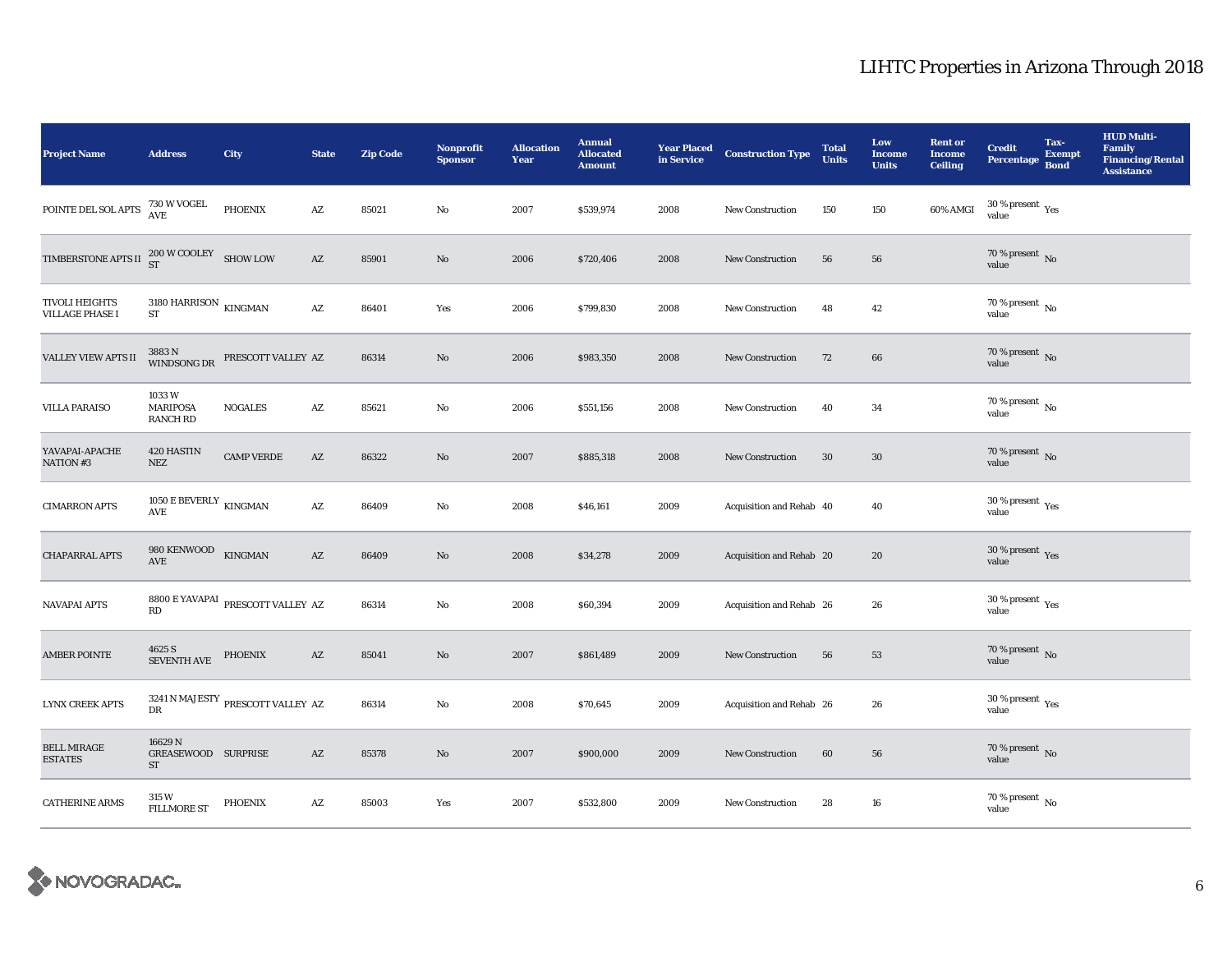| <b>Project Name</b>                                     | <b>Address</b>                                    | <b>City</b>                | <b>State</b>           | <b>Zip Code</b> | <b>Nonprofit</b><br><b>Sponsor</b> | <b>Allocation</b><br>Year | <b>Annual</b><br><b>Allocated</b><br><b>Amount</b> | <b>Year Placed</b><br>in Service | <b>Construction Type</b> | <b>Total</b><br><b>Units</b> | Low<br><b>Income</b><br><b>Units</b> | <b>Rent or</b><br><b>Income</b><br><b>Ceiling</b> | <b>Credit</b><br><b>Percentage</b>          | Tax-<br><b>Exempt</b><br><b>Bond</b> | <b>HUD Multi-</b><br><b>Family</b><br><b>Financing/Rental</b><br><b>Assistance</b> |
|---------------------------------------------------------|---------------------------------------------------|----------------------------|------------------------|-----------------|------------------------------------|---------------------------|----------------------------------------------------|----------------------------------|--------------------------|------------------------------|--------------------------------------|---------------------------------------------------|---------------------------------------------|--------------------------------------|------------------------------------------------------------------------------------|
| <b>CENTER RIDGE APTS</b>                                | 105 E MAIN ST PAYSON                              |                            | AZ                     | 85541           | No                                 | 2007                      | \$851,186                                          | 2009                             | <b>New Construction</b>  | 48                           | 48                                   |                                                   | $70\,\%$ present $\,$ No value              |                                      |                                                                                    |
| CRIT HOUSING I                                          | <b>13370 FIRST</b><br>AVE                         | PARKER                     | AZ                     | 85344           | No                                 | 2008                      | \$868,554                                          | 2009                             | Not Indicated            | 29                           | 29                                   |                                                   | <b>Both 30%</b><br>and 70%<br>present value | No                                   |                                                                                    |
| INDIGO POINTE APTS 475 N 43RD AVE PHOENIX               |                                                   |                            | AZ                     | 85009           | No                                 | 2007                      | \$771,687                                          | 2009                             | <b>New Construction</b>  | 72                           | 52                                   |                                                   | $70$ % present $\,$ No value                |                                      |                                                                                    |
| LAHABRA                                                 | 656 S HWY 80                                      | <b>BENSON</b>              | $\mathbf{A}\mathbf{Z}$ | 85602           | No                                 | 2007                      | \$900,000                                          | 2009                             | New Construction         | 49                           | $45\,$                               |                                                   | $70$ % present $\,$ No $\,$<br>value        |                                      |                                                                                    |
| <b>MCCARTY ON</b><br><b>MONROE</b>                      | 1130 E MONROE PHOENIX<br>ST                       |                            | $\mathbf{A}\mathbf{Z}$ | 85034           | No                                 | 2007                      | \$900,000                                          | 2009                             | <b>New Construction</b>  | 69                           | 69                                   |                                                   | $70$ % present $\,$ No value                |                                      |                                                                                    |
| NUESTRA SENORA                                          | <b>5420 E CALLE</b><br><b>CERRITOS</b>            | <b>GUADALUPE</b>           | $\mathbf{A}\mathbf{Z}$ | 85283           | Yes                                | 2007                      | \$900,000                                          | 2009                             | <b>New Construction</b>  | 72                           | 69                                   |                                                   | 70 % present $\,$ No $\,$<br>value          |                                      |                                                                                    |
| RANCHO MONTANAS<br><b>SENIOR APTS</b>                   | 4033 S<br><b>SEVENTH ST</b>                       | <b>PHOENIX</b>             | AZ                     | 85040           | No                                 | 2007                      | \$966,041                                          | 2009                             | <b>New Construction</b>  | 69                           | 66                                   |                                                   | $70\,\%$ present $\,$ No value              |                                      |                                                                                    |
| <b>TIVOLI HEIGHTS</b><br><b>VILLAGE PHASE II</b>        | $3170$ HARRISON $$\,{\rm KINGMAN}$$<br>${\rm ST}$ |                            | $\mathbf{A}\mathbf{Z}$ | 86401           | No                                 | 2007                      | \$698,544                                          | 2009                             | <b>New Construction</b>  | 48                           | 48                                   |                                                   | 70 % present $\,$ No $\,$<br>value          |                                      |                                                                                    |
| <b>CORAL POINTE APTS</b>                                | $2140\,\mathrm{E}$ BROADWAY RD PHOENIX            |                            | AZ                     | 85040           | No                                 | Insufficient<br>Data      | \$994,505                                          | 2010                             | <b>New Construction</b>  | 68                           | 53                                   |                                                   | $70\,\%$ present $\,$ No value              |                                      |                                                                                    |
| GHOST RANCH LODGE 801 W MIRACLE TUCSON<br><b>SENIOR</b> | MILE                                              |                            | AZ                     | 85705           |                                    | Insufficient<br>Data      | \$1,079,664                                        | 2010                             | Not Indicated            | 60                           | 40                                   |                                                   | $70$ % present $\,$ No $\,$<br>value        |                                      |                                                                                    |
| <b>GLENDALE LOFTS</b>                                   | 6839 N 63RD<br>$\operatorname{AVE}$               | <b>GLENDALE</b>            | AZ                     | 85301           | No                                 | 2009                      | \$756,699                                          | 2010                             | New Construction         | 28                           | 28                                   |                                                   | 70 % present $\,$ No $\,$<br>value          |                                      |                                                                                    |
| <b>GLENSTONE VILLAGE</b>                                | 2835 N STONE<br>$\operatorname{AVE}$              | <b>TUCSON</b>              | $\mathbf{A}\mathbf{Z}$ | 85705           | No                                 | 2008                      | \$988,290                                          | 2010                             | Acquisition and Rehab 72 |                              | 72                                   | 50% AMGI                                          | Not<br>Indicated                            | No                                   |                                                                                    |
| <b>ITOM A'E</b>                                         | $5424\to$ CALLE<br><b>CERRITOS</b>                | $\operatorname{GUADALUPE}$ | $\mathbf{A}\mathbf{Z}$ | 85283           | Yes                                | 2009                      | \$933,191                                          | 2010                             | <b>New Construction</b>  | 65                           | 65                                   | 60% AMGI                                          | $70\,\%$ present $\,$ No value              |                                      |                                                                                    |

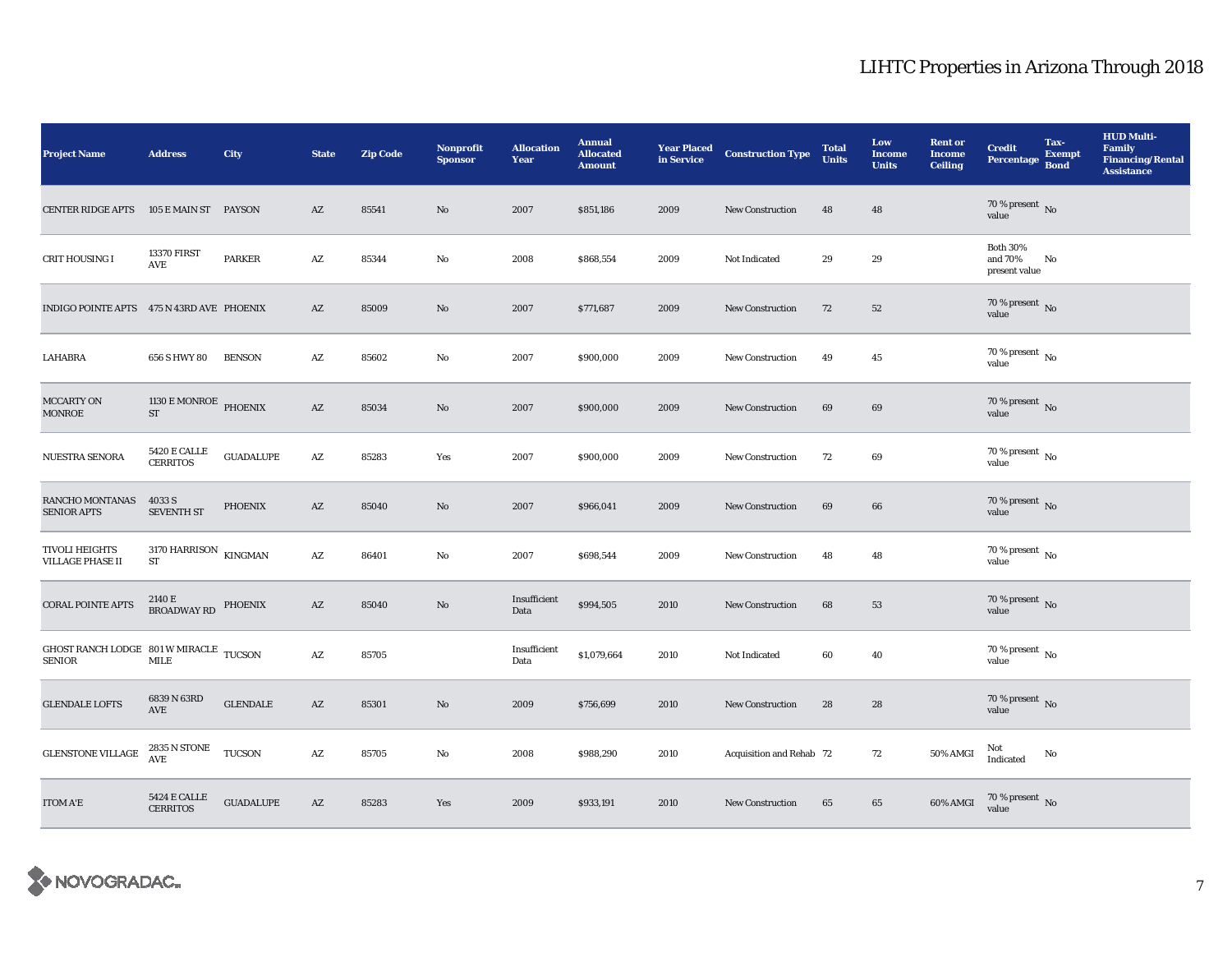| <b>Project Name</b>                                                           | <b>Address</b>                             | City                                                             | <b>State</b>           | <b>Zip Code</b> | <b>Nonprofit</b><br><b>Sponsor</b> | <b>Allocation</b><br>Year | <b>Annual</b><br><b>Allocated</b><br><b>Amount</b> | <b>Year Placed</b><br>in Service | <b>Construction Type</b> | <b>Total</b><br><b>Units</b> | Low<br><b>Income</b><br><b>Units</b> | <b>Rent or</b><br><b>Income</b><br><b>Ceiling</b> | <b>Credit</b><br>Percentage Bond       | Tax-<br><b>Exempt</b> | <b>HUD Multi-</b><br><b>Family</b><br><b>Financing/Rental</b><br><b>Assistance</b> |
|-------------------------------------------------------------------------------|--------------------------------------------|------------------------------------------------------------------|------------------------|-----------------|------------------------------------|---------------------------|----------------------------------------------------|----------------------------------|--------------------------|------------------------------|--------------------------------------|---------------------------------------------------|----------------------------------------|-----------------------|------------------------------------------------------------------------------------|
| KATHERINE HEIGHTS 1207 N POWER<br><b>TOWNHOMES III</b>                        | LINE RD                                    | BULLHEAD CITY AZ                                                 |                        | 86429           | No                                 | 2008                      | \$0                                                | 2010                             | <b>New Construction</b>  | $32\,$                       | $32\,$                               | 60% AMGI                                          | $70$ % present $\,$ No $\,$<br>value   |                       |                                                                                    |
| LA POSADA APTS -<br><b>YUMA</b>                                               | 1900 W 30TH ST YUMA                        |                                                                  | $\mathbf{A}\mathbf{Z}$ | 85364           |                                    | Insufficient<br>Data      | \$1,000,000                                        | 2010                             | <b>New Construction</b>  | 80                           | 80                                   |                                                   | 70 % present $\overline{N}$<br>value   |                       |                                                                                    |
| <b>MADERA PEAK VISTA</b>                                                      | 1039 E<br><b>SAGUARO DR</b>                | <b>GLOBE</b>                                                     | $\mathbf{A}\mathbf{Z}$ | 85501           |                                    | Insufficient<br>Data      | \$951,609                                          | 2010                             | New Construction         | 60                           | 59                                   |                                                   | 70 % present $\,$ No $\,$<br>value     |                       |                                                                                    |
| <b>MARTIN LUTHER KING</b><br>BUILDING AT DEPOT 55 N FIFTH AVE TUCSON<br>PLAZA |                                            |                                                                  | $\mathbf{A}\mathbf{Z}$ | 85701           | No                                 | 2008                      | $\$0$                                              | 2010                             | <b>New Construction</b>  | 68                           | 68                                   | $60\%$ AMGI                                       | $70$ % present $\,$ No value           |                       |                                                                                    |
| OAKWOOD VILLAGE<br>APTS III                                                   | 3400 S KOFA DR FLAGSTAFF                   |                                                                  | A Z                    | 86005           | No                                 | 2009                      | \$1,190,443                                        | 2010                             | <b>New Construction</b>  | 56                           | 56                                   | 60% AMGI                                          | $70\,\%$ present $\,$ No $\,$<br>value |                       |                                                                                    |
| SANTA FE SPRINGS                                                              | 400 DENMAN<br>AVE                          | SIERRA VISTA                                                     | AZ                     | 85635           | No                                 | 2008                      | \$996,129                                          | 2010                             | <b>New Construction</b>  | 48                           | 48                                   | 60% AMGI                                          | $70$ % present $\,$ No value           |                       |                                                                                    |
| <b>SUNGATE VILLA</b><br>SENIOR COMMUNITY<br>$\scriptstyle\rm II$              | $_{\rm NE}$                                | $3870\,\mathrm{N}$ CIVIC DR $_{\mathrm{PRESCOTT\,VALLEY\,\ AZ}}$ |                        | 86314           | No                                 | 2008                      | \$1,062,323                                        | 2010                             | <b>New Construction</b>  | 54                           | 48                                   |                                                   | $70$ % present $\,$ No $\,$<br>value   |                       |                                                                                    |
| <b>UMOM FAMILY</b><br><b>HOUSING I</b>                                        | 3330 E VAN<br><b>BUREN ST</b>              | <b>PHOENIX</b>                                                   | $\mathbf{A}\mathbf{Z}$ | 85008           |                                    | Insufficient<br>Data      | \$1,000,000                                        | 2010                             | <b>New Construction</b>  | 80                           | 72                                   |                                                   | 70 % present $\,$ No $\,$<br>value     |                       |                                                                                    |
| YUMA SENIOR<br>TERRACE                                                        | 2317 S 34TH DR YUMA                        |                                                                  | AZ                     | 85364           | No                                 | 2008                      | \$1,000,000                                        | 2010                             | <b>New Construction</b>  | 60                           | 54                                   |                                                   | $70$ % present $\,$ No $\,$<br>value   |                       |                                                                                    |
| ENCORE ON FARMER                                                              | $601$ S FARMER $\quad$ TEMPE<br><b>AVE</b> |                                                                  | AZ                     | 85281           | Yes                                | 2010                      | \$1,094,226                                        | 2011                             | <b>New Construction</b>  | 56                           | 56                                   | 60% AMGI                                          | $70\,\%$ present $\,$ No value         |                       |                                                                                    |
| <b>AEROTERRA SENIOR</b><br>VILLAGE                                            | 675 N 16TH ST PHOENIX                      |                                                                  | $\mathbf{A}\mathbf{Z}$ | 85006           | No                                 | 2010                      | \$956,506                                          | 2012                             | <b>New Construction</b>  | 60                           | 60                                   | 60% AMGI                                          | $70\,\%$ present $_{\rm{No}}$          |                       |                                                                                    |
| <b>CASA DEL SOL</b>                                                           | 1020 S<br>CARMICHAEL SIERRA VISTA<br>AVE   |                                                                  | AZ                     | 85635           | $\rm No$                           | 2011                      | \$1,223,546                                        | 2012                             | <b>New Construction</b>  | 88                           | 88                                   | 60% AMGI                                          | $70\,\%$ present $\,$ No value         |                       |                                                                                    |
| <b>ENCANTO POINTE</b>                                                         | 4141 N NINTH<br><b>ST</b>                  | PHOENIX                                                          | $\mathbf{A}\mathbf{Z}$ | 85014           | No                                 | 2010                      | \$813,689                                          | 2012                             | <b>New Construction</b>  | 54                           | 54                                   | 60% AMGI                                          | $70$ % present $\,$ No value           |                       |                                                                                    |

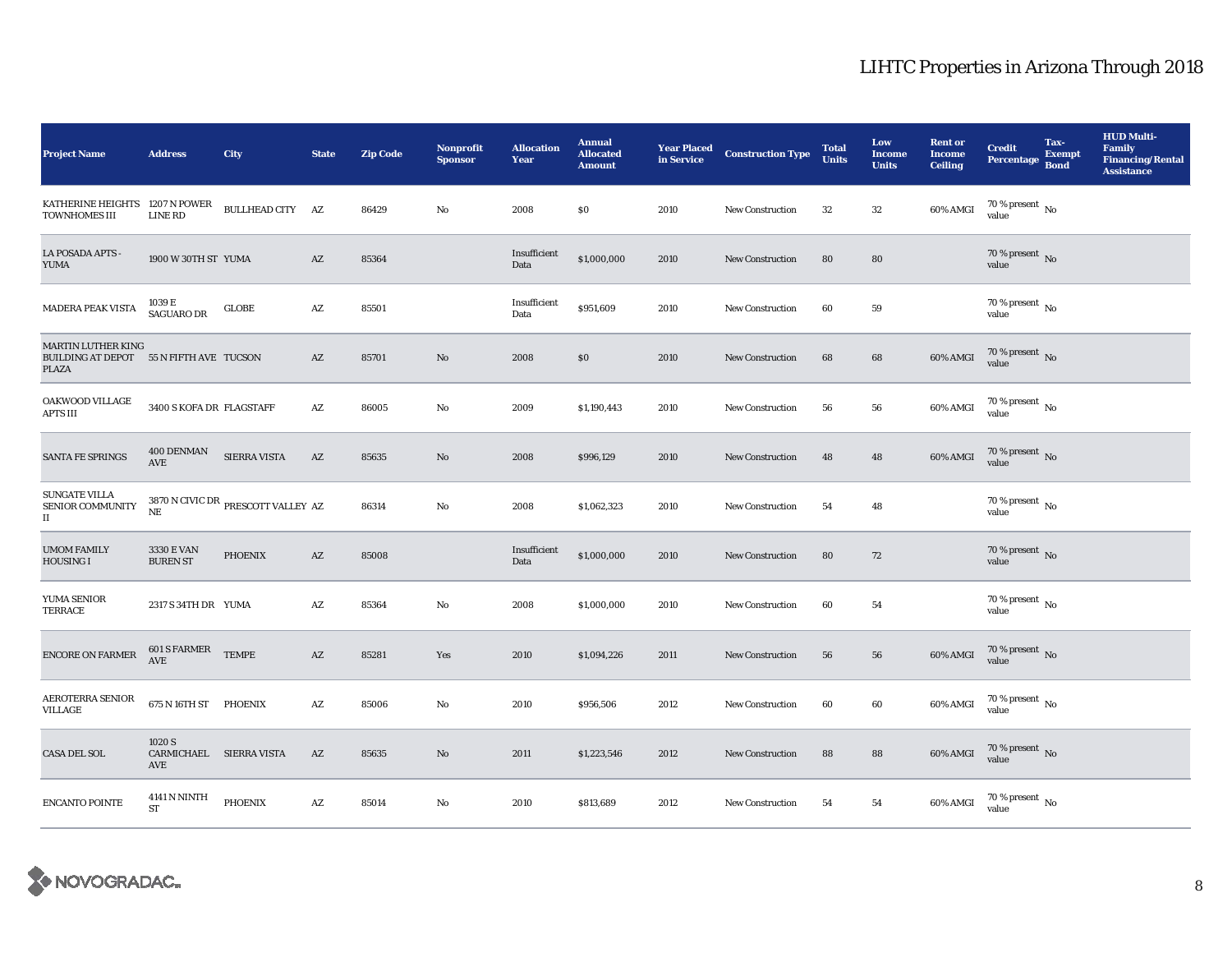| <b>Project Name</b>                                                                      | <b>Address</b>                                 | <b>City</b>               | <b>State</b>           | <b>Zip Code</b> | <b>Nonprofit</b><br><b>Sponsor</b> | <b>Allocation</b><br>Year | <b>Annual</b><br><b>Allocated</b><br><b>Amount</b> | <b>Year Placed<br/>in Service</b> | <b>Construction Type</b>                                                          | <b>Total</b><br><b>Units</b> | Low<br><b>Income</b><br><b>Units</b> | <b>Rent or</b><br><b>Income</b><br><b>Ceiling</b> | <b>Credit</b><br><b>Percentage</b>          | Tax-<br><b>Exempt</b><br><b>Bond</b> | <b>HUD Multi-</b><br><b>Family</b><br><b>Financing/Rental</b><br><b>Assistance</b> |
|------------------------------------------------------------------------------------------|------------------------------------------------|---------------------------|------------------------|-----------------|------------------------------------|---------------------------|----------------------------------------------------|-----------------------------------|-----------------------------------------------------------------------------------|------------------------------|--------------------------------------|---------------------------------------------------|---------------------------------------------|--------------------------------------|------------------------------------------------------------------------------------|
| <b>FLAGSTAFF SENIOR</b><br><b>MEADOWS</b>                                                | 1351 N<br>PINECLIFF DR                         | <b>FLAGSTAFF</b>          | $\mathbf{A}\mathbf{Z}$ | 86001           | Yes                                | 2010                      | \$1,125,329                                        | 2012                              | <b>New Construction</b>                                                           | 60                           | 60                                   | 60% AMGI                                          | $70\,\%$ present $\,$ No value              |                                      |                                                                                    |
| <b>GRANDFAMILIES</b><br>PLACE OF PHOENIX                                                 | 1640 W ROESER PHOENIX<br>RD                    |                           | $\mathbf{A}\mathbf{Z}$ | 85041           | $\mathbf{No}$                      | 2010                      | \$1,082,397                                        | 2012                              | New Construction                                                                  | 56                           | ${\bf 55}$                           | 60% AMGI                                          | $70\%$ present No<br>value                  |                                      |                                                                                    |
| <b>LAKEVIEW VILLAS</b>                                                                   | 3140 KEARSAGE LAKE HAVASU<br>DR                | <b>CITY</b>               | $\mathbf{A}\mathbf{Z}$ | 86406           | $\rm No$                           | 2011                      | \$1,062,547                                        | 2012                              | Both New Construction 84<br>and $A/R$                                             |                              | 84                                   | 60% AMGI                                          | <b>Both 30%</b><br>and 70%<br>present value | No                                   |                                                                                    |
| <b>LOFTS AT MCKINLEY</b>                                                                 | 809 N FIFTH<br>AVE                             | <b>PHOENIX</b>            | $\mathbf{A}\mathbf{Z}$ | 85003           | $\mathbf{No}$                      | 2010                      | \$1,259,260                                        | 2012                              | New Construction                                                                  | 60                           | $60\,$                               | $60\%$ AMGI                                       | $70$ % present $\,$ No value                |                                      |                                                                                    |
| <b>MADISON POINT</b>                                                                     | 4204 N NINTH<br><b>ST</b>                      | <b>PHOENIX</b>            | $\mathbf{A}\mathbf{Z}$ | 85014           | $\mathbf{N}\mathbf{o}$             | 2010                      | \$1,052,159                                        | 2012                              | <b>New Construction</b>                                                           | 60                           | 60                                   | 60% AMGI                                          | 70 % present No<br>value                    |                                      |                                                                                    |
| ${\bf PASCUA\;YAQUI\;HOMES\  \  \, 5311\;W\;TOROKO} \quad \  \, {\bf TUCSON} \\ {\bf I}$ |                                                |                           | $\mathbf{A}\mathbf{Z}$ | 85757           | $\mathbf{No}$                      | 2010                      | \$633,172                                          | 2012                              | <b>New Construction</b>                                                           | 40                           | 40                                   | 60% AMGI                                          | $70\,\%$ present $\,$ No value              |                                      |                                                                                    |
| PINEVIEW MANOR                                                                           | 304 S CLARK RD PAYSON                          |                           | $\mathbf{A}\mathbf{Z}$ | 85541           | Yes                                | 2010                      | \$728,302                                          | 2012                              | Both New Construction 49<br>and $\mathrm{A}/\mathrm{R}$                           |                              | 49                                   | 60% AMGI                                          | $70$ % present $\,$ No value                |                                      |                                                                                    |
| <b>SENTINEL PLAZA</b>                                                                    | 125 S LINDA<br>AVE                             | <b>TUCSON</b>             | $\mathbf{A}\mathbf{Z}$ | 85745           | $\mathbf{N}\mathbf{o}$             | 2010                      | \$2,688,533                                        | 2012                              | <b>New Construction</b>                                                           | 143                          | 142                                  | 60% AMGI                                          | <b>Both 30%</b><br>and 70%<br>present value | No                                   |                                                                                    |
| TRINITY PLACE                                                                            | $6280$ S $$\,{\rm CAMPBELL\,}$ TUCSON          |                           | $\mathbf{A}\mathbf{Z}$ | 85706           | No                                 | 1993                      | \$1,563,216                                        | 2012                              | Both New Construction 88<br>and $\ensuremath{\mathrm{A}}/\ensuremath{\mathrm{R}}$ |                              | 88                                   | 60% AMGI                                          | <b>Both 30%</b><br>and 70%<br>present value | No                                   |                                                                                    |
| <b>UMOM FAMILY</b><br><b>HOUSING II</b>                                                  | 3320 E VAN<br><b>BUREN ST</b>                  | PHOENIX                   | $\mathbf{A}\mathbf{Z}$ | 85008           | $\mathbf{No}$                      | 2010                      | \$960,885                                          | 2012                              | New Construction                                                                  | 60                           | 60                                   | 60% AMGI                                          | $70$ % present $\,$ No value                |                                      |                                                                                    |
| <b>APACHE JUNCTION</b><br><b>TOWNHOMES</b>                                               | 1170 N IDAHO<br>RD                             | APACHE<br><b>JUNCTION</b> | $\mathbf{A}\mathbf{Z}$ | 85119           | Yes                                | 2012                      | \$1,379,588                                        | 2013                              | <b>New Construction</b>                                                           | 88                           | 88                                   |                                                   | $70\,\%$ present $\,$ No value              |                                      | No                                                                                 |
| <b>AURORA VILLAGE</b>                                                                    | 12238 N 113TH<br>$\operatorname{\mathsf{AVE}}$ | YOUNGTOWN                 | $\mathbf{A}\mathbf{Z}$ | 85363           | Yes                                | 2012                      | \$1,030,871                                        | 2013                              | <b>New Construction</b>                                                           | 65                           | 65                                   |                                                   | 70 % present $\,$ No $\,$<br>value          |                                      | No                                                                                 |
| <b>CITY PLACE</b>                                                                        | 802 N 30TH ST PHOENIX                          |                           | $\mathbf{A}\mathbf{Z}$ | 85008           | No                                 | 2011                      | \$2,290,832                                        | 2013                              | Acquisition and Rehab 134                                                         |                              | 134                                  |                                                   | $70\,\%$ present $\,$ No value              |                                      | No                                                                                 |

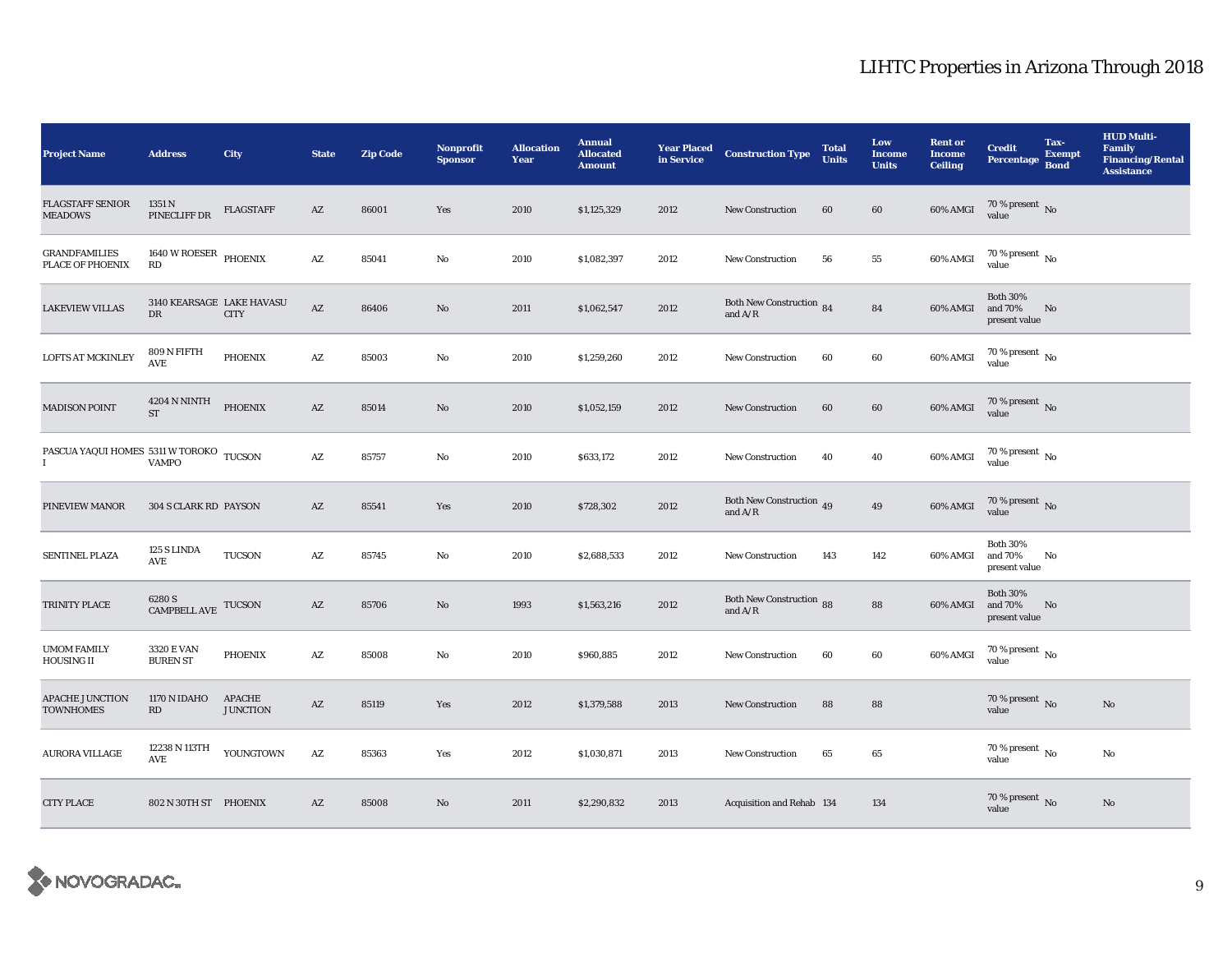| <b>Project Name</b>                                     | <b>Address</b>                                           | City               | <b>State</b>           | <b>Zip Code</b> | Nonprofit<br><b>Sponsor</b> | <b>Allocation</b><br>Year | <b>Annual</b><br><b>Allocated</b><br><b>Amount</b> | <b>Year Placed</b><br>in Service | <b>Construction Type</b>              | <b>Total</b><br><b>Units</b> | Low<br><b>Income</b><br><b>Units</b> | <b>Rent or</b><br><b>Income</b><br><b>Ceiling</b> | <b>Credit</b><br>Percentage                 | Tax-<br><b>Exempt</b><br><b>Bond</b> | <b>HUD Multi-</b><br>Family<br><b>Financing/Rental</b><br><b>Assistance</b> |
|---------------------------------------------------------|----------------------------------------------------------|--------------------|------------------------|-----------------|-----------------------------|---------------------------|----------------------------------------------------|----------------------------------|---------------------------------------|------------------------------|--------------------------------------|---------------------------------------------------|---------------------------------------------|--------------------------------------|-----------------------------------------------------------------------------|
| <b>ENCORE ON 1ST</b>                                    | 50 E MAIN ST MESA                                        |                    | $\mathbf{A}\mathbf{Z}$ | 85201           | Yes                         | 2012                      | \$1,855,983                                        | 2013                             | New Construction                      | 81                           | 80                                   |                                                   | 70 % present $\hbox{~No}$<br>value          |                                      | No                                                                          |
| <b>GARFIELD SACRED</b><br><b>HEART HOUSING</b>          | 1110 N 16TH ST PHOENIX                                   |                    | $\mathbf{A}\mathbf{Z}$ | 85006           | Yes                         | 2012                      | \$1,500,000                                        | 2013                             | Acquisition and Rehab 100             |                              | 100                                  |                                                   | Not<br>Indicated                            | No                                   | $\mathbf{N}\mathbf{o}$                                                      |
| <b>GRACIE'S VILLAGE</b>                                 | $1520\,\mathrm{E}\,\mathrm{APACHE}$ TEMPE<br><b>BLVD</b> |                    | $\mathbf{A}\mathbf{Z}$ | 85281           | No                          | 2011                      | \$1,556,006                                        | 2013                             | New Construction                      | 50                           | 49                                   |                                                   | 70 % present $\hbox{~No}$<br>value          |                                      | No                                                                          |
| <b>HERITAGE GLEN</b><br><b>RETIREMENT APTS</b>          | 1040 N NINTH<br>${\rm ST}$                               | $\sf COOLIDGE$     | $\mathbf{A}\mathbf{Z}$ | 85128           | Yes                         | 2012                      | \$299,368                                          | 2013                             | New Construction                      | 28                           | 28                                   |                                                   | 30 % present $\,$ No $\,$<br>value          |                                      | $\mathbf{N}\mathbf{o}$                                                      |
| <b>HIGH COUNTRY</b><br><b>ESTATES</b>                   | 250 W HIGH<br><b>COUNTRY</b><br>TRAIL                    | <b>FLAGSTAFF</b>   | $\mathbf{A}\mathbf{Z}$ | 86005           | Yes                         | 2012                      | \$1,358,780                                        | 2013                             | <b>New Construction</b>               | 44                           | 44                                   |                                                   | 70 % present $\,$ No $\,$<br>value          |                                      | $\mathbf{No}$                                                               |
| HIGHLAND METRO<br><b>APTS</b>                           | 912W<br>HIGHLAND AVE PHOENIX                             |                    | AZ                     | 85013           | Yes                         | 2012                      | \$1,000,000                                        | 2013                             | Both New Construction 62<br>and $A/R$ |                              | $62\,$                               |                                                   | 70 % present $\overline{N_0}$<br>value      |                                      | No                                                                          |
| <b>KACHINA APTS</b>                                     | <b>316 N AVE A</b>                                       | <b>CASA GRANDE</b> | $\mathbf{A}\mathbf{Z}$ | 85122           | Yes                         | 2012                      | \$638,546                                          | 2013                             | Acquisition and Rehab 96              |                              | 95                                   |                                                   | 70 % present $\hbox{~No}$<br>value          |                                      | No                                                                          |
| <b>LA MESITA</b>                                        | 2254 W MAIN ST MESA                                      |                    | AZ                     | 85201           | Yes                         | 2012                      | \$1,360,524                                        | 2013                             | <b>New Construction</b>               | 80                           | 80                                   |                                                   | 70 % present $\,$ No $\,$<br>value          |                                      | Yes                                                                         |
| LA POSADA APTS -<br><b>SELLS</b>                        | 1980 W 30TH ST YUMA                                      |                    | $\mathbf{A}\mathbf{Z}$ | 85364           | Yes                         | 2012                      | \$1,090,019                                        | 2013                             | New Construction                      | 64                           | 64                                   |                                                   | $70\,\%$ present $\overline{N_0}$<br>value  |                                      | No                                                                          |
| <b>MADISON GARDENS</b><br>SENIOR COMMUNITY MISSOURI AVE | 808 E                                                    | <b>PHOENIX</b>     | $\mathbf{A}\mathbf{Z}$ | 85014           | Yes                         | 2012                      | \$2,500,000                                        | 2013                             | <b>New Construction</b>               | 133                          | 132                                  |                                                   | 70 % present $\,$ No $\,$<br>value          |                                      | No                                                                          |
| <b>MARCOS DE NIZA</b>                                   | 305 W PIMA ST PHOENIX                                    |                    | $\mathbf{A}\mathbf{Z}$ | 85003           | No                          | 2011                      | \$949,566                                          | 2013                             | Acquisition and Rehab 374             |                              | 374                                  | 60% AMGI                                          | 30 % present $\rm\thinspace_{Yes}$<br>value |                                      | Yes                                                                         |
| STEPPING STONE<br><b>PLACE</b>                          | 1325 N 14TH ST PHOENIX                                   |                    | $\mathbf{A}\mathbf{Z}$ | 85006           | No                          | 2011                      | \$1,119,459                                        | 2013                             | <b>New Construction</b>               | 83                           | 83                                   |                                                   | 70 % present $\,$ No $\,$<br>value          |                                      | Yes                                                                         |
| SUNNYSIDE POINTE<br><b>VILLAS</b>                       | 780 E CALLE<br>MARIACHI                                  | <b>TUCSON</b>      | $\mathbf{A}\mathbf{Z}$ | 85706           | Yes                         | 2012                      | \$1,378,890                                        | 2013                             | <b>New Construction</b>               | 90                           | 90                                   |                                                   | 70 % present $\overline{N_0}$<br>value      |                                      | No                                                                          |

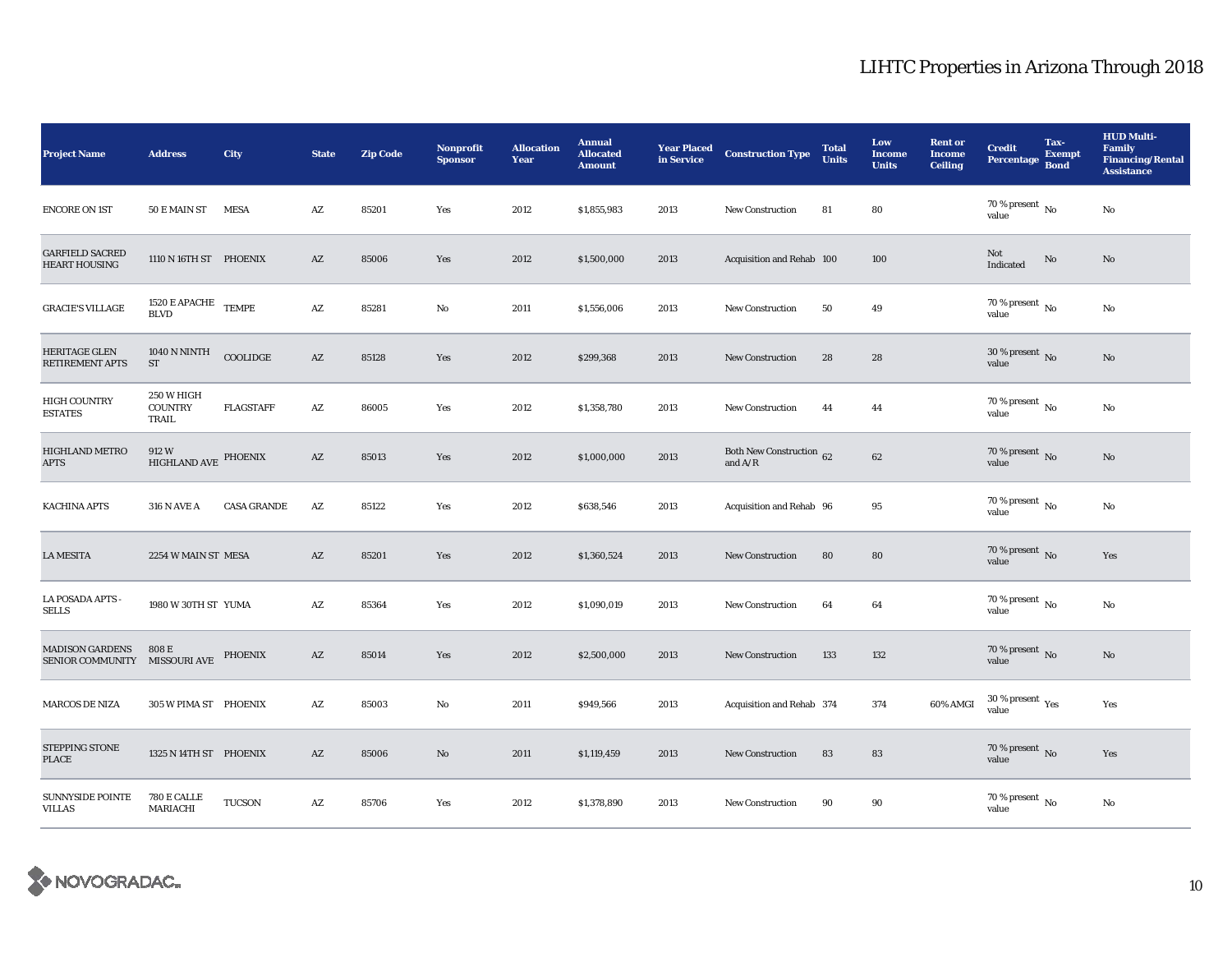| <b>Project Name</b>                       | <b>Address</b>                                      | <b>City</b>     | <b>State</b>           | <b>Zip Code</b> | <b>Nonprofit</b><br><b>Sponsor</b> | <b>Allocation</b><br>Year | <b>Annual</b><br><b>Allocated</b><br><b>Amount</b> | <b>Year Placed</b><br>in Service | <b>Construction Type</b>              | <b>Total</b><br><b>Units</b> | Low<br><b>Income</b><br><b>Units</b> | <b>Rent or</b><br><b>Income</b><br><b>Ceiling</b> | <b>Credit</b><br><b>Percentage</b>          | Tax-<br><b>Exempt</b><br><b>Bond</b> | <b>HUD Multi-</b><br>Family<br><b>Financing/Rental</b><br><b>Assistance</b> |
|-------------------------------------------|-----------------------------------------------------|-----------------|------------------------|-----------------|------------------------------------|---------------------------|----------------------------------------------------|----------------------------------|---------------------------------------|------------------------------|--------------------------------------|---------------------------------------------------|---------------------------------------------|--------------------------------------|-----------------------------------------------------------------------------|
| TEMPLE SQUARE<br><b>TOWNHOMES</b>         | 324 S HORNE                                         | <b>MESA</b>     | $\mathbf{A}\mathbf{Z}$ | 85204           | No                                 | 2011                      | \$2,046,355                                        | 2013                             | Acquisition and Rehab 152             |                              | 152                                  |                                                   | 70 % present $\,$ No $\,$<br>value          |                                      | $\mathbf{N}\mathbf{o}$                                                      |
| THE LOFTS @ 10                            | <b>2247 E VAN</b><br><b>BUREN ST</b>                | <b>PHOENIX</b>  | $\mathbf{A}\mathbf{Z}$ | 85006           | Yes                                | 2011                      | \$800,000                                          | 2013                             | Acquisition and Rehab 78              |                              | 78                                   |                                                   | 70 % present $\,$ No $\,$<br>value          |                                      | $\mathbf{N}\mathbf{o}$                                                      |
| <b>MARQUEE</b>                            | 620 N SECOND<br>AVE                                 | <b>PHOENIX</b>  | $\mathbf{A}\mathbf{Z}$ | 85003           | Yes                                | 2012                      | \$356,463                                          | 2013                             | Acquisition and Rehab 34              |                              | 34                                   |                                                   | Not<br>Indicated                            | No                                   | $\mathbf{N}\mathbf{o}$                                                      |
| UL2 (URBAN LIVING<br>ON 2ND AVE)          | 650 N SECOND<br>AVE                                 | <b>PHOENIX</b>  | $\mathbf{A}\mathbf{Z}$ | 85003           | No                                 | 2011                      | \$1,394,161                                        | 2013                             | <b>New Construction</b>               | 70                           | 63                                   |                                                   | 70 % present $\hbox{~No}$<br>value          |                                      | No                                                                          |
| VILLAS AT PASADENA                        | 1604 W<br>PASADENA AVE                              | PHOENIX         | $\mathbf{A}\mathbf{Z}$ | 85015           | Yes                                | 2012                      | \$568,550                                          | 2013                             | Both New Construction 34<br>and $A/R$ |                              | 34                                   |                                                   | 70 % present $\overline{N_0}$<br>value      |                                      | $\rm No$                                                                    |
| WASHINGTON POINTE<br><b>APTS</b>          | 1555 E<br>WASHINGTON PHOENIX<br>ST                  |                 | $\mathbf{A}\mathbf{Z}$ | 85034           | No                                 | 2012                      | \$850,897                                          | 2013                             | <b>New Construction</b>               | 54                           | 54                                   |                                                   | 70 % present $\,$ No $\,$<br>value          |                                      | No                                                                          |
| ESCOBEDO AT VERDE 125 E<br><b>VISTA</b>   | UNIVERSITY DR $^{\rm{MESA}}$                        |                 | $\mathbf{A}\mathbf{Z}$ | 85201           | Yes                                | 2012                      | \$1,497,802                                        | 2013                             | <b>New Construction</b>               | 70                           | 70                                   |                                                   | 70 % present $\overline{N_0}$<br>value      |                                      | $\mathbf{N}\mathbf{o}$                                                      |
| <b>IRONWOOD</b><br>(GLENDALE)             | 6738 N 45TH<br>AVE                                  | <b>GLENDALE</b> | $\mathbf{A}\mathbf{Z}$ | 85301           | Yes                                | 2012                      | \$1,344,402                                        | 2014                             | Acquisition and Rehab 95              |                              | 95                                   |                                                   | 70 % present $\,$ No $\,$<br>value          |                                      | No                                                                          |
| <b>LEGACY ON MAIN</b>                     | 950 W MAIN ST MESA                                  |                 | $\mathbf{A}\mathbf{Z}$ | 85201           | $\mathbf{N}\mathbf{o}$             | 2013                      | \$1,299,968                                        | 2014                             | Acquisition and Rehab 78              |                              | 78                                   |                                                   | <b>Both 30%</b><br>and 70%<br>present value | No                                   | No                                                                          |
| <b>PARADISE SHADOWS</b>                   | 16035 N 27TH ST PHOENIX                             |                 | $\mathbf{A}\mathbf{Z}$ | 85032           | No                                 | 2013                      | \$202,839                                          | 2014                             | Acquisition and Rehab 67              |                              | 66                                   |                                                   | <b>Both 30%</b><br>and 70%<br>present value | Yes                                  | Yes                                                                         |
| <b>BOWMAN SENIOR</b><br><b>RESIDENCES</b> | 229 N GRAND<br><b>AVENUE</b>                        | <b>NOGALES</b>  | $\mathbf{A}\mathbf{Z}$ | 85621           | Yes                                | 2013                      | \$1,096,189                                        | 2015                             | Both New Construction 48<br>and $A/R$ |                              | 48                                   |                                                   | 70 % present $\,$ No $\,$<br>value          |                                      | Yes                                                                         |
| CATALUNYA<br><b>APARTMENTS</b>            | $5180$ EAST $22\mathrm{ND}$ TUCSON<br><b>STREET</b> |                 | $\mathbf{A}\mathbf{Z}$ | 85711           | No                                 | 2014                      | \$386,207                                          | 2015                             | Acquisition and Rehab 140             |                              | 140                                  |                                                   | 30 % present $\rm\,Yes$<br>value            |                                      | Yes                                                                         |
| <b>CEDAR CROSSING</b>                     | 333 EAST<br><b>VIRGINIA</b><br><b>AVENUE</b>        | <b>PHOENIX</b>  | $\mathbf{A}\mathbf{Z}$ | 85004           | Yes                                | 2014                      | \$1,441,861                                        | 2015                             | <b>New Construction</b>               | 74                           | 74                                   |                                                   | 70 % present $\overline{N}$ o<br>value      |                                      | $\mathbf{No}$                                                               |

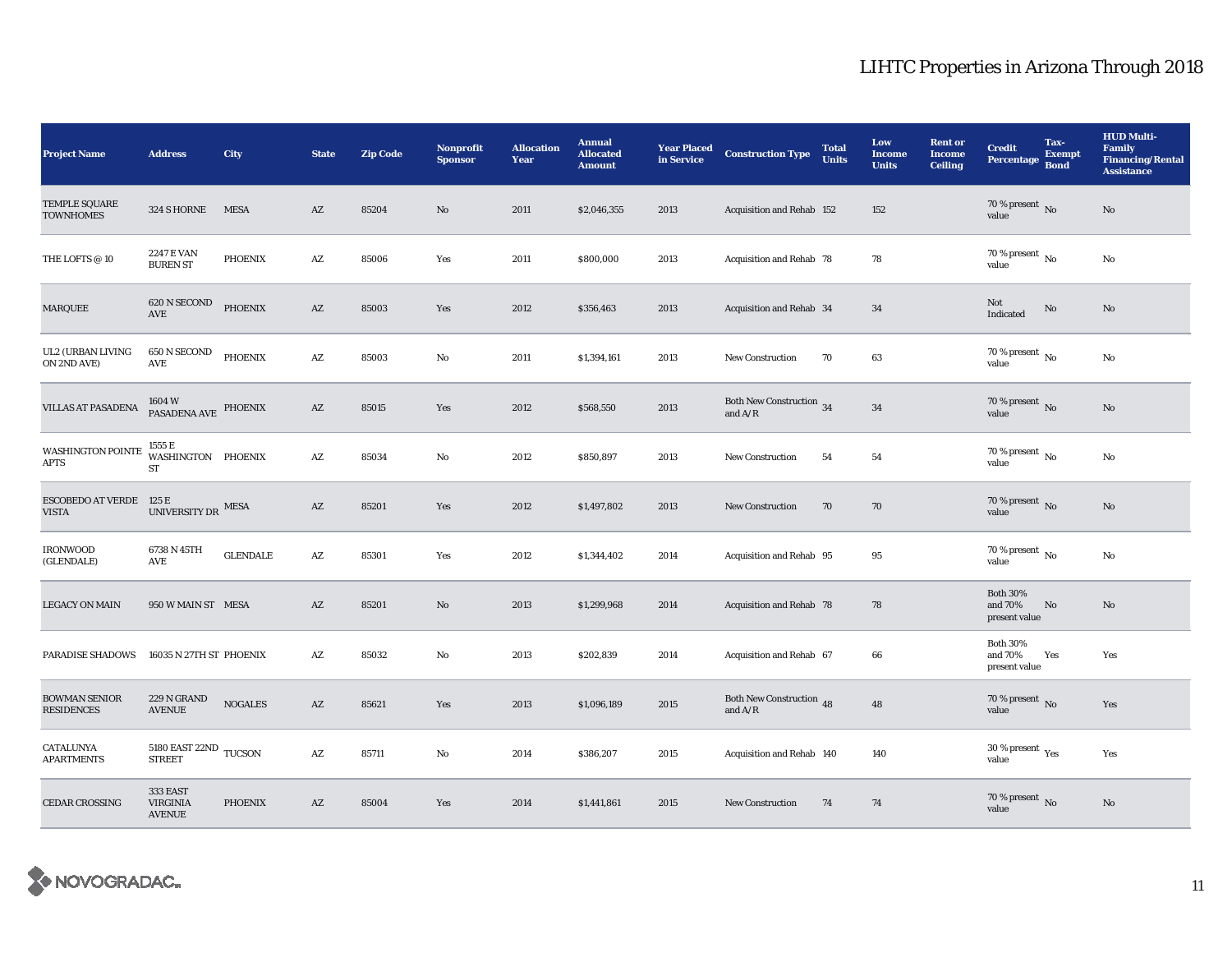| <b>Project Name</b>                                                       | <b>Address</b>                              | City                            | <b>State</b>           | <b>Zip Code</b> | Nonprofit<br><b>Sponsor</b> | <b>Allocation</b><br>Year | <b>Annual</b><br><b>Allocated</b><br><b>Amount</b> | <b>Year Placed</b><br>in Service | <b>Construction Type</b>              | <b>Total</b><br><b>Units</b> | Low<br><b>Income</b><br><b>Units</b> | <b>Rent or</b><br><b>Income</b><br><b>Ceiling</b> | <b>Credit</b><br><b>Percentage</b>          | Tax-<br><b>Exempt</b><br><b>Bond</b> | <b>HUD Multi-</b><br>Family<br><b>Financing/Rental</b><br><b>Assistance</b> |
|---------------------------------------------------------------------------|---------------------------------------------|---------------------------------|------------------------|-----------------|-----------------------------|---------------------------|----------------------------------------------------|----------------------------------|---------------------------------------|------------------------------|--------------------------------------|---------------------------------------------------|---------------------------------------------|--------------------------------------|-----------------------------------------------------------------------------|
| <b>EL RANCHO</b>                                                          | <b>719 E MAIN</b><br><b>STREET</b>          | <b>MESA</b>                     | AZ                     | 85203           | Yes                         | 2013                      | \$1,185,206                                        | 2015                             | Acquisition and Rehab 66              |                              | 65                                   |                                                   | 70 % present $\,$ No $\,$<br>value          |                                      | No                                                                          |
| <b>ESCOBEDO AT VERDE</b><br>VISTA PHASE II                                | 125 E<br><b>UNIVERSITY</b><br><b>DRIVE</b>  | <b>MESA</b>                     | AZ                     | 85201           | Yes                         | 2013                      | \$1,309,152                                        | 2015                             | <b>New Construction</b>               | 62                           | 62                                   |                                                   | 70 % present $\overline{N_0}$<br>value      |                                      | Yes                                                                         |
| <b>MIRAFLORES</b><br><b>APARTMENTS</b>                                    | 4011 N 1ST<br><b>AVENUE</b>                 | <b>TUCSON</b>                   | $\mathbf{A}\mathbf{Z}$ | 85719           | $\mathbf{No}$               | 2014                      | \$296,792                                          | 2015                             | Acquisition and Rehab 100             |                              | 100                                  |                                                   | 70 % present $\gamma_{\rm{es}}$<br>value    |                                      | Yes                                                                         |
| PASCUA YAQUI HOMES 7609 S CAMINO<br>$\mathbf V$                           | <b>BENEM</b>                                | <b>TUCSON</b>                   | $\mathbf{A}\mathbf{Z}$ | 85757           | No                          | 2014                      | \$277,839                                          | 2015                             | <b>New Construction</b>               | 20                           | 20                                   |                                                   | 70 % present $\,$ No $\,$<br>value          |                                      | Yes                                                                         |
| PHOENIX LANDING                                                           | 502 NORTH<br>51ST STREET                    | <b>PHOENIX</b>                  | AZ                     | 85008           | $\mathbf{No}$               | 2014                      | \$419,584                                          | 2015                             | Acquisition and Rehab 140             |                              | 139                                  | 50% AMGI                                          | $30$ % present $\,$ $\rm Yes$<br>value      |                                      | Yes                                                                         |
| <b>SAN CARLOS HOMES</b><br>$\rm{VII}$                                     | PO BOX 740                                  | <b>PERIDOT</b>                  | $\mathbf{A}\mathbf{Z}$ | 85542           | No                          | 2014                      | \$547,218                                          | 2015                             | <b>New Construction</b>               | 50                           | 50                                   |                                                   | <b>Both 30%</b><br>and 70%<br>present value | No                                   | Yes                                                                         |
| <b>SUN RAY FAMILY</b><br><b>APARTMENTS</b>                                | 2511 HOHOKAM<br><b>DRIVE</b>                | $\mathop{\rm DOUGLAS}\nolimits$ | $\mathbf{A}\mathbf{Z}$ | 85607           | $\rm No$                    | 2013                      | \$1,154,603                                        | 2015                             | New Construction                      | 57                           | ${\bf 56}$                           |                                                   | $70$ % present $\,$ No $\,$<br>value        |                                      | $\rm No$                                                                    |
| TOKA HOMES I                                                              | 51 N<br>BABOQUIVARI SELLS<br><b>CIRCLE</b>  |                                 | AZ                     | 85364           | No                          | 2014                      | \$491,776                                          | 2015                             | Both New Construction 40<br>and $A/R$ |                              | 40                                   |                                                   | 70 % present $\overline{N}$<br>value        |                                      | Yes                                                                         |
| VICTORY PLACE PHASE 3820 S 9TH<br>${\rm IV}$                              | <b>STREET</b>                               | <b>PHOENIX</b>                  | $\mathbf{A}\mathbf{Z}$ | 85040           | No                          | 2013                      | \$1,199,913                                        | 2015                             | <b>New Construction</b>               | 96                           | 96                                   |                                                   | 70 % present $\hbox{~No}$<br>value          |                                      | Yes                                                                         |
| <b>VILLAGE TOWER</b>                                                      | 1075 RUTH<br><b>STREET</b>                  | PRESCOTT                        | $\mathbf{A}\mathbf{Z}$ | 86301           | No                          | 2013                      | \$233,256                                          | 2015                             | Acquisition and Rehab 60              |                              | 60                                   | 60% AMGI                                          | 30 % present $\,$ $\rm Yes$<br>value        |                                      | Yes                                                                         |
| <b>WHITE MOUNTAIN</b><br><b>APACHE HOMES VI</b>                           | 50W<br><b>CHINATOWN ST</b>                  | WHITERIVER                      | $\mathbf{A}\mathbf{Z}$ | 85941           | No                          | 2013                      | \$759,291                                          | 2015                             | Both New Construction 46<br>and $A/R$ |                              | 46                                   |                                                   | <b>Both 30%</b><br>and 70%<br>present value | No                                   | Yes                                                                         |
| <b>RALLY POINT</b><br><b>APARTMENTS</b>                                   | <b>101 S. STONE</b><br><b>AVENUE</b>        | <b>TUCSON</b>                   | $\mathbf{A}\mathbf{Z}$ | 85701-1912      | No                          | 2014                      | \$464,210                                          | 2015                             | Acquisition and Rehab 30              |                              | 30                                   | 60% AMGI                                          | <b>Both 30%</b><br>and 70%<br>present value | No                                   | No                                                                          |
| <b>AEROTERRA PHASE II</b><br>(FKA FRANK LUKE<br><b>ADDITION PHASE II)</b> | 1775 E.<br><b>MCKINLEY</b><br><b>STREET</b> | <b>PHOENIX</b>                  | AZ                     | 85006-3744      | No                          | 2014                      | \$1,109,290                                        | 2016                             | <b>New Construction</b>               | 56                           | 53                                   | 60% AMGI                                          | $70$ % present $\,$ No $\,$<br>value        |                                      | Yes                                                                         |

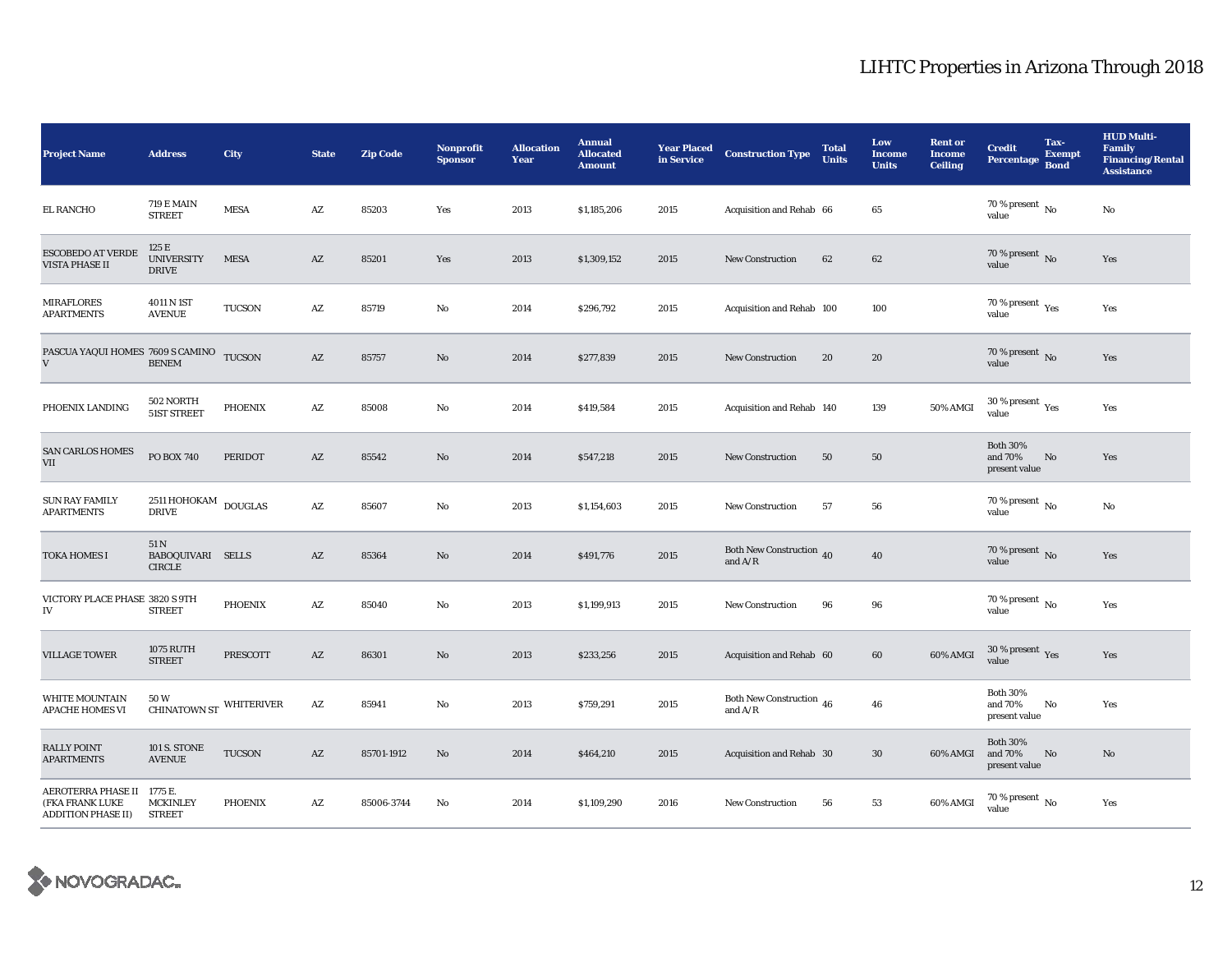| <b>Project Name</b>                                                                        | <b>Address</b>                                                                       | City                              | <b>State</b>           | <b>Zip Code</b> | <b>Nonprofit</b><br><b>Sponsor</b> | <b>Allocation</b><br>Year | <b>Annual</b><br><b>Allocated</b><br><b>Amount</b> | <b>Year Placed</b><br>in Service | <b>Construction Type</b>  | <b>Total</b><br><b>Units</b> | Low<br>Income<br><b>Units</b> | <b>Rent or</b><br><b>Income</b><br><b>Ceiling</b> | <b>Credit</b><br><b>Percentage</b>          | Tax-<br><b>Exempt</b><br><b>Bond</b> | <b>HUD Multi-</b><br><b>Family</b><br><b>Financing/Rental</b><br><b>Assistance</b> |
|--------------------------------------------------------------------------------------------|--------------------------------------------------------------------------------------|-----------------------------------|------------------------|-----------------|------------------------------------|---------------------------|----------------------------------------------------|----------------------------------|---------------------------|------------------------------|-------------------------------|---------------------------------------------------|---------------------------------------------|--------------------------------------|------------------------------------------------------------------------------------|
| <b>AEROTERRA PHASE III</b><br>(FKA FRANK LUKE<br><b>ADDITION PHASE III)</b>                | <b>1650 E. VILLA</b><br><b>STREET</b>                                                | <b>PHOENIX</b>                    | AZ                     | 85006-3744      | No                                 | 2014                      | \$1,225,786                                        | 2016                             | <b>New Construction</b>   | 74                           | 70                            | 60% AMGI                                          | 70 % present $\overline{N_0}$<br>value      |                                      | Yes                                                                                |
| <b>BRIARWOOD</b><br><b>APARTMENTS</b>                                                      | 2075 INJO<br><b>DRIVE + 2080</b><br><b>MOYO DRIVE</b>                                | <b>LAKE HAVASU</b><br><b>CITY</b> | $\mathbf{A}\mathbf{Z}$ | 86403-4741      | No                                 | 2015                      | \$465,189                                          | 2016                             | Acquisition and Rehab 56  |                              | 56                            | 60% AMGI                                          | <b>Both 30%</b><br>and 70%<br>present value | No                                   | No                                                                                 |
| <b>CASAS DE ESPERANZA</b><br><b>APARTMENTS</b>                                             | 1201 E. 3RD<br><b>STREET</b>                                                         | <b>DOUGLAS</b>                    | AZ                     | 85607-2008      | No                                 | 2014                      | \$537,485                                          | 2016                             | Acquisition and Rehab 50  |                              | 50                            | 60% AMGI                                          | <b>Both 30%</b><br>and 70%<br>present value | No                                   | Yes                                                                                |
| <b>CEDAR CREST</b><br><b>APARTMENTS</b>                                                    | 2251 N. IZABEL<br><b>STREET</b>                                                      | <b>FLAGSTAFF</b>                  | AZ                     | 86004-3529      | No                                 | 2014                      | \$1,348,693                                        | 2016                             | Acquisition and Rehab 81  |                              | 80                            | 60% AMGI                                          | <b>Both 30%</b><br>and 70%<br>present value | No                                   | No                                                                                 |
| <b>DESERT WILLOW</b><br><b>APARTMENTS (FKA</b><br><b>ARIZONA SUN</b><br><b>APARTMENTS)</b> | 1895 E. DON<br><b>CARLOS</b><br><b>AVENUE</b>                                        | <b>TEMPE</b>                      | $\mathbf{A}\mathbf{Z}$ | 85821-4565      | No                                 | 2014                      | \$575,876                                          | 2016                             | Acquisition and Rehab 57  |                              | 57                            | 60% AMGI                                          | <b>Both 30%</b><br>and 70%<br>present value | No                                   | No                                                                                 |
| <b>DOWNTOWN MOTOR</b><br><b>APARTMENTS</b>                                                 | 383 S. STONE<br><b>AVENUE</b>                                                        | <b>TUCSON</b>                     | A Z                    | 85701-2328      | No                                 | 2014                      | \$934,069                                          | 2016                             | <b>New Construction</b>   | 44                           | 44                            | 60% AMGI                                          | 70 % present $\overline{N_0}$<br>value      |                                      | No                                                                                 |
| <b>ENCORE ON FIRST</b><br><b>WEST</b>                                                      | 47 W. FIRST<br><b>AVENUE</b>                                                         | <b>MESA</b>                       | AZ                     | 85210-1310      | No                                 | 2014                      | \$743,553                                          | 2016                             | <b>New Construction</b>   | 44                           | 44                            | 60% AMGI                                          | 70 % present $\,$ No $\,$<br>value          |                                      | No                                                                                 |
| <b>FLORENCE SUNRISE</b><br><b>APARTMENTS</b>                                               | 044 E.<br><b>FLORENCE</b><br><b>HEIGHTS</b><br>DRIVE + 127 W.<br><b>RUTTE AVENUE</b> | <b>FLORENCE</b>                   | AZ                     | 85132-0000      | No                                 | 2015                      | \$623,429                                          | 2016                             | Acquisition and Rehab 58  |                              | 57                            | 60% AMGI                                          | <b>Both 30%</b><br>and 70%<br>present value | No                                   | No                                                                                 |
| <b>HIGHLAND SQUARE</b><br>SENIOR APARTMENTS AVENUE                                         | 299 W. MINGUS COTTONWOOD                                                             |                                   | AZ                     | 86326-3638      | No                                 | 2014                      | \$738,746                                          | 2016                             | <b>New Construction</b>   | 60                           | 60                            | 60% AMGI                                          | 70 % present $\,$ No $\,$<br>value          |                                      | No                                                                                 |
| <b>LANDMARK SENIOR</b><br>LIVING                                                           | 8232 N. 59TH<br><b>AVENUE</b>                                                        | <b>GLENDALE</b>                   | $\mathbf{A}\mathbf{Z}$ | 85302-6802      | $\rm No$                           | 2015                      | \$921,696                                          | 2016                             | <b>New Construction</b>   | 52                           | 52                            | <b>50% AMGI</b>                                   | 70 % present $\overline{N_0}$<br>value      |                                      | $_{\rm No}$                                                                        |
| LEGACY ON MAIN II<br>(FKA PALM COVE II)                                                    | 118 N.<br><b>EXTENSION</b><br><b>ROAD</b>                                            | <b>MESA</b>                       | AZ                     | 85201-6337      | No                                 | 2015                      | \$1,475,426                                        | 2016                             | Acquisition and Rehab 122 |                              | 122                           | 60% AMGI                                          | 70 % present $\hbox{~No}$<br>value          |                                      | No                                                                                 |
| <b>MADISON HEIGHTS</b><br><b>PHASE I</b>                                                   | 1110 N. DYSART<br>ROAD                                                               | <b>AVONDALE</b>                   | A Z                    | 85323-1652      | No                                 | 2014                      | \$1,495,759                                        | 2016                             | <b>New Construction</b>   | 77                           | 77                            | 60% AMGI                                          | 70 % present $\,$ No $\,$<br>value          |                                      | No                                                                                 |
| <b>MADISON HEIGHTS</b><br><b>PHASE II</b>                                                  | 1110 N. DYSART<br><b>ROAD</b>                                                        | <b>AVONDALE</b>                   | AZ                     | 85323-1652      | N <sub>o</sub>                     | 2014                      | \$1,217,982                                        | 2016                             | <b>New Construction</b>   | 66                           | 66                            | 60% AMGI                                          | 70 % present $\,$ No $\,$<br>value          |                                      | No                                                                                 |

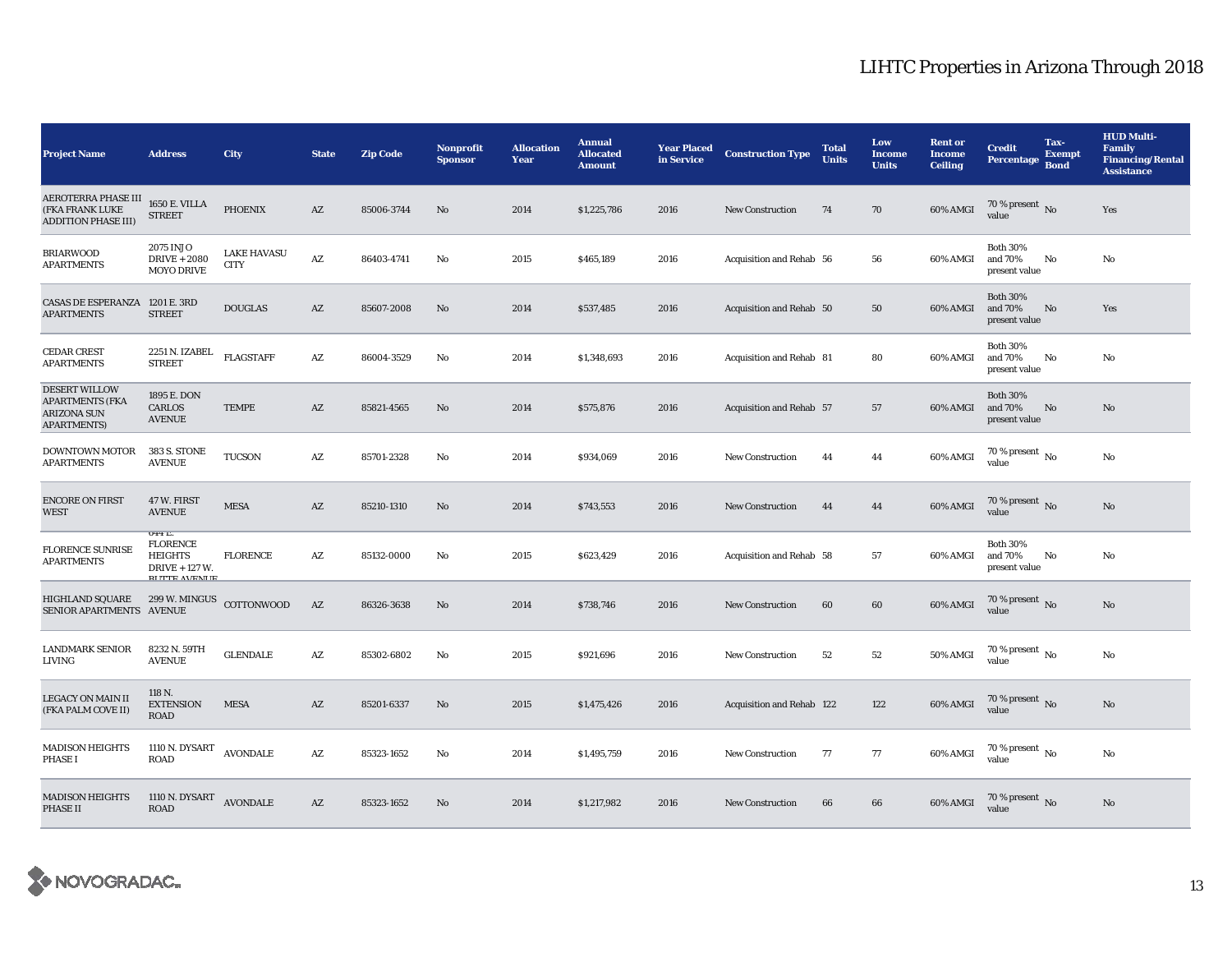| <b>Project Name</b>                                                                   | <b>Address</b>                          | City              | <b>State</b>           | <b>Zip Code</b> | <b>Nonprofit</b><br><b>Sponsor</b> | <b>Allocation</b><br>Year | <b>Annual</b><br><b>Allocated</b><br><b>Amount</b> | <b>Year Placed</b><br>in Service | <b>Construction Type</b>              | <b>Total</b><br><b>Units</b> | Low<br><b>Income</b><br><b>Units</b> | <b>Rent or</b><br><b>Income</b><br><b>Ceiling</b> | <b>Credit</b><br><b>Percentage</b>          | Tax-<br><b>Exempt</b><br><b>Bond</b> | <b>HUD Multi-</b><br><b>Family</b><br><b>Financing/Rental</b><br><b>Assistance</b> |
|---------------------------------------------------------------------------------------|-----------------------------------------|-------------------|------------------------|-----------------|------------------------------------|---------------------------|----------------------------------------------------|----------------------------------|---------------------------------------|------------------------------|--------------------------------------|---------------------------------------------------|---------------------------------------------|--------------------------------------|------------------------------------------------------------------------------------|
| MERIDIAN @ 101 (FKA 2148 E. APACHE<br><b>APACHE VILLAS)</b>                           | <b>BOULEVARD</b>                        | <b>TEMPE</b>      | AZ                     | 85281-4863      | No                                 | 2014                      | \$1,125,709                                        | 2016                             | <b>New Construction</b>               | 76                           | 76                                   | 60% AMGI                                          | 70 % present $\,$ No $\,$<br>value          |                                      | No                                                                                 |
| <b>PARSONS VILLAGE</b><br>(FKA NORTH<br><b>MOUNTAIN VILLAGE</b><br><b>APARTMENTS)</b> | 10825 N. CAVE<br><b>CREEK ROAD</b>      | <b>PHOENIX</b>    | $\mathbf{A}\mathbf{Z}$ | 85020-1429      | Yes                                | 2014                      | \$947,307                                          | 2016                             | <b>New Construction</b>               | 48                           | 48                                   | 60% AMGI                                          | 70 % present $\,$ No $\,$<br>value          |                                      | $\mathbf{N}\mathbf{o}$                                                             |
| <b>RODEO COURT (FKA</b><br><b>HOMESTEAD WEST)</b>                                     | <b>40 RODEO</b><br><b>DRIVE</b>         | <b>LAKESIDE</b>   | AZ                     | 85929-0000      | No                                 | 2015                      | \$327,918                                          | 2016                             | Acquisition and Rehab 32              |                              | 32                                   | 60% AMGI                                          | <b>Both 30%</b><br>and 70%<br>present value | No                                   | No                                                                                 |
| <b>SUNSHINE VALLEY</b><br><b>APARTMENTS</b>                                           | 1901 S. 20TH<br><b>AVENUE</b>           | <b>SAFFORD</b>    | $\mathbf{A}\mathbf{Z}$ | 85546-4095      | No                                 | 2015                      | \$582,613                                          | 2016                             | Acquisition and Rehab 72              |                              | 70                                   | 60% AMGI                                          | 70 % present $\,$ No $\,$<br>value          |                                      | $\mathbf{N}\mathbf{o}$                                                             |
| <b>WESTWARD HO</b><br><b>APARTMENTS</b>                                               | 618 N. CENTRAL PHOENIX<br><b>AVENUE</b> |                   | AZ                     | 85004-2196      | No                                 | 2014                      | \$1,499,034                                        | 2016                             | Acquisition and Rehab 289             |                              | 289                                  | 60% AMGI                                          | 70 % present $\,$ No $\,$<br>value          |                                      | Yes                                                                                |
| YAVAPAI-APACHE<br><b>HOMES V</b>                                                      | E. CHERRY<br><b>CREEK ROAD</b>          | <b>CAMP VERDE</b> | AZ                     | 86322-8248      | No                                 | 2015                      | \$870,954                                          | 2016                             | <b>New Construction</b>               | 38                           | 38                                   | 60% AMGI                                          | 70 % present $\,$ No $\,$<br>value          |                                      | $\mathbf{N}\mathbf{o}$                                                             |
| <b>ALTA VISTA VILLAGE</b>                                                             | 4540-4647 N.<br>39TH AVE.               | <b>PHOENIX</b>    | AZ                     | 85019-3154      | No                                 | 2016                      | \$569,004                                          | 2016                             | Acquisition and Rehab 182             |                              | 182                                  | 60% AMGI                                          | 30 % present<br>value                       |                                      | No                                                                                 |
| 7TH AVENUE<br><b>COMMONS</b>                                                          | 529 N. 7TH AVE. TUCSON                  |                   | AZ                     | 85705-8334      | No                                 | 2015                      | \$1,149,892                                        | 2017                             | Both New Construction 50<br>and $A/R$ |                              | ${\bf 50}$                           | 60% AMGI                                          | 70 % present<br>value                       |                                      | $\mathbf{N}\mathbf{o}$                                                             |
| <b>BRIDGEWATER DEER</b><br><b>VALLEY ASSISTED</b><br>LIVING                           | 2641 W. UNION PHOENIX<br>HILLS DR.      |                   | AZ                     | 85027-5000      | No                                 | 2016                      | \$339,103                                          | 2017                             | Acquisition and Rehab 155             |                              | 131                                  | 60% AMGI                                          | 30 % present<br>value                       |                                      | No                                                                                 |
| <b>CAMELBACK POINTE</b>                                                               | 1537W.<br>CAMELBACK<br>RD.              | <b>PHOENIX</b>    | AZ                     | 85015-0005      | Yes                                | 2016                      | \$1,106,789                                        | 2017                             | Not Indicated                         | 55                           | 54                                   | 60% AMGI                                          | 70 % present<br>value                       |                                      | $\rm No$                                                                           |
| COFFELT-LAMOREAUX 1510 S. 19TH DR. PHOENIX<br><b>APARTMENT HOMES</b>                  |                                         |                   | AZ                     | 85009-6540      | No                                 | 2015                      | \$1,621,741                                        | 2017                             | Acquisition and Rehab 301             |                              | 301                                  | 60% AMGI                                          | 30 % present<br>value                       |                                      | Yes                                                                                |
| EL RANCHO II                                                                          | $659 + 701$ E.<br><b>MAIN ST.</b>       | <b>MESA</b>       | $\mathbf{A}\mathbf{Z}$ | 85203-8743      | No                                 | 2015                      | \$1,158,279                                        | 2017                             | <b>New Construction</b>               | 47                           | 46                                   | 60% AMGI                                          | 70 % present<br>value                       |                                      | $\mathbf{No}$                                                                      |
| <b>ESPERANZA EN</b><br><b>ESCALANTE</b>                                               | 3680 S. CALLE<br>POLAR                  | <b>TUCSON</b>     | $\mathbf{A}\mathbf{Z}$ | 85730-3261      | Yes                                | 2015                      | \$743,284                                          | 2017                             | <b>New Construction</b>               | 44                           | 44                                   | 60% AMGI                                          | 70 % present<br>value                       |                                      | No                                                                                 |

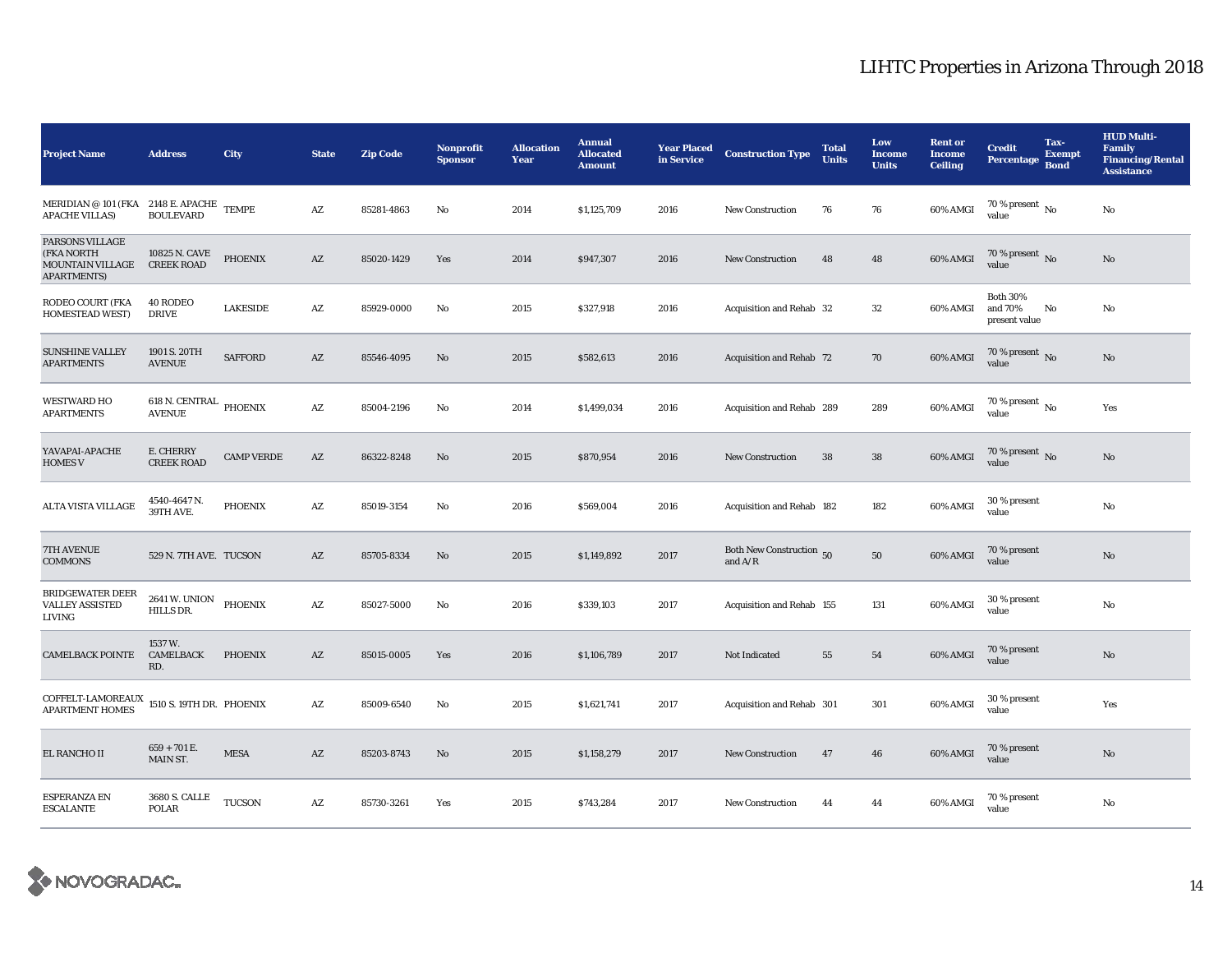| <b>Project Name</b>                                                                 | <b>Address</b>                                                                           | City             | <b>State</b>           | <b>Zip Code</b> | <b>Nonprofit</b><br><b>Sponsor</b> | <b>Allocation</b><br>Year | <b>Annual</b><br><b>Allocated</b><br><b>Amount</b> | <b>Year Placed</b><br>in Service | <b>Construction Type</b>  | <b>Total</b><br><b>Units</b> | Low<br><b>Income</b><br><b>Units</b> | <b>Rent or</b><br><b>Income</b><br><b>Ceiling</b> | <b>Credit</b><br><b>Percentage</b>          | Tax-<br><b>Exempt</b><br><b>Bond</b> | <b>HUD Multi-</b><br><b>Family</b><br><b>Financing/Rental</b><br><b>Assistance</b> |
|-------------------------------------------------------------------------------------|------------------------------------------------------------------------------------------|------------------|------------------------|-----------------|------------------------------------|---------------------------|----------------------------------------------------|----------------------------------|---------------------------|------------------------------|--------------------------------------|---------------------------------------------------|---------------------------------------------|--------------------------------------|------------------------------------------------------------------------------------|
| <b>KINGMAN HEIGHTS</b><br><b>APARTMENTS-AMY</b><br>NEAL RETIREMENT<br><b>CENTER</b> | 1020 DETROIT<br>AVE.                                                                     | KINGMAN          | AZ                     | 86401-6813      | Yes                                | 2015                      | \$625,207                                          | 2017                             | Acquisition and Rehab 57  |                              | 57                                   | 60% AMGI                                          | 70 % present<br>value                       |                                      | Yes                                                                                |
| <b>LA MESITA PHASE 3</b>                                                            | 2245 W. ELLA<br>ST., BLDG 3                                                              | <b>MESA</b>      | AZ                     | 85201-6806      | Yes                                | 2015                      | \$652,235                                          | 2017                             | <b>New Construction</b>   | 31                           | ${\bf 30}$                           | 60% AMGI                                          | 70 % present<br>value                       |                                      | Yes                                                                                |
| <b>MISSION VISTA</b>                                                                | 2455 N. DODGE TUCSON<br>BLVD.                                                            |                  | AZ                     | 85716-2659      | No                                 | 2016                      | \$265,766                                          | 2017                             | Acquisition and Rehab 80  |                              | 80                                   | 60% AMGI                                          | 30 % present<br>value                       |                                      | No                                                                                 |
| NORTHERN GARDENS NORTHERN                                                           | 2211 W.<br>AVE.                                                                          | PHOENIX          | AZ                     | 85021-4917      | No                                 | 2015                      | \$1,500,000                                        | 2017                             | <b>New Construction</b>   | 66                           | 66                                   | 60% AMGI                                          | 70 % present<br>value                       |                                      | No                                                                                 |
| PASCUA YAQUI HOMES CALLE SENU<br>$\rm III$                                          | VARIOUS ON W.<br>AND S. CALLE<br><b>TOMI</b>                                             | <b>GUADALUPE</b> | $\mathbf{A}\mathbf{Z}$ | 85283-5053      | No                                 | 2015                      | \$625,332                                          | 2017                             | <b>New Construction</b>   | 37                           | 37                                   | 60% AMGI                                          | 70 % present<br>value                       |                                      | No                                                                                 |
| PIONEER VILLAGE AT<br><b>CORONADO COURT</b>                                         | <b>UFFICE-1190</b><br>18TH ST<br>(BUILDINGS)<br>1260 16TH ST +<br>1940 18TH CT)          | <b>DOUGLAS</b>   | AZ                     | 85607-1700      | Yes                                | 2016                      | \$307,868                                          | 2017                             | Acquisition and Rehab 28  |                              | 28                                   | 60% AMGI                                          | 70 % present<br>value                       |                                      | Yes                                                                                |
| ROSEWOOD COURT                                                                      | 5104 N. 16TH<br>AVE.                                                                     | <b>PHOENIX</b>   | AZ                     | 85015-3366      | No                                 | 2015                      | \$858,133                                          | 2017                             | <b>New Construction</b>   | 50                           | 49                                   | 60% AMGI                                          | 70 % present<br>value                       |                                      | No                                                                                 |
| <b>SUNNYSIDE POINTE</b><br><b>VILLAS II</b>                                         | <b>SUIVIVI SIDE</b><br><b>POINTE</b><br><b>SUBDIVISION</b><br>(PARK AVENUE,<br>SOLITH OF | TUCSON           | AZ                     | 85706-2210      | No                                 | 2015                      | \$1,241,500                                        | 2017                             | <b>New Construction</b>   | 92                           | 91                                   | 60% AMGI                                          | 70 % present<br>value                       |                                      | No                                                                                 |
| <b>VALOR ON EIGHTH</b><br><b>APARTMENTS</b>                                         | 1001 E. 8TH ST. TEMPE                                                                    |                  | AZ                     | 85281-7302      | Yes                                | 2015                      | \$1,058,745                                        | 2017                             | <b>New Construction</b>   | 50                           | 45                                   | 60% AMGI                                          | 70 % present<br>value                       |                                      | No                                                                                 |
| YAVAPAI-APACHE<br><b>HOMES VI</b>                                                   | <b>VARIOUS</b><br>ALONG E.<br>CHERRY CREEK CAMP VERDE<br>RD., RIVER<br>$MAV + MATFD$     |                  | AZ                     | 86322-8248      | No                                 | 2016                      | \$859,200                                          | 2017                             | <b>New Construction</b>   | 35                           | 35                                   | 60% AMGI                                          | 70 % present<br>value                       |                                      | No                                                                                 |
| <b>BRIDGEWATER AT</b><br><b>AVONDALE ASSISTED</b><br><b>LIVING</b>                  | 207 EAST VAN<br><b>BUREN STREET</b>                                                      | AVONDALE         | AZ                     | 85323           | No                                 | 2017                      | \$924,809                                          | 2018                             | <b>New Construction</b>   | 131                          | 99                                   | 60% AMGI                                          | 30 % present<br>value                       |                                      | No                                                                                 |
| <b>BROADWAY TERRACE</b>                                                             | <b>12815 NORTH</b><br>28TH DRIVE                                                         | <b>PHOENIX</b>   | AZ                     | 85029-1318      | No                                 | 2016                      | \$470,626                                          | 2018                             | Acquisition and Rehab 101 |                              | 100                                  | 60% AMGI                                          | 30 % present<br>value                       |                                      | Yes                                                                                |
| <b>COCHISE VILLAS</b>                                                               | 2700 15TH<br>STREET + 1620 DOUGLAS<br><b>APACHE DR</b>                                   |                  | AZ                     | 85607           | No                                 | 2017                      | \$103,566                                          | 2018                             | Acquisition and Rehab 60  |                              | 58                                   | 60% AMGI                                          | <b>Both 30%</b><br>and 70%<br>present value |                                      | No                                                                                 |

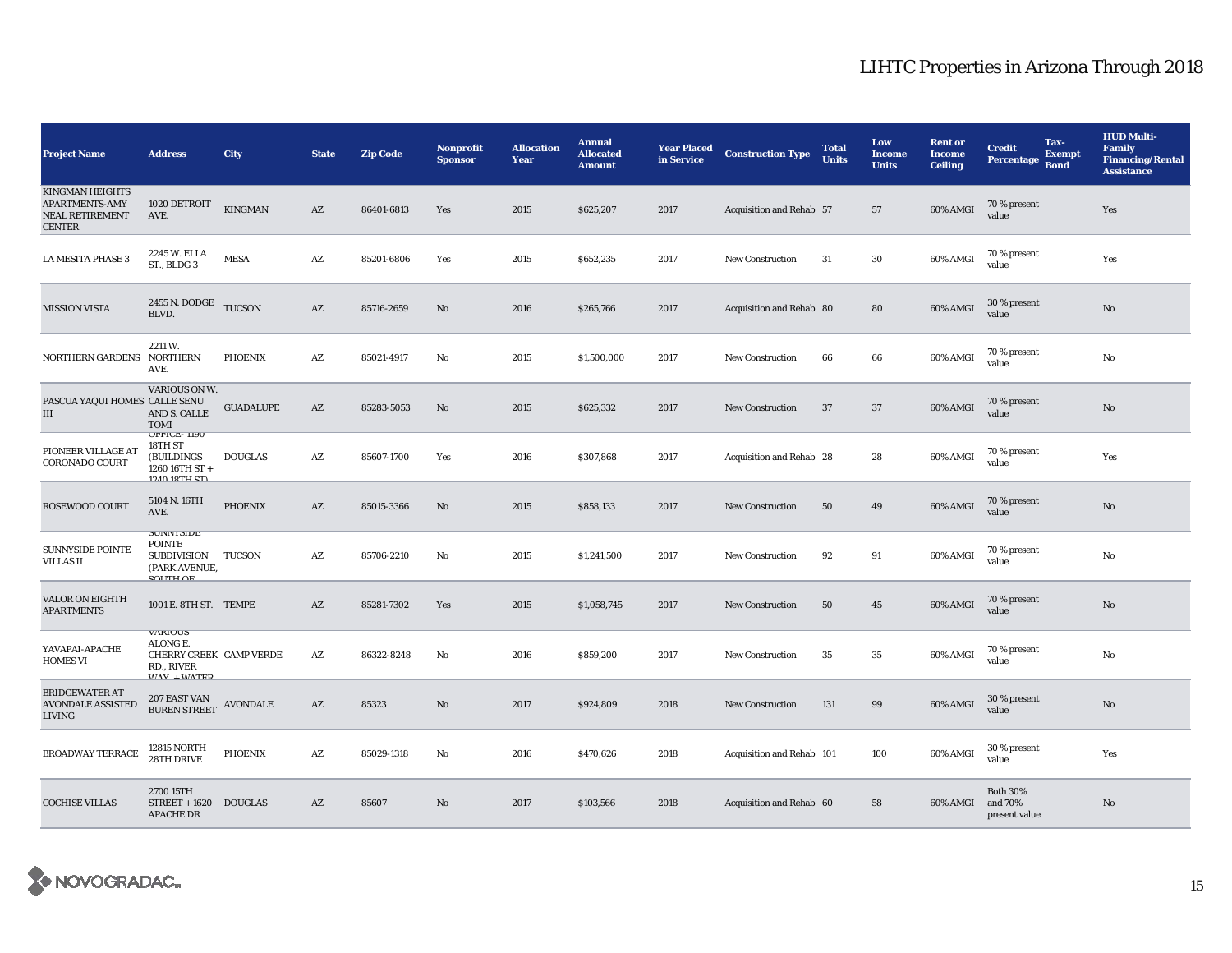| <b>Project Name</b>                                    | <b>Address</b>                                                                           | City            | <b>State</b>           | <b>Zip Code</b> | Nonprofit<br><b>Sponsor</b> | <b>Allocation</b><br>Year | <b>Annual</b><br><b>Allocated</b><br><b>Amount</b> | <b>Year Placed</b><br>in Service | <b>Construction Type</b>                        | <b>Total</b><br><b>Units</b> | Low<br><b>Income</b><br><b>Units</b> | <b>Rent or</b><br><b>Income</b><br><b>Ceiling</b> | <b>Credit</b><br>Percentage | Tax-<br><b>Exempt</b><br><b>Bond</b> | <b>HUD Multi-</b><br>Family<br><b>Financing/Rental</b><br><b>Assistance</b> |
|--------------------------------------------------------|------------------------------------------------------------------------------------------|-----------------|------------------------|-----------------|-----------------------------|---------------------------|----------------------------------------------------|----------------------------------|-------------------------------------------------|------------------------------|--------------------------------------|---------------------------------------------------|-----------------------------|--------------------------------------|-----------------------------------------------------------------------------|
| EL CARO SENIOR<br><b>RESIDENCES</b>                    | 8025 NORTH<br>21ST AVENUE                                                                | <b>PHOENIX</b>  | AZ                     | 85021-8025      | No                          | 2016                      | \$1,532,018                                        | 2018                             | New Construction                                | 102                          | 102                                  | 60% AMGI                                          | 70 % present<br>value       |                                      | No                                                                          |
| <b>LAS BRISAS SUNSET</b><br><b>APARTMENTS</b>          | 1579 NORTH<br><b>RIO SECO</b>                                                            | <b>SAN LUIS</b> | $\mathbf{A}\mathbf{Z}$ | 85349-5349      | Yes                         | 2016                      | \$864,604                                          | 2018                             | <b>New Construction</b>                         | 60                           | 59                                   | 60% AMGI                                          | 70 % present<br>value       |                                      | $\mathbf{N}\mathbf{o}$                                                      |
| <b>MESA ARTSPACE</b><br><b>LOFTS</b>                   | 155 SOUTH<br>HIBBERT                                                                     | <b>MESA</b>     | AZ                     | 85210           | Yes                         | 2016                      | \$1,300,000                                        | 2018                             | <b>New Construction</b>                         | 50                           | 50                                   | 60% AMGI                                          | 70 % present<br>value       |                                      | No                                                                          |
| <b>MESA HEIGHTS</b><br><b>APARTMENTS</b>               | <b>2150 SOUTH</b><br><b>ARIZONA</b><br><b>AVENUE</b>                                     | <b>YUMA</b>     | $\mathbf{A}\mathbf{Z}$ | 85364-6507      | No                          | 2016                      | \$1,331,627                                        | 2018                             | <b>New Construction</b>                         | 58                           | 58                                   | 60% AMGI                                          | 70 % present<br>value       |                                      | Yes                                                                         |
| MIRACLE POINT<br><b>APARTMENTS</b>                     | <b>375 WEST</b><br><b>BLACKLIDGE</b>                                                     | <b>TUCSON</b>   | AZ                     | 85705-1111      | Yes                         | 2016                      | \$782,000                                          | 2018                             | <b>New Construction</b>                         | 40                           | 40                                   | 60% AMGI                                          | 70 % present<br>value       |                                      | Yes                                                                         |
| <b>RIO VIEJO</b><br><b>APARTMENTS</b>                  | <b>5418 SOUTH</b><br>PARK AVENUE                                                         | <b>TUCSON</b>   | AZ                     | 85706-2666      | No                          | 2014                      | \$791,172                                          | 2018                             | <b>New Construction</b>                         | 101                          | 100                                  | 60% AMGI                                          | 30 % present<br>value       |                                      | No                                                                          |
| ROSEWOOD COURT II                                      | 5111 NORTH<br>16TH AVENUE                                                                | <b>PHOENIX</b>  | AZ                     | 85015-3366      | Yes                         | 2016                      | \$858,133                                          | 2018                             | <b>New Construction</b>                         | 35                           | 35                                   | 60% AMGI                                          | 70 % present<br>value       |                                      | No                                                                          |
| <b>TOKA HOMES II</b>                                   | <b>VARIOUS UN</b><br>VISTA STREET,<br><b>QUIJTOA</b><br>STREET, F<br><b>STREET AND A</b> | <b>SELLS</b>    | AZ                     | 85634           | No                          | 2016                      | \$890,468                                          | 2018                             | Both New Construction 40<br>and $A/R$           |                              | 40                                   | 60% AMGI                                          | 70 % present<br>value       |                                      | $\mathbf{N}\mathbf{o}$                                                      |
| THE MARIST ON<br><b>CATHEDRAL SQUARE</b>               | 111/235 S.<br><b>CHURCH</b><br><b>AVENUE</b>                                             | <b>TUCSON</b>   | AZ                     | 85701-1602      | Yes                         | 2016                      | \$1,750,000                                        | 2018                             | Both New Construction 83<br>and $A/R$           |                              | 83                                   | 60% AMGI                                          | 70 % present<br>value       |                                      | No                                                                          |
| <b>WEST END STATION</b>                                | 855 WEST<br><b>CONGRESS</b><br><b>STREET</b>                                             | <b>TUCSON</b>   | AZ                     | 85745           | No                          | 2016                      | \$1,601,517                                        | 2018                             | <b>New Construction</b>                         | 70                           | 70                                   | 60% AMGI                                          | 70 % present<br>value       |                                      | Yes                                                                         |
| <b>WEST POINT</b><br><b>APARTMENTS</b>                 | 20 EAST<br><b>BROADWAY</b><br><b>BOULEVARD</b>                                           | <b>TUCSON</b>   | AZ                     | 85701-1702      | Yes                         | 2016                      | \$1,472,518                                        | 2018                             | Both New Construction $\,$ 50 $\,$<br>and $A/R$ |                              | 50                                   | 60% AMGI                                          | 70 % present<br>value       |                                      | No                                                                          |
| <b>APACHE ASL TRAILS</b>                               | $2428$ E APACHE TEMPE<br><b>BLVD</b>                                                     |                 | AZ                     | 85281           |                             | Insufficient<br>Data      | \$0                                                | Insufficient<br>Data             | Not Indicated                                   | 75                           | $\bf{0}$                             |                                                   | Not<br>Indicated            |                                      |                                                                             |
| BRADSHAW CROSSING 127 BRADSHAW PRESCOTT<br><b>APTS</b> | DR                                                                                       |                 | AZ                     | 86303           |                             | Insufficient<br>Data      | \$0                                                | Insufficient<br>Data             | Not Indicated                                   | 52                           | $\bf{0}$                             |                                                   | Not<br>Indicated            |                                      |                                                                             |

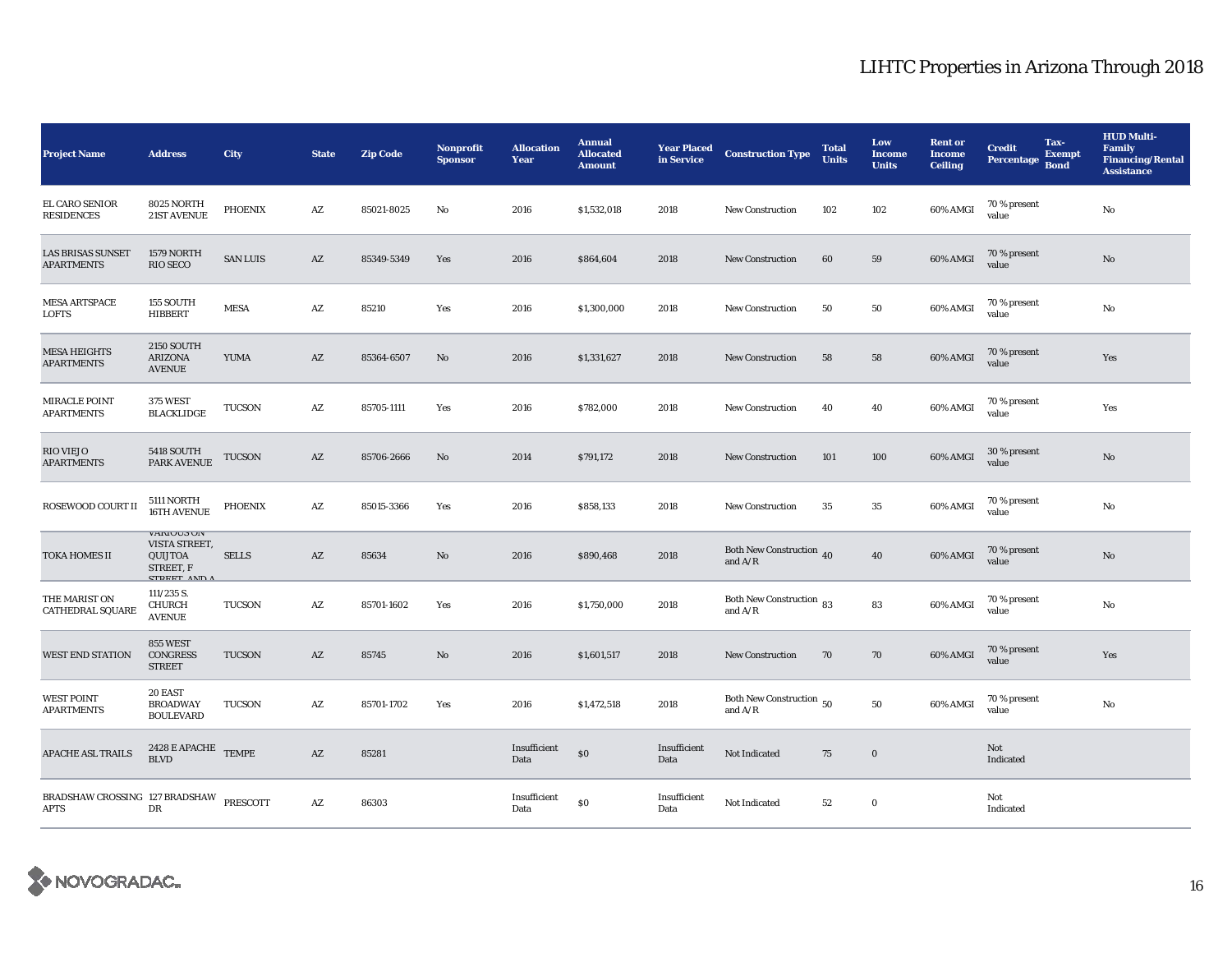| <b>Project Name</b>                                            | <b>Address</b>                                     | City              | <b>State</b>           | <b>Zip Code</b> | Nonprofit<br><b>Sponsor</b> | <b>Allocation</b><br>Year | <b>Annual</b><br><b>Allocated</b><br><b>Amount</b> | <b>Year Placed<br/>in Service</b> | <b>Construction Type</b> | <b>Total</b><br><b>Units</b> | Low<br><b>Income</b><br><b>Units</b> | <b>Rent or</b><br><b>Income</b><br><b>Ceiling</b> | <b>Credit</b><br>Percentage | Tax-<br><b>Exempt</b><br><b>Bond</b> | <b>HUD Multi-</b><br><b>Family</b><br><b>Financing/Rental</b><br><b>Assistance</b> |
|----------------------------------------------------------------|----------------------------------------------------|-------------------|------------------------|-----------------|-----------------------------|---------------------------|----------------------------------------------------|-----------------------------------|--------------------------|------------------------------|--------------------------------------|---------------------------------------------------|-----------------------------|--------------------------------------|------------------------------------------------------------------------------------|
| <b>AMISTAD APTS OF</b><br><b>SOMERTON</b>                      | 1260 CESAR<br><b>CHAVEZ AVE</b>                    | <b>SOMERTON</b>   | AZ                     | 85350           |                             | Insufficient<br>Data      | \$0                                                | Insufficient<br>Data              | Not Indicated            | 24                           | 21                                   |                                                   | Not<br>Indicated            |                                      |                                                                                    |
| BRADSHAW II SENIOR 123 BRADSHAW PRESCOTT<br><b>COMMUNITY</b>   | ${\rm DR}$                                         |                   | $\mathbf{A}\mathbf{Z}$ | 86303           |                             | Insufficient<br>Data      | $\$0$                                              | Insufficient<br>Data              | Not Indicated            | 46                           | $\bf{0}$                             |                                                   | Not<br>Indicated            |                                      |                                                                                    |
| <b>DEER VALLEY</b><br><b>GARDENS</b>                           | 15051 W DEER<br>VALLEY DR                          | SUN CITY WEST AZ  |                        | 85375           |                             | Insufficient<br>Data      | $\$0$                                              | Insufficient<br>Data              | Not Indicated            | 164                          | $\bf{0}$                             |                                                   | Not<br>Indicated            | Yes                                  |                                                                                    |
| DEVINE LEGACY ON<br><b>CENTRAL</b>                             | 4570 N<br><b>CENTRAL AVE</b>                       | PHOENIX           | $\mathbf{A}\mathbf{Z}$ | 85012           |                             | Insufficient<br>Data      | ${\bf S0}$                                         | Insufficient<br>Data              | Not Indicated            | 60                           | $\mathbf 0$                          |                                                   | Not<br>Indicated            |                                      |                                                                                    |
| <b>BRADSHAW VISTA</b><br><b>APTS</b>                           | 560 PENN LN                                        | <b>WICKENBURG</b> | AZ                     | 85390           |                             | Insufficient<br>Data      | \$0                                                | Insufficient<br>Data              | Not Indicated            | 48                           | 11                                   |                                                   | Not<br>Indicated            |                                      |                                                                                    |
|                                                                |                                                    |                   |                        | 86429           |                             | Insufficient<br>Data      | $\$0$                                              | Insufficient<br>Data              | Not Indicated            | 55                           | $\bf{0}$                             |                                                   | Not<br>Indicated            |                                      |                                                                                    |
| POSADAS SENTINEL                                               | 470 W ARMIJO TUCSON<br><b>ST</b>                   |                   | AZ                     | 85701           |                             | Insufficient<br>Data      | $\$0$                                              | Insufficient<br>Data              | Not Indicated            | 200                          | $\bf{0}$                             |                                                   | Not<br>Indicated            |                                      |                                                                                    |
| REHOBOTH PLACE                                                 | 2610W<br><b>HAZELWOOD</b><br>ST                    | PHOENIX           | A Z                    | 85017           |                             | Insufficient<br>Data      | \$0                                                | Insufficient<br>Data              | Not Indicated            | 46                           | $\bf{0}$                             |                                                   | Not<br>Indicated            |                                      |                                                                                    |
| <b>RESIDENCES AT</b><br><b>CENTER STREET</b><br><b>STATION</b> | 50 E MAIN ST MESA                                  |                   | AZ                     | 85201           |                             | 2012                      | \$0\$                                              | Insufficient<br>Data              | Not Indicated            | 34                           | $\bf{0}$                             |                                                   | <b>Not</b><br>Indicated     |                                      |                                                                                    |
| <b>CANALSIDE HOMES I</b>                                       | $10177 \to \text{OSBORN}$ SCOTTSDALE<br>RD         |                   | AZ                     | 85256           |                             | Insufficient<br>Data      | $\$0$                                              | Insufficient<br>Data              | Not Indicated            | 30                           | 30                                   |                                                   | Not<br>Indicated            |                                      |                                                                                    |
| RIVERWOOD APTS                                                 | $25157\,\mathrm{W}\,\mathrm{BELOAT}$ BUCKEYE<br>RD |                   | $\mathbf{A}\mathbf{Z}$ | 85326           |                             | Insufficient<br>Data      | $\$0$                                              | Insufficient<br>Data              | Not Indicated            | 90                           | $\bf{0}$                             |                                                   | Not<br>Indicated            |                                      |                                                                                    |
| SAHUARITA MISSION 1091 W BETA ST GREEN VALLEY                  |                                                    |                   | AZ                     | 85614           |                             | Insufficient<br>Data      | $\$0$                                              | Insufficient<br>Data              | Not Indicated            | 52                           | $\bf{0}$                             |                                                   | Not<br>Indicated            | Yes                                  |                                                                                    |
| <b>SYMPHONY APTS</b>                                           | 1650 W<br>MARICOPA ST                              | PHOENIX           | AZ                     | 85007           |                             | Insufficient<br>Data      | \$0                                                | Insufficient<br>Data              | Not Indicated            | 67                           | $\bf{0}$                             |                                                   | Not<br>Indicated            |                                      |                                                                                    |

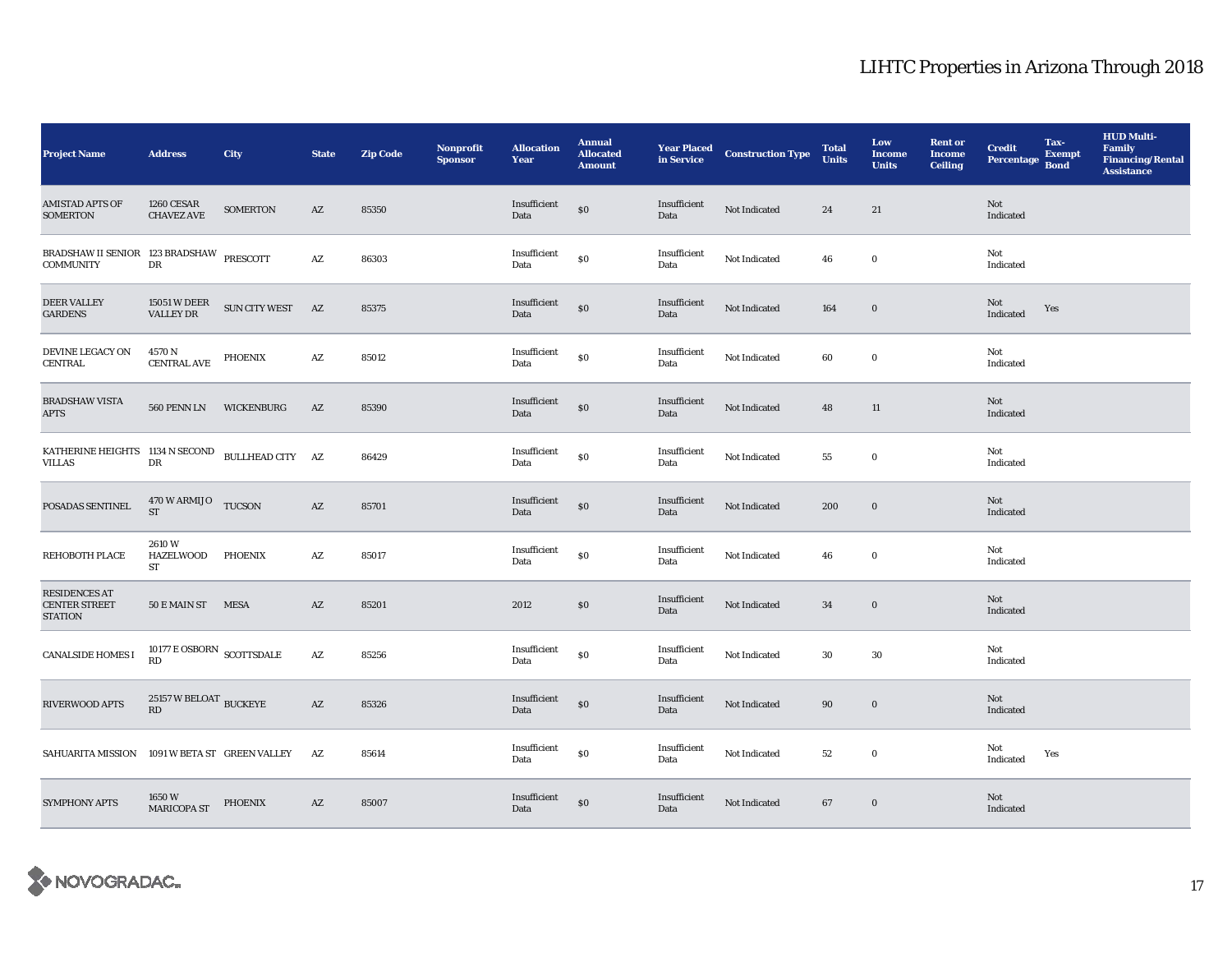| <b>Project Name</b>                                                                                                                                                   | <b>Address</b>                           | City           | <b>State</b>           | Zip Code | Nonprofit<br><b>Sponsor</b> | <b>Allocation</b><br>Year | <b>Annual</b><br><b>Allocated</b><br><b>Amount</b> |                      | <b>Year Placed Construction Type</b><br>in Service | <b>Total</b><br><b>Units</b> | Low<br><b>Income</b><br><b>Units</b> | <b>Rent or</b><br><b>Income</b><br><b>Ceiling</b> | <b>Credit</b><br>Percentage Bond | Tax-<br><b>Exempt</b> | <b>HUD Multi-</b><br>Family<br><b>Financing/Rental</b><br><b>Assistance</b> |
|-----------------------------------------------------------------------------------------------------------------------------------------------------------------------|------------------------------------------|----------------|------------------------|----------|-----------------------------|---------------------------|----------------------------------------------------|----------------------|----------------------------------------------------|------------------------------|--------------------------------------|---------------------------------------------------|----------------------------------|-----------------------|-----------------------------------------------------------------------------|
| CANYON CREEK APTS                                                                                                                                                     | $901\,\mathrm{N}$ COOLIDGE CALIFORNIA ST |                | $A\mathbf{Z}$          | 85128    |                             | Insufficient<br>Data      | \$0                                                | Insufficient<br>Data | Not Indicated                                      | 26                           | 26                                   |                                                   | Not<br>Indicated                 |                       |                                                                             |
| $\begin{tabular}{ll} \hline \texttt{VIEW POINT SENDR} & 3845\,\textit{N} \\ \texttt{COMMUNITTY} & \texttt{VIEW POINT DR} & \texttt{PRESCOTT VALUEY AZ} \end{tabular}$ |                                          |                |                        | 86314    |                             | Insufficient<br>Data      | \$0                                                | Insufficient<br>Data | Not Indicated                                      | 50                           | $\bf{0}$                             |                                                   | Not<br>Indicated                 |                       |                                                                             |
| WHISPERING SANDS                                                                                                                                                      | 300 SANDHILL PAGE<br><b>RD</b>           |                | $\mathbf{A}\mathbf{Z}$ |          |                             | Insufficient<br>Data      | \$0                                                | Insufficient<br>Data | Not Indicated                                      | 47                           | $\bf{0}$                             |                                                   | Not<br>Indicated                 |                       |                                                                             |
| <b>CASA DE ORO APTS</b>                                                                                                                                               | $409\,\mathrm{N}$ CHRISTINE AVE DOUGLAS  |                | $\mathbf{A}\mathbf{Z}$ | 85607    |                             | Insufficient<br>Data      | \$0                                                | Insufficient<br>Data | Not Indicated                                      | 24                           | $\bf 23$                             |                                                   | Not<br>Indicated                 |                       |                                                                             |
| <b>WHITE MOUNTAIN</b><br>VILLAS                                                                                                                                       | 307 E MCNEIL SHOW LOW                    |                | AZ                     | 85901    |                             | Insufficient<br>Data      | \$0                                                | Insufficient<br>Data | Not Indicated                                      | 32                           | $\bf{0}$                             |                                                   | Not<br>Indicated                 |                       |                                                                             |
| <b>CHOLLA RANCH</b>                                                                                                                                                   | 316 N MILLER<br>RD                       | <b>BUCKEYE</b> | AZ                     | 85326    |                             | Insufficient<br>Data      | $\$0$                                              | Insufficient<br>Data | Not Indicated                                      | 140                          | 125                                  |                                                   | Not<br>Indicated                 |                       |                                                                             |
| <b>COPPER CITY VILLAS</b>                                                                                                                                             | $508$ W MELODY BISBEE<br>LN              |                | $\mathbf{A}\mathbf{Z}$ | 85603    |                             | Insufficient<br>Data      | \$0                                                | Insufficient<br>Data | Not Indicated                                      | 36                           | $35\,$                               |                                                   | Not<br>Indicated                 |                       |                                                                             |
| <b>CORONADO</b><br><b>COMMUNITY</b>                                                                                                                                   | 903 N<br>CALIFORNIA ST COOLIDGE          |                | $\mathbf{A}\mathbf{Z}$ | 85128    |                             | Insufficient<br>Data      | \$0                                                | Insufficient<br>Data | Not Indicated                                      | 26                           | 26                                   |                                                   | Not<br>Indicated                 |                       |                                                                             |
| <b>DESERT EAGLE</b>                                                                                                                                                   | 6917 N 71ST AVE GLENDALE                 |                | AZ                     | 85303    |                             | Insufficient<br>Data      | \$0                                                | Insufficient<br>Data | Not Indicated                                      | 196                          | 196                                  |                                                   | Not<br>Indicated                 | Yes                   |                                                                             |
| <b>DESERT VIEW APTS</b>                                                                                                                                               | 904 N<br>WASHINGTON COOLIDGE<br>ST       |                | AZ                     | 85128    |                             | Insufficient<br>Data      | $\$0$                                              | Insufficient<br>Data | Not Indicated                                      | 46                           | 44                                   |                                                   | Not<br>Indicated                 |                       |                                                                             |
| <b>MESA PARK APTS</b>                                                                                                                                                 | $604$ W EIGHTH $$\tt MESA$$<br>AVE       |                | $\mathbf{A}\mathbf{Z}$ | 85210    |                             | Insufficient<br>Data      | \$0                                                | Insufficient<br>Data | Not Indicated                                      | 140                          | 98                                   |                                                   | Not<br>Indicated                 |                       |                                                                             |
| <b>MISSION TIERRA</b>                                                                                                                                                 | 5505 S MISSION TUCSON<br>RD              |                | AZ                     | 85746    |                             | Insufficient<br>Data      | \$0                                                | Insufficient<br>Data | Not Indicated                                      | 219                          | 219                                  |                                                   | Not<br>Indicated                 |                       |                                                                             |
| OAKWOOD VILLAGE<br><b>APTS I</b>                                                                                                                                      | 3770 S YAQUI<br>DR                       | FLAGSTAFF      | AZ                     | 86005    |                             | Insufficient<br>Data      | $\boldsymbol{\mathsf{S}}\boldsymbol{\mathsf{0}}$   | Insufficient<br>Data | Not Indicated                                      | 72                           | 72                                   |                                                   | Not<br>Indicated                 |                       |                                                                             |

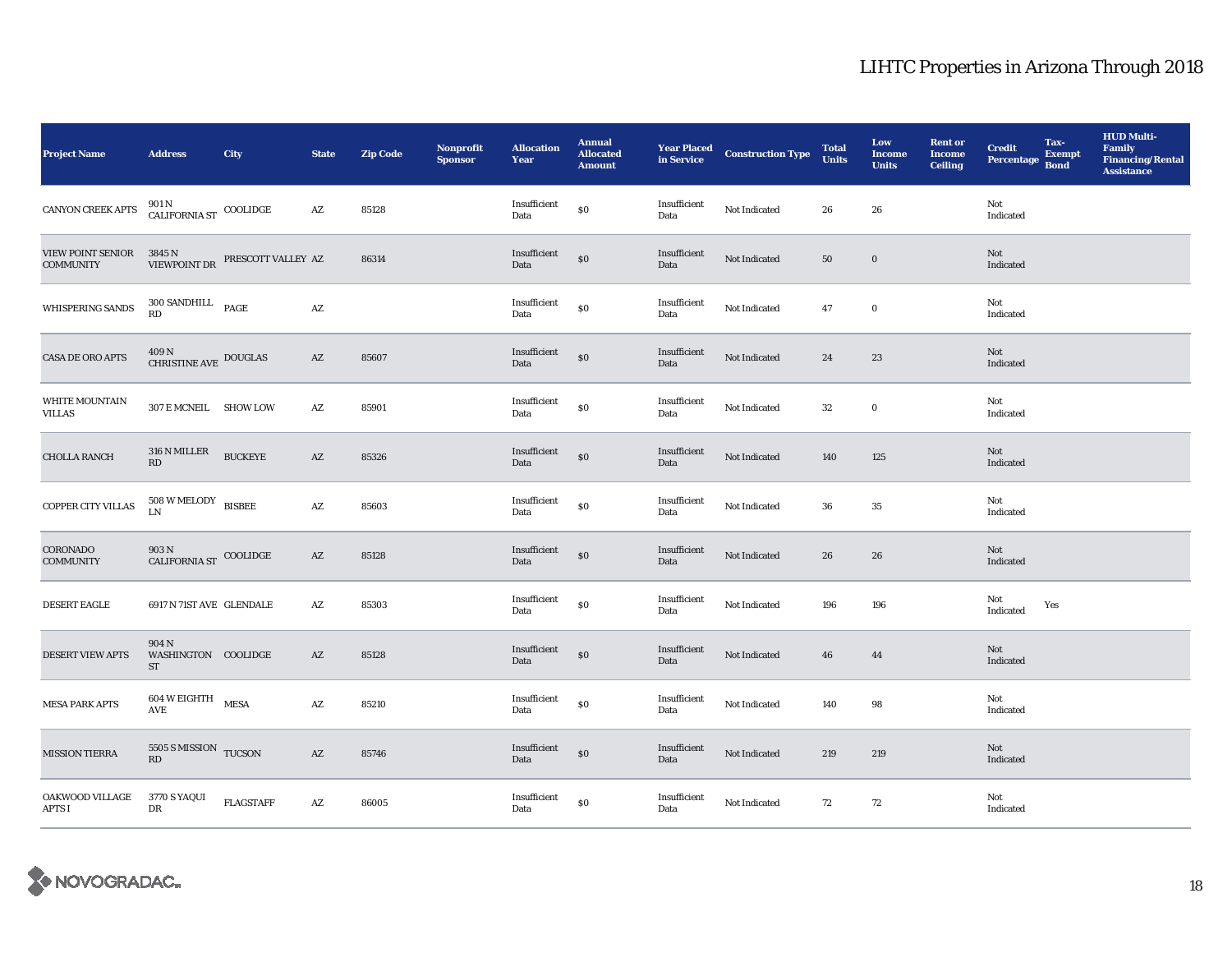| <b>Project Name</b>                            | <b>Address</b>                               | City                              | <b>State</b>           | <b>Zip Code</b> | <b>Nonprofit</b><br><b>Sponsor</b> | <b>Allocation</b><br>Year | <b>Annual</b><br><b>Allocated</b><br><b>Amount</b> | <b>Year Placed<br/>in Service</b> | <b>Construction Type</b>  | <b>Total</b><br><b>Units</b> | Low<br><b>Income</b><br><b>Units</b> | <b>Rent or</b><br><b>Income</b><br><b>Ceiling</b> | <b>Credit</b><br><b>Percentage</b> | Tax-<br><b>Exempt</b><br><b>Bond</b> | <b>HUD Multi-</b><br><b>Family</b><br><b>Financing/Rental</b><br><b>Assistance</b> |
|------------------------------------------------|----------------------------------------------|-----------------------------------|------------------------|-----------------|------------------------------------|---------------------------|----------------------------------------------------|-----------------------------------|---------------------------|------------------------------|--------------------------------------|---------------------------------------------------|------------------------------------|--------------------------------------|------------------------------------------------------------------------------------|
| OAKWOOD VILLAGE<br><b>APTS II</b>              | 3400 S KOFA DR FLAGSTAFF                     |                                   | AZ                     | 86005           |                                    | Insufficient<br>Data      | \$0                                                | Insufficient<br>Data              | Not Indicated             | 72                           | 71                                   |                                                   | Not<br>Indicated                   |                                      |                                                                                    |
| PARADISE PALMS<br>SENIOR HOUSING               | 304 W<br>SOUTHERN AVE $\,$ PHOENIX           |                                   | $\mathbf{A}\mathbf{Z}$ | 85041           |                                    | Insufficient<br>Data      | \$0                                                | Insufficient<br>Data              | Not Indicated             | 104                          | 99                                   |                                                   | Not<br>Indicated                   |                                      |                                                                                    |
| PARKVIEW APTS                                  | 1159 BALES AVE WINSLOW                       |                                   | AZ                     | 86047           |                                    | Insufficient<br>Data      | $\$0$                                              | Insufficient<br>Data              | Not Indicated             | 24                           | 20                                   |                                                   | Not<br>Indicated                   |                                      |                                                                                    |
| SONORA VISTA II                                | 9736 E BALSAM MESA<br>AVE                    |                                   | $\mathbf{A}\mathbf{Z}$ | 85208           |                                    | Insufficient<br>Data      | $\$0$                                              | Insufficient<br>Data              | Not Indicated             | 88                           | ${\bf 86}$                           |                                                   | Not<br>Indicated                   | Yes                                  |                                                                                    |
| <b>SUN CREST APTS</b>                          | $105\,\mathrm{N}$ TOSCANINI AVE SIERRA VISTA |                                   | AZ                     | 85635           |                                    | Insufficient<br>Data      | \$0                                                | Insufficient<br>Data              | Not Indicated             | 80                           | 79                                   |                                                   | Not<br>Indicated                   |                                      |                                                                                    |
| WESTERN IB GROVES                              | $2990$ S POWER $$\tt{MESA}$$                 |                                   | $\mathbf{A}\mathbf{Z}$ | 85212           |                                    | Insufficient<br>Data      | $\$0$                                              | Insufficient<br>Data              | Not Indicated             | 267                          | 267                                  |                                                   | Not<br>Indicated                   | Yes                                  |                                                                                    |
| TIERRA ANTIGUA                                 | 339 N 75TH ST MESA                           |                                   | AZ                     | 85207           |                                    | Insufficient<br>Data      | $\$0$                                              | Insufficient<br>Data              | Not Indicated             | 174                          | 174                                  |                                                   | Not<br>Indicated                   | Yes                                  |                                                                                    |
| VAH KI COURT APTS                              | <b>1050 N NINTH</b><br><b>ST</b>             | $\rm COOLIDGE$                    | $\mathbf{A}\mathbf{Z}$ | 85128           |                                    | Insufficient<br>Data      | \$0                                                | Insufficient<br>Data              | Not Indicated             | 24                           | $\bf 24$                             |                                                   | Not<br>Indicated                   |                                      |                                                                                    |
| <b>ANACAPA APTS</b>                            | 1206 ANACAPA LAKE HAVASU<br>DR               | <b>CITY</b>                       | $\mathbf{A}\mathbf{Z}$ | 86403           |                                    | Insufficient<br>Data      | $\$0$                                              | 1987                              | New Construction          | 40                           | 40                                   |                                                   | Not<br>Indicated                   |                                      |                                                                                    |
| CORONADO COURTS<br><b>APTS</b>                 | 1830 BONITA<br>$\operatorname{AVE}$          | <b>DOUGLAS</b>                    | AZ                     | 85607           |                                    | Insufficient<br>Data      | $\$0$                                              | 1987                              | Acquisition and Rehab 145 |                              | 145                                  |                                                   | Not<br>Indicated                   |                                      |                                                                                    |
| <b>BRIARWOOD APTS II</b>                       | 2080 MOYO DR                                 | <b>LAKE HAVASU</b><br><b>CITY</b> | $\mathbf{A}\mathbf{Z}$ | 86403           |                                    | Insufficient<br>Data      | \$0                                                | 1988                              | New Construction          | 32                           | $32\,$                               |                                                   | Not<br>Indicated                   |                                      |                                                                                    |
| CORONADO GLEN<br><b>APTS PHASES I &amp; II</b> | 601 S VULTURE WICKENBURG<br><b>MINE RD</b>   |                                   | $\mathbf{A}\mathbf{Z}$ | 85390           |                                    | Insufficient<br>Data      | $\$0$                                              | 1988                              | <b>New Construction</b>   | 54                           | 54                                   |                                                   | Not<br>Indicated                   |                                      |                                                                                    |
| <b>HEIDEL APTS</b>                             | 327 E 12TH ST TUCSON                         |                                   | AZ                     | 85701           |                                    | Insufficient<br>Data      | \$0                                                | 1988                              | Acquisition and Rehab 25  |                              | 25                                   |                                                   | Not<br>Indicated                   |                                      |                                                                                    |

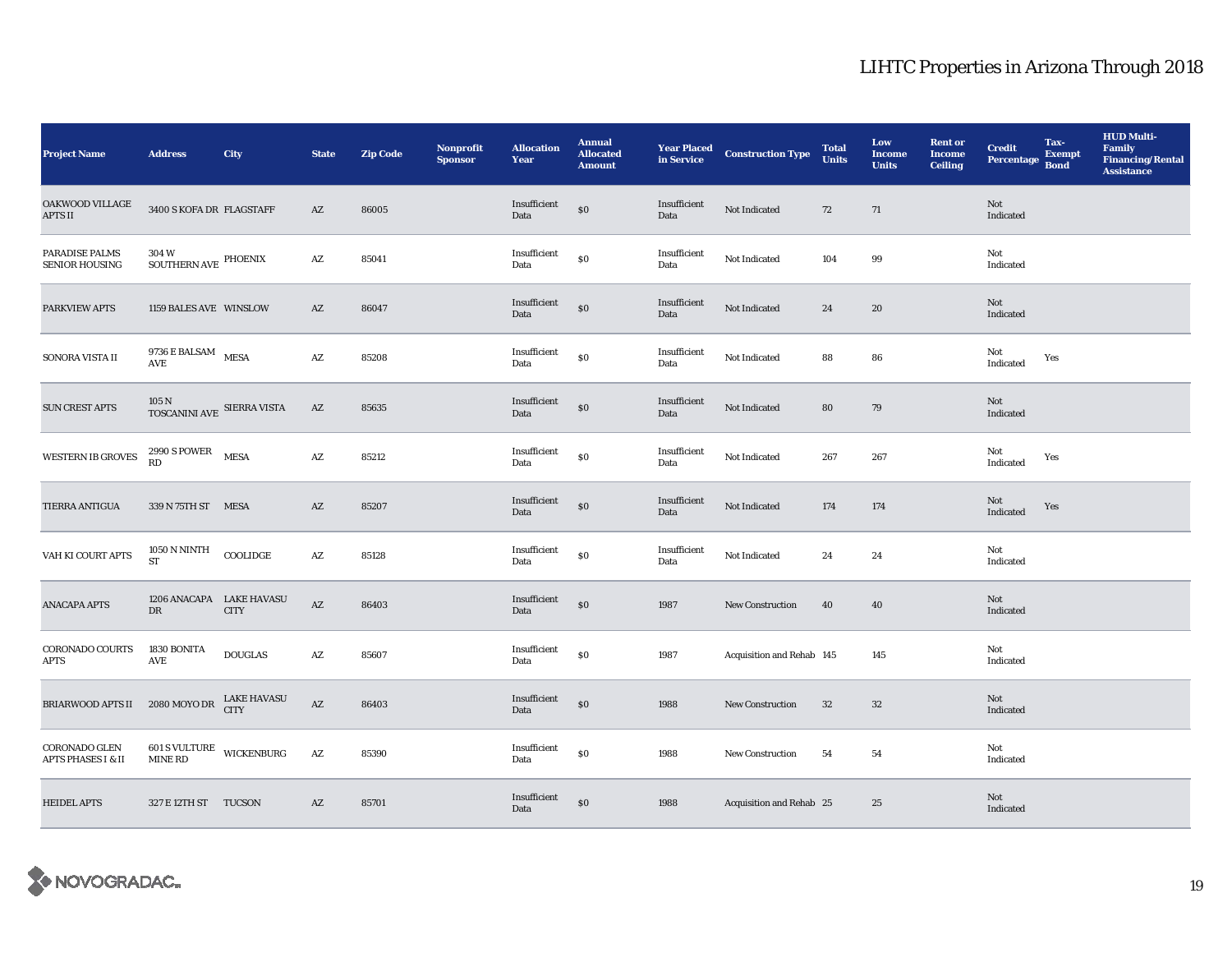| <b>Project Name</b>                                | <b>Address</b>                                               | City                                         | <b>State</b>           | Zip Code | Nonprofit<br><b>Sponsor</b> | <b>Allocation</b><br>Year | <b>Annual</b><br><b>Allocated</b><br><b>Amount</b> | <b>Year Placed<br/>in Service</b> | <b>Construction Type</b> | <b>Total</b><br><b>Units</b> | Low<br><b>Income</b><br><b>Units</b> | <b>Rent or</b><br><b>Income</b><br><b>Ceiling</b> | <b>Credit</b><br>Percentage Bond | Tax-<br><b>Exempt</b> | <b>HUD Multi-</b><br>Family<br><b>Financing/Rental</b><br><b>Assistance</b> |
|----------------------------------------------------|--------------------------------------------------------------|----------------------------------------------|------------------------|----------|-----------------------------|---------------------------|----------------------------------------------------|-----------------------------------|--------------------------|------------------------------|--------------------------------------|---------------------------------------------------|----------------------------------|-----------------------|-----------------------------------------------------------------------------|
| <b>LAGUNA TERRACE</b>                              | 114 W LAGUNA $\,$ TUCSON $\,$<br>ST                          |                                              | $\mathbf{A}\mathbf{Z}$ | 85705    |                             | Insufficient<br>Data      | \$0                                                | 1988                              | Acquisition and Rehab 39 |                              | 39                                   |                                                   | Not<br>Indicated                 |                       |                                                                             |
| MICHELLE MANOR<br><b>APTS</b>                      | 1919B N LA<br><b>CANADA DR</b>                               | <b>GREEN VALLEY</b>                          | AZ                     | 85614    |                             | Insufficient<br>Data      | \$0                                                | 1988                              | <b>New Construction</b>  | 24                           | 24                                   |                                                   | Not<br>Indicated                 |                       |                                                                             |
| PINAL MOUNTAIN<br><b>APTS</b>                      | $979\,\mathrm{E}\,\mathrm{SAGUARO}\quad\mathrm{GLOBE}$<br>DR |                                              | $\mathbf{A}\mathbf{Z}$ | 85501    |                             | Insufficient<br>Data      | \$0                                                | 1988                              | <b>New Construction</b>  | 46                           | 46                                   |                                                   | Not<br>Indicated                 |                       |                                                                             |
| PRESCOTT VALLEY<br><b>HOUSING</b>                  | DR                                                           | $3200$ N NAVAJO $\,$ PRESCOTT VALLEY $\,$ AZ |                        | 86314    |                             | Insufficient<br>Data      | $\$0$                                              | 1988                              | New Construction         | 23                           | 23                                   |                                                   | Not<br>Indicated                 |                       |                                                                             |
| SAN JOSE TRIANGLE                                  | 100 NAVAJO DR BISBEE                                         |                                              | AZ                     | 85603    |                             | Insufficient<br>Data      | \$0                                                | 1988                              | New Construction         | 24                           | 24                                   |                                                   | Not<br>Indicated                 |                       |                                                                             |
| TIERRA DEL SOL                                     | 40 E SUNLAND PHOENIX<br>$\operatorname{AVE}$                 |                                              | AZ                     | 85040    |                             | Insufficient<br>Data      | \$0                                                | 1988                              | New Construction         | 116                          | 46                                   |                                                   | Not<br>Indicated                 |                       |                                                                             |
| WESTERN SUNRISE<br><b>VILLAS PHASES I &amp; II</b> | 980 S DESOTO<br>ST                                           | <b>FLORENCE</b>                              | $\mathbf{A}\mathbf{Z}$ |          |                             | Insufficient<br>Data      | \$0                                                | 1988                              | New Construction         | 50                           | 50                                   |                                                   | Not<br>Indicated                 |                       |                                                                             |
| <b>ANTHONY GARDENS</b><br><b>APTS</b>              | 1919A N LA<br><b>CANADA DR</b>                               | <b>GREEN VALLEY</b>                          | AZ                     | 85614    |                             | Insufficient<br>Data      | \$0                                                | 1989                              | New Construction         | 100                          | 100                                  |                                                   | Not<br>Indicated                 |                       |                                                                             |
| <b>COCHISE CANYON</b><br><b>APTS</b>               | 1620 APACHE<br>DR                                            | <b>DOUGLAS</b>                               | AZ                     | 85607    |                             | Insufficient<br>Data      | \$0                                                | 1989                              | <b>New Construction</b>  | 24                           | 24                                   |                                                   | Not<br>Indicated                 |                       |                                                                             |
| <b>CRISMON COVE</b>                                | 9936 E<br><b>BIRCHWOOD</b><br>AVE                            | <b>MESA</b>                                  | AZ                     | 85208    |                             | Insufficient<br>Data      | \$0                                                | 1989                              | <b>New Construction</b>  | 16                           | 16                                   |                                                   | Not<br>Indicated                 |                       |                                                                             |
| <b>EL PATIO APTS</b>                               | 1347 E BENSON TUCSON<br><b>HWY</b>                           |                                              | AZ                     | 85714    |                             | Insufficient<br>Data      | \$0                                                | 1989                              | Acquisition and Rehab 13 |                              | 13                                   |                                                   | Not<br>Indicated                 |                       |                                                                             |
| HUACHUCA TRIANGLE GONZALES                         | 712 N<br><b>BLVD</b>                                         | HUACHUCA CITY AZ                             |                        | 85616    |                             | Insufficient<br>Data      | \$0                                                | 1989                              | New Construction         | 24                           | 24                                   |                                                   | Not<br>Indicated                 |                       |                                                                             |
| <b>KEARNY MANOR</b>                                | 621 DANBURY<br><b>RD</b>                                     | <b>KEARNY</b>                                | AZ                     |          |                             | Insufficient<br>Data      | $\boldsymbol{\mathsf{S}}\boldsymbol{\mathsf{O}}$   | 1989                              | New Construction         | 12                           | 12                                   |                                                   | Not<br>Indicated                 |                       |                                                                             |

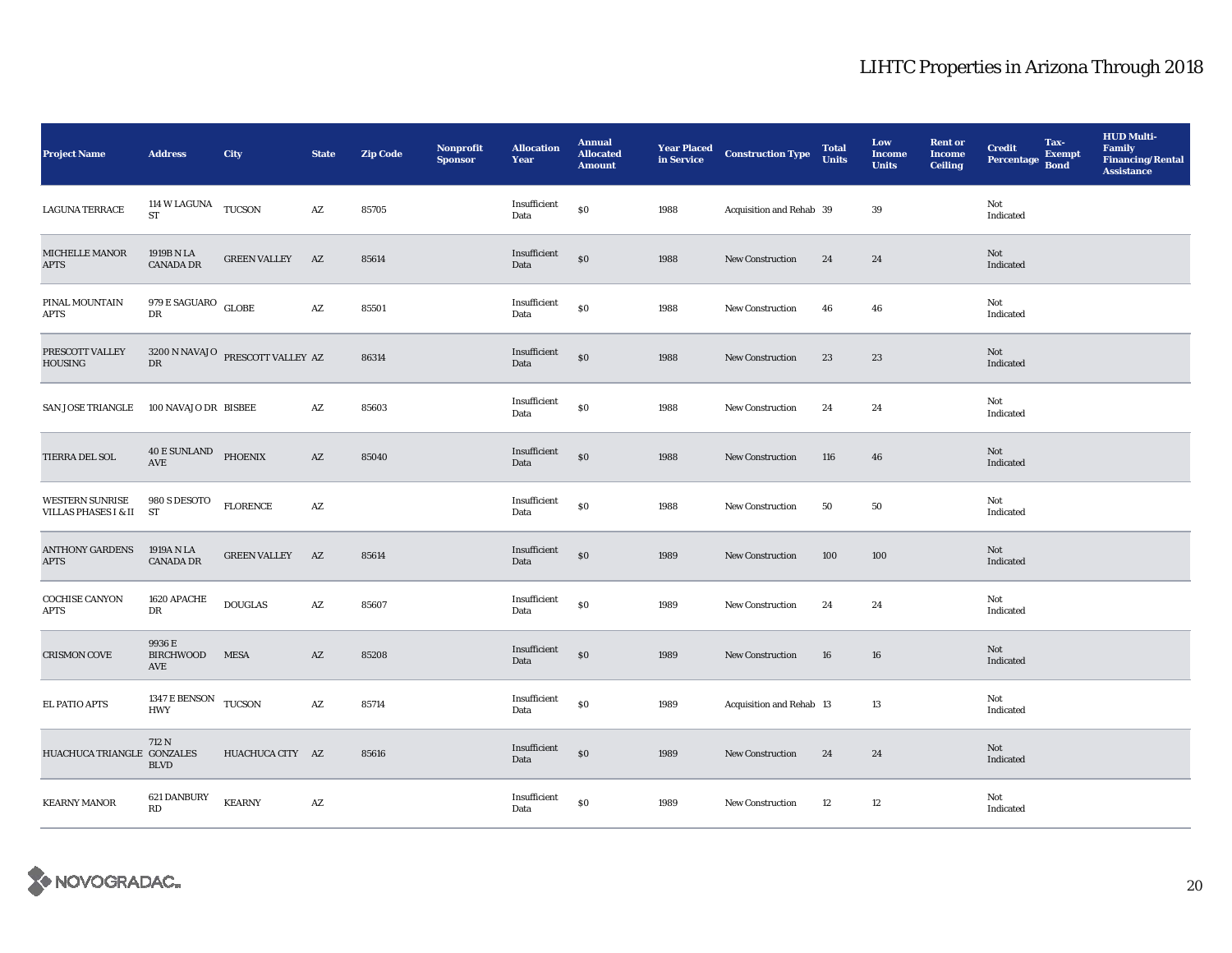| <b>Project Name</b>                                                                                                                    | <b>Address</b>                    | City             | <b>State</b>           | <b>Zip Code</b> | Nonprofit<br><b>Sponsor</b> | <b>Allocation</b><br>Year | <b>Annual</b><br><b>Allocated</b><br><b>Amount</b> | <b>Year Placed<br/>in Service</b> | <b>Construction Type</b> | <b>Total</b><br><b>Units</b> | Low<br><b>Income</b><br><b>Units</b> | <b>Rent</b> or<br><b>Income</b><br>Ceiling | <b>Credit</b><br>Percentage Bond   | Tax-<br><b>Exempt</b> | <b>HUD Multi-</b><br><b>Family</b><br><b>Financing/Rental</b><br><b>Assistance</b> |
|----------------------------------------------------------------------------------------------------------------------------------------|-----------------------------------|------------------|------------------------|-----------------|-----------------------------|---------------------------|----------------------------------------------------|-----------------------------------|--------------------------|------------------------------|--------------------------------------|--------------------------------------------|------------------------------------|-----------------------|------------------------------------------------------------------------------------|
| <b>MOUNTAIN CREST</b><br><b>APTS</b>                                                                                                   | 838 BASELINE<br>RD                | BULLHEAD CITY AZ |                        | 86442           |                             | Insufficient<br>Data      | \$0                                                | 1989                              | <b>New Construction</b>  | 40                           | 40                                   |                                            | Not<br>Indicated                   |                       |                                                                                    |
| PECAN TREE MANOR                                                                                                                       | 102 W NINTH PL MESA               |                  | $\mathbf{A}\mathbf{Z}$ | 85201           |                             | Insufficient<br>Data      | $\$0$                                              | 1989                              | Existing                 | $\overline{4}$               | $\overline{4}$                       |                                            | Not<br>Indicated                   |                       |                                                                                    |
| PINE CREEK VILLAS                                                                                                                      | 35 SLIDE ROCK SEDONA<br><b>RD</b> |                  | $\mathbf{A}\mathbf{Z}$ | 86351           |                             | Insufficient<br>Data      | \$0                                                | 1989                              | New Construction         | 24                           | 24                                   |                                            | Not<br>Indicated                   |                       |                                                                                    |
| <b>RAINBOW APTS</b>                                                                                                                    | 700 W 24TH ST YUMA                |                  | $\mathbf{A}\mathbf{Z}$ | 85364           |                             | Insufficient<br>Data      | \$0                                                | 1989                              | Acquisition and Rehab 81 |                              | 81                                   |                                            | Not<br>Indicated                   |                       |                                                                                    |
| <b>SIERRA VERDE APTS</b>                                                                                                               | $150$ N APACHE<br>RD              | <b>BUCKEYE</b>   | $\mathbf{A}\mathbf{Z}$ | 85326           |                             | Insufficient<br>Data      | \$0                                                | 1989                              | <b>New Construction</b>  | 40                           | 40                                   |                                            | Not<br>Indicated                   |                       |                                                                                    |
| VENTANA PALMS APTS $\stackrel{7021\,\rm{W}}{\text{MCDOWELL RD}}$ PHOENIX                                                               |                                   |                  | $\mathbf{A}\mathbf{Z}$ | 85035           |                             | Insufficient<br>Data      | $\$0$                                              | 1989                              | <b>New Construction</b>  | 160                          | 32                                   |                                            | Not<br>Indicated                   |                       |                                                                                    |
| VISTA MONTANA APTS                                                                                                                     | 3225 E<br>BASELINE RD             | <b>GILBERT</b>   | AZ                     | 85234           |                             | Insufficient<br>Data      | \$0                                                | 1989                              | <b>New Construction</b>  | 228                          | 228                                  |                                            | Not<br>Indicated                   |                       |                                                                                    |
| <b>WILLOW RIDGE</b><br><b>DEVELOPMENT</b>                                                                                              | 1205<br>SANDRETTO DR PRESCOTT     |                  | $\mathbf{A}\mathbf{Z}$ | 86305           |                             | Insufficient<br>Data      | \$0                                                | 1989                              | <b>New Construction</b>  | 134                          | 134                                  |                                            | Not<br>Indicated                   |                       |                                                                                    |
| ALEXANDRITE SANDS 1600 W 12TH ST YUMA                                                                                                  |                                   |                  | AZ                     | 85364           | No                          | 1990                      | \$0                                                | 1990                              | <b>New Construction</b>  | 312                          | 63                                   |                                            | 30 % present Yes<br>value          |                       |                                                                                    |
| BUCKEYE SENIOR APTS 605 S FOURTH                                                                                                       |                                   | <b>BUCKEYE</b>   | $\mathbf{A}\mathbf{Z}$ | 85326           | No                          | 1990                      | \$0                                                | 1990                              | New Construction         | 40                           | 40                                   |                                            | 30 % present $\,$ No $\,$<br>value |                       |                                                                                    |
| <b>GALLERIA PHASE I</b>                                                                                                                | 10654 N 60TH<br>AVE               | ${\tt GLENDALE}$ | $\mathbf{A}\mathbf{Z}$ | 85304           | $\rm\thinspace No$          | 1990                      | $\$0$                                              | 1990                              | New Construction         | 184                          | 123                                  |                                            | $70$ % present $\,$ No value       |                       |                                                                                    |
| PARADISE VILLAGE APT $^{2525}_{\rm LIBRE\;AVE}$                                                                                        |                                   | <b>PHOENIX</b>   | $\mathbf{A}\mathbf{Z}$ | 85032           | No                          | 1990                      | \$0                                                | 1990                              | Acquisition and Rehab 62 |                              | 62                                   |                                            | 70 % present $\hbox{~No}$<br>value |                       |                                                                                    |
| $\begin{tabular}{ll} \bf{RAINBOW LAKE \, APTS} & \begin{tabular}{ll} \bf{1921 \, RAINBOW} & \bf{LAKESIDE} \end{tabular} \end{tabular}$ |                                   |                  | AZ                     | 85929           | No                          | 1990                      | \$0                                                | 1990                              | Acquisition and Rehab 35 |                              | 35                                   |                                            | $30$ % present $\,$ No value       |                       |                                                                                    |

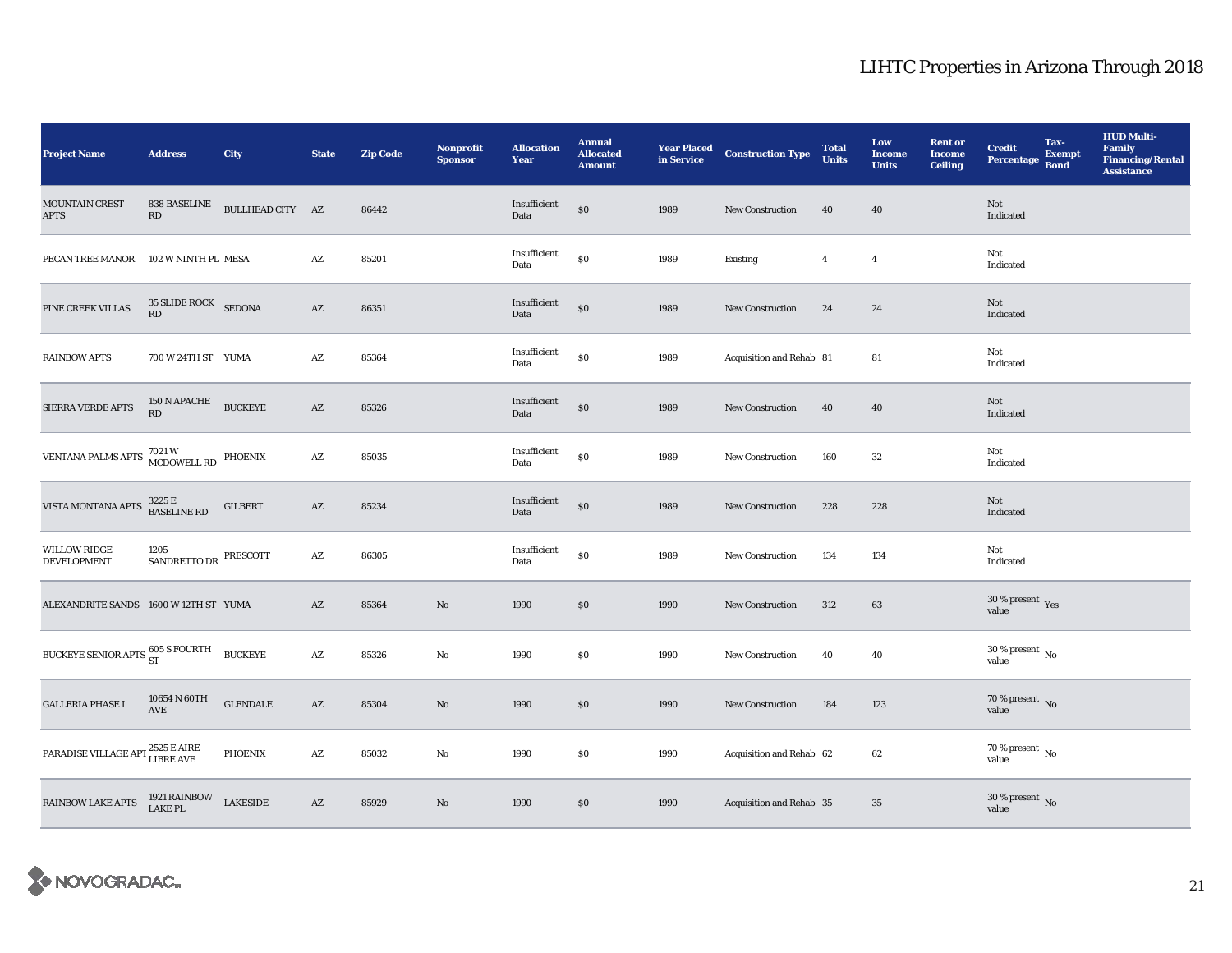| <b>Project Name</b>                                             | <b>Address</b>                                                                                              | City          | <b>State</b>           | <b>Zip Code</b> | <b>Nonprofit</b><br><b>Sponsor</b> | <b>Allocation</b><br>Year | <b>Annual</b><br><b>Allocated</b><br><b>Amount</b> | <b>Year Placed<br/>in Service</b> | <b>Construction Type</b> | <b>Total</b><br><b>Units</b> | Low<br><b>Income</b><br><b>Units</b> | <b>Rent or</b><br><b>Income</b><br><b>Ceiling</b> | <b>Credit</b><br>Percentage Bond       | Tax-<br><b>Exempt</b> | <b>HUD Multi-</b><br><b>Family</b><br><b>Financing/Rental</b><br><b>Assistance</b> |
|-----------------------------------------------------------------|-------------------------------------------------------------------------------------------------------------|---------------|------------------------|-----------------|------------------------------------|---------------------------|----------------------------------------------------|-----------------------------------|--------------------------|------------------------------|--------------------------------------|---------------------------------------------------|----------------------------------------|-----------------------|------------------------------------------------------------------------------------|
| BISBEE APTS COPPER CI $_{\rm LN}^{500\rm~W\,MELODY}$ BISBEE     |                                                                                                             |               | $\mathbf{A}\mathbf{Z}$ | 85603           | $\mathbf{No}$                      | 1990                      | \$0                                                | 1991                              | <b>New Construction</b>  | 36                           | 36                                   |                                                   | $30$ % present $\,$ No $\,$<br>value   |                       |                                                                                    |
| GRANITE CREEK APTS 160 N HWY 89 CHINO VALLEY                    |                                                                                                             |               | $\mathbf{A}\mathbf{Z}$ | 86323           | $\rm No$                           | 1990                      | $\$0$                                              | 1991                              | <b>New Construction</b>  | $32\phantom{.0}$             | 31                                   |                                                   | 30 % present $\,$ No $\,$<br>value     |                       |                                                                                    |
| <b>MAURNEZ APTS</b>                                             | 110 W AIRPORT PAYSON<br>RD                                                                                  |               | $\mathbf{A}\mathbf{Z}$ | 85541           | $\rm No$                           | 1990                      | \$0                                                | 1991                              | New Construction         | 32                           | $32\,$                               |                                                   | $30$ % present $\,$ No $\,$<br>value   |                       |                                                                                    |
| <b>ORACLE APTS</b>                                              | 1256 W NEAL ST ORACLE                                                                                       |               | AZ                     | 85623           | $\rm No$                           | 1990                      | \$0                                                | 1991                              | <b>New Construction</b>  | 40                           | 39                                   |                                                   | $30\,\%$ present $\,$ No $\,$<br>value |                       |                                                                                    |
| CASA LOMA TRIANGLE $_{204}$ W ALLEN ST TOMBSTONE<br><b>APTS</b> |                                                                                                             |               | $\mathbf{A}\mathbf{Z}$ | 85638           | $\rm No$                           | 1990                      | $\$0$                                              | 1992                              | <b>New Construction</b>  | 21                           | 20                                   |                                                   | $30\,\%$ present $\,$ No $\,$<br>value |                       |                                                                                    |
| <b>COPPER RIDGE APTS</b>                                        | $3050$ HUALAPAI $\,$ KINGMAN $\,$ MOUNTAIN RD                                                               |               | $\mathbf{A}\mathbf{Z}$ | 86401           | No                                 | 1992                      | \$0                                                | 1992                              | <b>New Construction</b>  | 156                          | 39                                   |                                                   | $30\,\%$ present $\,$ Yes value        |                       |                                                                                    |
| MOUNTAIN SHADOW                                                 | $\begin{array}{ll} 6420\text{ S CAMINO} & \text{TUCSON} \\ \text{DE LA TIERRA} & \text{TUCSON} \end{array}$ |               | $\mathbf{A}\mathbf{Z}$ | 85746           | No                                 | 1991                      | \$0                                                | 1992                              | <b>New Construction</b>  | 120                          | 120                                  |                                                   | $70$ % present $\,$ No $\,$<br>value   |                       |                                                                                    |
| <b>PAYSON SENIOR</b><br><b>CENTER APTS</b>                      | <b>311 S MCLANE</b><br>RD                                                                                   | <b>PAYSON</b> | $\mathbf{A}\mathbf{Z}$ | 85541           | $\rm No$                           | 1990                      | \$0                                                | 1992                              | <b>New Construction</b>  | 40                           | 40                                   |                                                   | $30\,\%$ present $\,$ No value         |                       |                                                                                    |
| RANCHO DEL MAR                                                  | $6200$ S $\_$ CAMPBELL AVE $\_$ TUCSON $\_$                                                                 |               | $\mathbf{A}\mathbf{Z}$ | 85706           | No                                 | 1991                      | \$0                                                | 1992                              | <b>New Construction</b>  | 312                          | 312                                  |                                                   | $70$ % present $\,$ No $\,$<br>value   |                       |                                                                                    |
| ALVERNON HACIENDA 3949 E MONTE TUCSON                           |                                                                                                             |               | $\mathbf{A}\mathbf{Z}$ | 85712           | Yes                                | 1991                      | \$0                                                | 1993                              | <b>New Construction</b>  | 36                           | 36                                   |                                                   | 70 % present $\,$ No $\,$<br>value     |                       |                                                                                    |
| <b>CASA MIRAGE</b>                                              | 12235W<br>THUNDERBIRD EL MIRAGE<br>RD                                                                       |               | AZ                     | 85335           | No                                 | 1991                      | \$0                                                | 1993                              | <b>New Construction</b>  | 126                          | 126                                  |                                                   | $70$ % present $\,$ No $\,$<br>value   |                       |                                                                                    |
| <b>FARRELL PARK APTS</b>                                        | 1207 E DREXEL TUCSON<br>$\mathbf{R}\mathbf{D}$                                                              |               | $\mathbf{A}\mathbf{Z}$ | 85706           | $\rm No$                           | 1992                      | \$0                                                | 1993                              | <b>New Construction</b>  | $7\phantom{.0}$              | $7\phantom{.0}$                      |                                                   | $70$ % present $\,$ No $\,$<br>value   |                       |                                                                                    |
| <b>FONTANA GARDENS</b><br><b>APTS</b>                           | 320 E YAVAPAI TUCSON<br>RD                                                                                  |               | AZ                     | 85705           | Yes                                | 1991                      | \$0                                                | 1993                              | <b>New Construction</b>  | 30                           | $30\,$                               |                                                   | $70$ % present $\,$ No $\,$<br>value   |                       |                                                                                    |

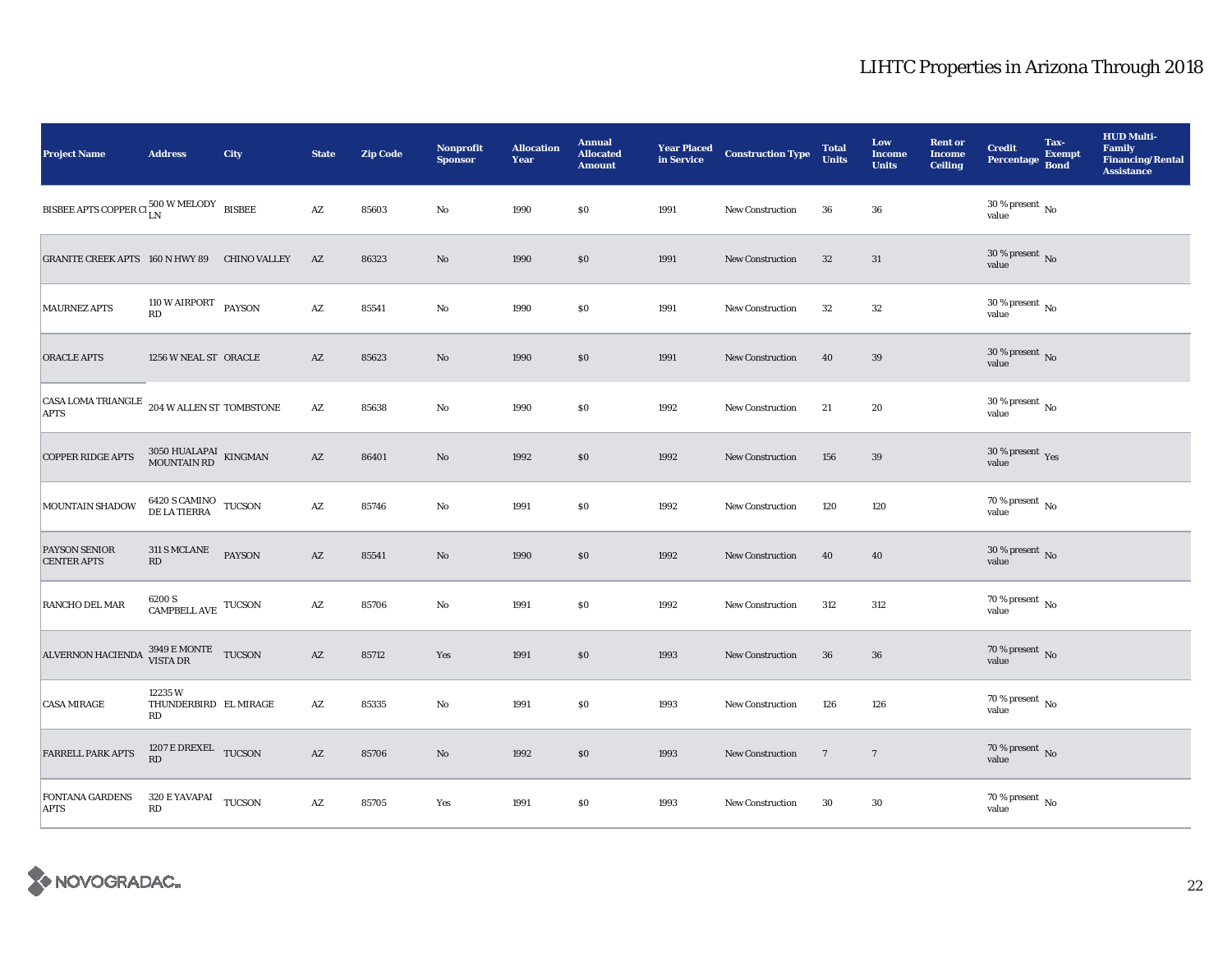| <b>Project Name</b>                  | <b>Address</b>                                 | <b>City</b>        | <b>State</b>           | <b>Zip Code</b> | <b>Nonprofit</b><br><b>Sponsor</b> | <b>Allocation</b><br>Year | <b>Annual</b><br><b>Allocated</b><br><b>Amount</b> | <b>Year Placed<br/>in Service</b> | <b>Construction Type</b>              | <b>Total</b><br><b>Units</b> | Low<br><b>Income</b><br><b>Units</b> | <b>Rent or</b><br><b>Income</b><br><b>Ceiling</b> | <b>Credit</b><br>Percentage            | Tax-<br><b>Exempt</b><br><b>Bond</b> | <b>HUD Multi-</b><br><b>Family</b><br><b>Financing/Rental</b><br><b>Assistance</b> |
|--------------------------------------|------------------------------------------------|--------------------|------------------------|-----------------|------------------------------------|---------------------------|----------------------------------------------------|-----------------------------------|---------------------------------------|------------------------------|--------------------------------------|---------------------------------------------------|----------------------------------------|--------------------------------------|------------------------------------------------------------------------------------|
| <b>GRANTREE APTS</b>                 | <b>90 W OLD</b><br><b>LINDEN RD</b>            | <b>SHOW LOW</b>    | $\mathbf{A}\mathbf{Z}$ | 85901           | $\rm No$                           | 1992                      | \$0\$                                              | 1993                              | Acquisition and Rehab 24              |                              | 24                                   |                                                   | $30\,\%$ present $\,$ No value         |                                      |                                                                                    |
| <b>LENWOOD APTS</b>                  | 36 N PIMA ST                                   | SPRINGERVILLE AZ   |                        | 85938           | $\rm No$                           | 1992                      | \$0\$                                              | 1993                              | Acquisition and Rehab 24              |                              | 24                                   |                                                   | 30 % present $\,$ No $\,$<br>value     |                                      |                                                                                    |
| MIDWAY MANOR APTS 2411 S SIXTH       |                                                | TUCSON             | $\mathbf{A}\mathbf{Z}$ | 85713           | $\mathbf{No}$                      | 1991                      | \$0                                                | 1993                              | Acquisition and Rehab 18              |                              | 18                                   |                                                   | 70 % present $\,$ No $\,$<br>value     |                                      |                                                                                    |
| MISSION ANTIGUA II                   | $5525$ S MISSION $$\,{\rm TUCSON}\,$ RD        |                    | $\mathbf{A}\mathbf{Z}$ | 85746           | ${\bf No}$                         | 1991                      | \$0\$                                              | 1993                              | New Construction                      | 220                          | 220                                  |                                                   | 70 % present $\,$ No $\,$<br>value     |                                      |                                                                                    |
| <b>PARKSIDE GROUP</b><br><b>APTS</b> | 109 E BRINKER<br>${\rm D}{\rm R}$              | <b>AVONDALE</b>    | $\mathbf{A}\mathbf{Z}$ | 85323           | No                                 | 1992                      | \$0\$                                              | 1993                              | Acquisition and Rehab 54              |                              | 54                                   |                                                   | Not<br>Indicated                       | No                                   |                                                                                    |
| PINECREST APTS -<br><b>WILLIAMS</b>  | 801 E RODEO<br>RD                              | <b>WILLIAMS</b>    | $\mathbf{A}\mathbf{Z}$ | 86046           | $\mathbf {No}$                     | 1992                      | $\$0$                                              | 1993                              | Acquisition and Rehab 32              |                              | $32\,$                               |                                                   | $30\,\%$ present $\,$ No $\,$<br>value |                                      |                                                                                    |
| PRESCOTT VALLEY<br><b>ELDERLY</b>    | 3250 N<br><b>MAJESTY DR</b>                    | PRESCOTT VALLEY AZ |                        | 86314           | $\mathbf{N}\mathbf{o}$             | 1992                      | \$0                                                | 1993                              | <b>New Construction</b>               | 37                           | 37                                   |                                                   | $30\,\%$ present $\,$ No value         |                                      |                                                                                    |
| VILLAGE AT COTTAGE 17927 N<br>PARK   | <b>PARKVIEW PL</b>                             | <b>SURPRISE</b>    | $\mathbf{A}\mathbf{Z}$ | 85374           | No                                 | 1991                      | $\$0$                                              | 1993                              | <b>New Construction</b>               | 179                          | 179                                  |                                                   | 70 % present $\,$ No $\,$<br>value     |                                      |                                                                                    |
| <b>WILLCOX SENIOR</b><br><b>APTS</b> | 457 W SCOTT ST WILLCOX                         |                    | AZ                     | 85643           | No                                 | 1992                      | \$0\$                                              | 1993                              | New Construction                      | 30                           | 30                                   |                                                   | 30 % present $\,$ No $\,$<br>value     |                                      |                                                                                    |
| YAVAPAI APTS                         | 344 E YAVAPAI TUCSON<br>RD                     |                    | AZ                     | 85705           | $\mathbf{N}\mathbf{o}$             | 1991                      | \$0\$                                              | 1993                              | Both New Construction 18<br>and $A/R$ |                              | 18                                   |                                                   | $70$ % present $\,$ No $\,$<br>value   |                                      |                                                                                    |
| YAVAPAI HACIENDA<br><b>APTS</b>      | 332 E YAVAPAI TUCSON<br>$\mathbf{R}\mathbf{D}$ |                    | $\mathbf{A}\mathbf{Z}$ | 85705           | Yes                                | 1992                      | \$0\$                                              | 1993                              | New Construction                      | 30                           | $30\,$                               |                                                   | 70 % present $\,$ No $\,$<br>value     |                                      |                                                                                    |
| DONNA RAHN III                       | 414 S THIRD<br>$\operatorname{\mathsf{AVE}}$   | <b>TUCSON</b>      | $\mathbf{A}\mathbf{Z}$ | 85701           | No                                 | 1992                      | \$0                                                | 1994                              | Acquisition and Rehab 15              |                              | 15                                   |                                                   | $70$ % present $\,$ No $\,$<br>value   |                                      |                                                                                    |
| <b>ELOY VILLAGE APTS</b>             | 413 E FIRST ST ELOY                            |                    | $\mathbf{A}\mathbf{Z}$ | 85131           | No                                 | 1993                      | \$0                                                | 1994                              | <b>New Construction</b>               | 32                           | 31                                   |                                                   | $30\,\%$ present $\,$ No value         |                                      |                                                                                    |

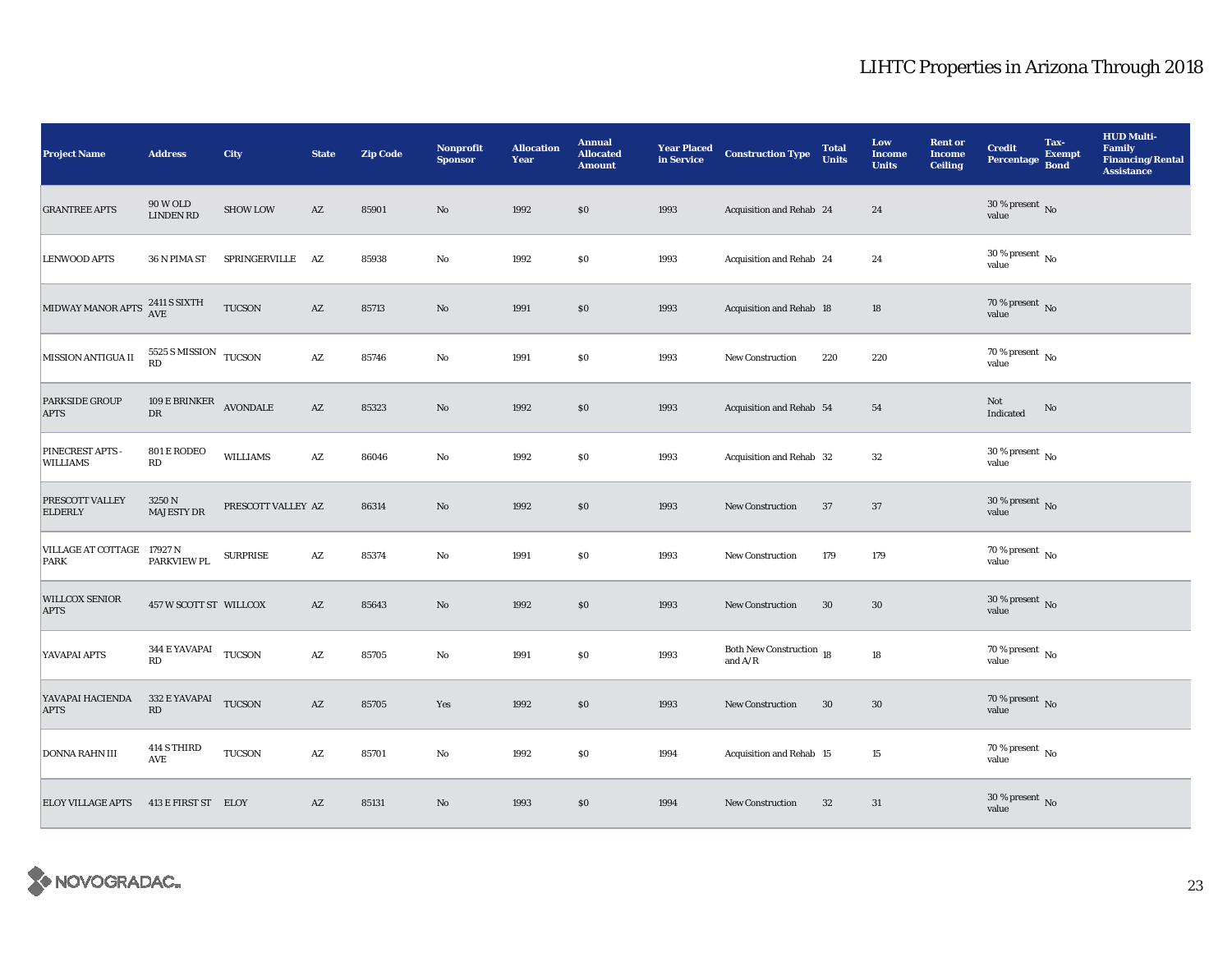| <b>Project Name</b>                              | <b>Address</b>                                 | <b>City</b>                                   | <b>State</b>           | <b>Zip Code</b> | <b>Nonprofit</b><br><b>Sponsor</b> | <b>Allocation</b><br>Year | <b>Annual</b><br><b>Allocated</b><br><b>Amount</b> | <b>Year Placed</b><br>in Service | <b>Construction Type</b>  | <b>Total</b><br><b>Units</b> | Low<br><b>Income</b><br><b>Units</b> | <b>Rent or</b><br><b>Income</b><br><b>Ceiling</b> | <b>Credit</b><br><b>Percentage</b>         | Tax-<br><b>Exempt</b><br><b>Bond</b> | <b>HUD Multi-</b><br><b>Family</b><br><b>Financing/Rental</b><br><b>Assistance</b> |
|--------------------------------------------------|------------------------------------------------|-----------------------------------------------|------------------------|-----------------|------------------------------------|---------------------------|----------------------------------------------------|----------------------------------|---------------------------|------------------------------|--------------------------------------|---------------------------------------------------|--------------------------------------------|--------------------------------------|------------------------------------------------------------------------------------|
| FONTANA HACIENDA                                 | $306\to$ NAVAJO<br>RD                          | <b>TUCSON</b>                                 | $\mathbf{A}\mathbf{Z}$ | 85705           | Yes                                | 1992                      | $\$0$                                              | 1994                             | <b>New Construction</b>   | 30                           | 30                                   |                                                   | $70\%$ present $\overline{N_0}$<br>value   |                                      |                                                                                    |
| <b>GLENRIDGE APT</b>                             | 3475<br>MCCORMICK<br><b>BLVD</b>               | BULLHEAD CITY AZ                              |                        | 86429           | $\rm No$                           | 1994                      | \$0                                                | 1994                             | <b>New Construction</b>   | 52                           | 51                                   |                                                   | 30 % present $\,$ No $\,$<br>value         |                                      |                                                                                    |
| HACIENDA FONTANA 300 E NAVAJO<br><b>APTS</b>     | RD                                             | <b>TUCSON</b>                                 | AZ                     | 85705           | Yes                                | 1992                      | \$0                                                | 1994                             | New Construction          | 36                           | 36                                   |                                                   | $70$ % present $\,$ No $\,$<br>value       |                                      |                                                                                    |
| <b>HOMESTEAD WEST</b>                            | 40 RODEO DR LAKESIDE                           |                                               | $\mathbf{A}\mathbf{Z}$ |                 | $\rm No$                           | 1994                      | \$0                                                | 1994                             | New Construction          | 32                           | $32\,$                               |                                                   | $30$ % present $\,$ No $\,$<br>value       |                                      |                                                                                    |
| <b>PONDEROSA</b><br><b>MEADOWS</b>               | 250 N 16TH AVE SHOW LOW                        |                                               | $\mathbf{A}\mathbf{Z}$ | 85901           | $\mathbf{N}\mathbf{o}$             | 1993                      | $\$0$                                              | 1994                             | <b>New Construction</b>   | 40                           | 40                                   |                                                   | $30$ % present $\,$ No $\,$<br>value       |                                      |                                                                                    |
| MOUNT GRAHAM APTS 2040 S 20TH                    |                                                | <b>SAFFORD</b>                                | $\mathbf{A}\mathbf{Z}$ | 85546           | $\mathbf{No}$                      | 1992                      | \$0                                                | 1994                             | <b>New Construction</b>   | 40                           | 40                                   |                                                   | $30\,\%$ present $\,$ No $\,$<br>value     |                                      |                                                                                    |
| PALMS AT GLENDALE $^{6112}$ N 67TH               |                                                | <b>GLENDALE</b>                               | AZ                     | 85301           | Yes                                | 1993                      | \$0                                                | 1994                             | Acquisition and Rehab 160 |                              | 160                                  |                                                   | $70$ % present $\,$ No $\,$<br>value       |                                      |                                                                                    |
| PAPAGO PALMS WEST 1835 N 51ST ST PHOENIX         |                                                |                                               | $\mathbf{A}\mathbf{Z}$ | 85008           | No                                 | 1992                      | $\$0$                                              | 1994                             | <b>New Construction</b>   | 25                           | 24                                   |                                                   | $70$ % present $\,$ No value               |                                      |                                                                                    |
| SAHUARO APTS ASSOC 510 W SAHUARO TUCSON          |                                                |                                               | $\mathbf{A}\mathbf{Z}$ | 85705           | No                                 | 1992                      | $\$0$                                              | 1994                             | Acquisition and Rehab 23  |                              | 23                                   |                                                   | $70$ % present $\,$ No $\,$<br>value       |                                      |                                                                                    |
| VISTA LOMA APTS                                  | AVE                                            | 2367 MERRILL $\quad$ BULLHEAD CITY $\quad$ AZ |                        | 86442           | No                                 | 1993                      | \$0                                                | 1994                             | <b>New Construction</b>   | 41                           | 41                                   |                                                   | 30 % present $\,$ No $\,$<br>value         |                                      |                                                                                    |
| <b>BOULDER TERRACE</b>                           | $202$ N BOULDER $\,$ TUCSON $\,$<br><b>TER</b> |                                               | A Z                    | 85745           | $\mathbf{N}\mathbf{o}$             | 1994                      | \$0                                                | 1995                             | New Construction          | 6                            | $\boldsymbol{6}$                     |                                                   | $70$ % present $\,$ No $\,$<br>value       |                                      |                                                                                    |
| <b>DESERT PALMS APTS</b>                         | 210 E BROWN<br>RD                              | <b>MESA</b>                                   | $\mathbf{A}\mathbf{Z}$ | 85201           | $\rm No$                           | 1993                      | \$0                                                | 1995                             | New Construction          | 96                           | 92                                   |                                                   | 70 % present $\,$ No $\,$<br>value         |                                      |                                                                                    |
| <b>DISCOVERY POINT</b><br><b>RETIREMENT APTS</b> | 6210 E ARBOR<br><b>AVE</b>                     | <b>MESA</b>                                   | $\mathbf{A}\mathbf{Z}$ | 85206           | $\rm No$                           | 1993                      | \$0                                                | 1995                             | New Construction          | 183                          | 181                                  |                                                   | $70\,\%$ present $\overline{N_0}$<br>value |                                      |                                                                                    |

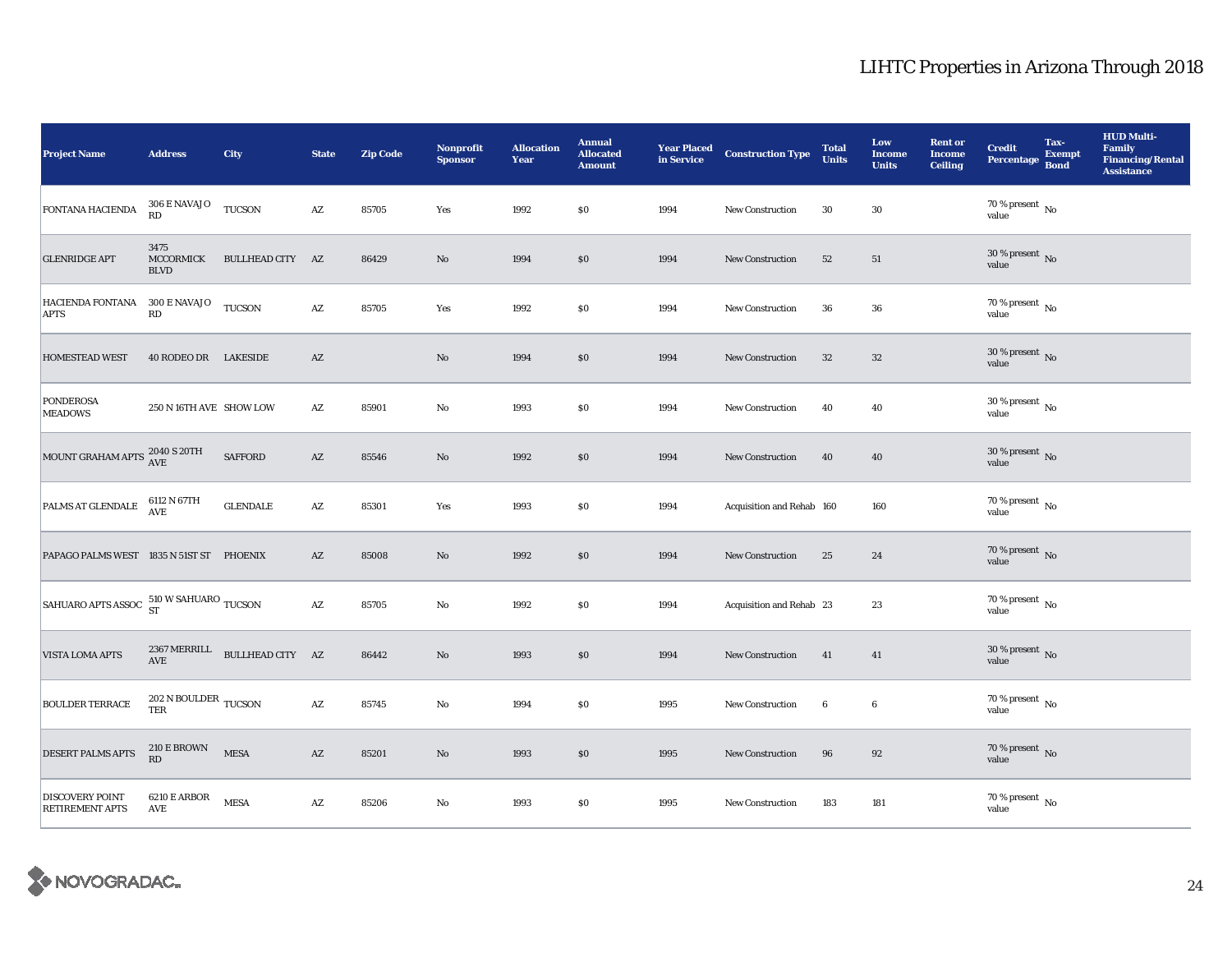| <b>Project Name</b>                                                | <b>Address</b>                                 | <b>City</b>     | <b>State</b>           | <b>Zip Code</b> | <b>Nonprofit</b><br><b>Sponsor</b> | <b>Allocation</b><br>Year | <b>Annual</b><br><b>Allocated</b><br><b>Amount</b> | <b>Year Placed</b><br>in Service | <b>Construction Type</b>  | <b>Total</b><br><b>Units</b> | Low<br><b>Income</b><br><b>Units</b> | <b>Rent or</b><br><b>Income</b><br><b>Ceiling</b> | <b>Credit</b><br><b>Percentage</b>       | Tax-<br><b>Exempt</b><br><b>Bond</b> | <b>HUD Multi-</b><br><b>Family</b><br><b>Financing/Rental</b><br><b>Assistance</b> |
|--------------------------------------------------------------------|------------------------------------------------|-----------------|------------------------|-----------------|------------------------------------|---------------------------|----------------------------------------------------|----------------------------------|---------------------------|------------------------------|--------------------------------------|---------------------------------------------------|------------------------------------------|--------------------------------------|------------------------------------------------------------------------------------|
| <b>DOUGLAS VILLAS</b>                                              | 2700 E 15TH ST DOUGLAS                         |                 | $\mathbf{A}\mathbf{Z}$ | 85607           | No                                 | 1994                      | \$0                                                | 1995                             | <b>New Construction</b>   | 36                           | ${\bf 36}$                           |                                                   | $30\,\%$ present $\,$ No value           |                                      |                                                                                    |
| <b>FAMILY ESTATES OF</b><br><b>ELOY APTS</b>                       | $701\,\mathrm{N}$ A ST                         | <b>ELOY</b>     | $\mathbf{A}\mathbf{Z}$ | 85131           | No                                 | 1994                      | \$0\$                                              | 1995                             | Acquisition and Rehab 24  |                              | 24                                   |                                                   | 30 % present $\,$ No $\,$<br>value       |                                      |                                                                                    |
| FAMILY ESTATES OF 405 N CAPITOL GILA BEND<br><b>GILA BEND APTS</b> | $\operatorname{AVE}$                           |                 | $\mathbf{A}\mathbf{Z}$ |                 | $\mathbf{No}$                      | 1994                      | \$0                                                | 1995                             | Acquisition and Rehab 36  |                              | 36                                   |                                                   | $30\,\%$ present $\,$ No value           |                                      |                                                                                    |
| MINGUS POINTE APTS 101 S SIXTH ST COTTONWOOD                       |                                                |                 | AZ                     | 86326           | No                                 | 1994                      | \$0\$                                              | 1995                             | <b>New Construction</b>   | 36                           | $\bf 35$                             |                                                   | $30\,\%$ present $\,$ No $\,$<br>value   |                                      |                                                                                    |
| <b>PINES AT PRESCOTT</b>                                           | 1053<br>SANDRETTO DR PRESCOTT                  |                 | $\mathbf{A}\mathbf{Z}$ | 86305           | $\mathbf{No}$                      | 1993                      | \$0                                                | 1995                             | New Construction          | 90                           | $90\,$                               |                                                   | $70$ % present $\,$ No value             |                                      |                                                                                    |
| <b>CASA DE COLINAS</b>                                             | 2162W<br><b>SPEEDWAY</b><br><b>BLVD</b>        | <b>TUCSON</b>   | $\mathbf{A}\mathbf{Z}$ | 85745           | No                                 | 1994                      | \$0\$                                              | 1996                             | New Construction          | 129                          | 129                                  |                                                   | $70\%$ present $\overline{N_0}$<br>value |                                      |                                                                                    |
| <b>COLONIA DEL REY</b>                                             | 120 N<br>MCQUEEN RD                            | <b>CHANDLER</b> | $\mathbf{A}\mathbf{Z}$ | 85225           | $\mathbf{No}$                      | 1995                      | $\$0$                                              | 1996                             | New Construction          | 60                           | 60                                   |                                                   | $70\,\%$ present $\,$ No value           |                                      |                                                                                    |
| <b>CORAL GARDENS APTS</b>                                          | 3230 E<br>ROOSEVELT ST                         | PHOENIX         | AZ                     | 85008           | Yes                                | 1996                      | \$0                                                | 1996                             | Acquisition and Rehab 118 |                              | 109                                  |                                                   | 70 % present $\,$ No $\,$<br>value       |                                      |                                                                                    |
| <b>EAGLE EYE VILLAGE</b>                                           | $50115$ N BLACK<br>AGUILA<br>EAGLE RD<br>      |                 | $\mathbf{A}\mathbf{Z}$ |                 | $\mathbf{No}$                      | 1994                      | $\$0$                                              | 1996                             | New Construction          | 50                           | 50                                   |                                                   | $70\,\%$ present $\,$ No value           |                                      |                                                                                    |
| FOX HILL RUN                                                       | 16222 N 123RD<br>DR                            | <b>SURPRISE</b> | $\mathbf{A}\mathbf{Z}$ | 85378           | No                                 | 1994                      | \$0                                                | 1996                             | New Construction          | 98                           | 98                                   |                                                   | 70 % present $\,$ No $\,$<br>value       |                                      |                                                                                    |
| <b>HOTEL SAN CARLOS</b>                                            | 106 E FIRST ST YUMA                            |                 | $\mathbf{A}\mathbf{Z}$ | 85364           | Yes                                | 1995                      | \$0                                                | 1996                             | Acquisition and Rehab 60  |                              | 60                                   |                                                   | 70 % present $\,$ No $\,$<br>value       |                                      |                                                                                    |
| <b>KINGMAN PLACE</b>                                               | 1227 FT BEALE<br>${\rm DR}$                    | <b>KINGMAN</b>  | $\mathbf{A}\mathbf{Z}$ | 86401           | Yes                                | 1995                      | \$0\$                                              | 1996                             | <b>New Construction</b>   | 24                           | 24                                   |                                                   | 70 % present $\,$ No $\,$<br>value       |                                      |                                                                                    |
| <b>LAS PALOMAS</b>                                                 | 499 S<br>CARMICHAEL SIERRA VISTA<br><b>AVE</b> |                 | AZ                     | 85635           | No                                 | 1995                      | \$0\$                                              | 1996                             | <b>New Construction</b>   | 88                           | 88                                   |                                                   | $70\,\%$ present $\,$ No value           |                                      |                                                                                    |

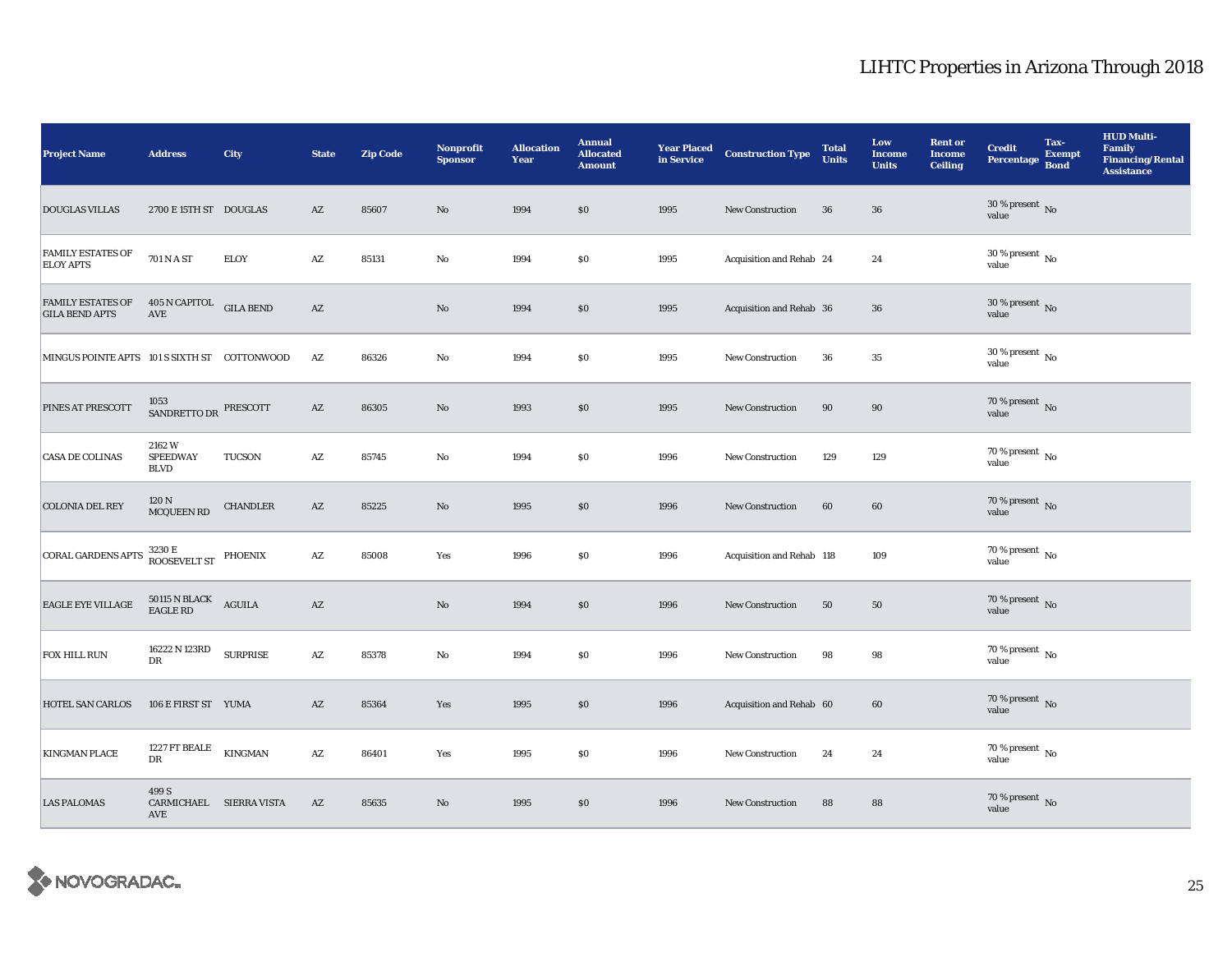| <b>Project Name</b>                                   | <b>Address</b>                                 | <b>City</b>             | <b>State</b>           | <b>Zip Code</b> | Nonprofit<br><b>Sponsor</b> | <b>Allocation</b><br>Year | <b>Annual</b><br><b>Allocated</b><br><b>Amount</b> | <b>Year Placed</b><br>in Service | <b>Construction Type</b> | <b>Total</b><br><b>Units</b> | Low<br><b>Income</b><br><b>Units</b> | <b>Rent or</b><br><b>Income</b><br><b>Ceiling</b> | <b>Credit</b><br><b>Percentage</b>         | Tax-<br><b>Exempt</b><br><b>Bond</b> | <b>HUD Multi-</b><br><b>Family</b><br><b>Financing/Rental</b><br><b>Assistance</b> |
|-------------------------------------------------------|------------------------------------------------|-------------------------|------------------------|-----------------|-----------------------------|---------------------------|----------------------------------------------------|----------------------------------|--------------------------|------------------------------|--------------------------------------|---------------------------------------------------|--------------------------------------------|--------------------------------------|------------------------------------------------------------------------------------|
| MOUNTAINSIDE<br><b>VILLAGE APTS PHASE 2 ST</b>        | 2251 N IZABEL                                  | <b>FLAGSTAFF</b>        | $\mathbf{A}\mathbf{Z}$ | 86004           | No                          | 1994                      | \$0                                                | 1996                             | <b>New Construction</b>  | 30                           | 30                                   |                                                   | $70\%$ present $\overline{N_0}$<br>value   |                                      |                                                                                    |
| <b>MOUNTAINSIDE</b><br><b>VILLAGE APTS PHASE I ST</b> | 2251 N IZABEL                                  | <b>FLAGSTAFF</b>        | AZ                     | 86004           | $\rm No$                    | 1994                      | \$0                                                | 1996                             | <b>New Construction</b>  | 50                           | 50                                   |                                                   | 70 % present $\overline{N}$<br>value       |                                      |                                                                                    |
| PALM TERRACE APTS 555 E RAY RD                        |                                                | <b>CHANDLER</b>         | AZ                     | 85225           | No                          | 1996                      | \$0                                                | 1996                             | New Construction         | 180                          | 180                                  |                                                   | $70$ % present $\,$ No $\,$<br>value       |                                      |                                                                                    |
| <b>SANTA RITA APTS</b>                                | 945 W MANOR NOGALES<br>DR                      |                         | AZ                     | 85621           | $\rm No$                    | 1994                      | \$0                                                | 1996                             | New Construction         | 40                           | 40                                   |                                                   | $30$ % present $\,$ No $\,$<br>value       |                                      |                                                                                    |
| <b>SOMERSET MANOR</b><br><b>APTS</b>                  | 802 E ONEIL DR CASA GRANDE                     |                         | $\mathbf{A}\mathbf{Z}$ | 85122           | $\mathbf{N}\mathbf{o}$      | 1995                      | $\$0$                                              | 1996                             | <b>New Construction</b>  | 36                           | 36                                   |                                                   | $30$ % present $\,$ No $\,$<br>value       |                                      |                                                                                    |
| <b>MONROE STREET</b><br><b>ABBEY APTS</b>             | $334\,\rm{W}$ MONROE PHOENIX<br><b>ST</b>      |                         | $\mathbf{A}\mathbf{Z}$ | 85003           | Yes                         | 1993                      | \$0                                                | 1996                             | <b>New Construction</b>  | 94                           | 94                                   |                                                   | 70 % present $\,$ No $\,$<br>value         |                                      |                                                                                    |
| <b>VILLAGE AT LAKE</b><br><b>MARY CROSSING</b>        | <b>3400 LAKE</b><br><b>MARY RD</b>             | <b>FLAGSTAFF</b>        | AZ                     | 86005           | No                          | 1994                      | \$0                                                | 1996                             | <b>New Construction</b>  | 125                          | 124                                  |                                                   | $70$ % present $\,$ No $\,$<br>value       |                                      |                                                                                    |
| <b>GALLERIA APTS II</b>                               | 10854 N 60TH<br><b>AVE</b>                     | <b>GLENDALE</b>         | $\mathbf{A}\mathbf{Z}$ | 85304           | No                          | 1996                      | $\$0$                                              | 1996                             | <b>New Construction</b>  | 184                          | 123                                  |                                                   | 70 % present $\,$ No $\,$<br>value         |                                      |                                                                                    |
| <b>CANYON WALK APTS</b><br>PHASE I                    | 2795 DESERT<br><b>FOOTHILLS</b><br><b>BLVD</b> | <b>BULLHEAD CITY AZ</b> |                        | 86429           | No                          | 1995                      | $\$0$                                              | 1997                             | <b>New Construction</b>  | 156                          | 156                                  |                                                   | $70$ % present $\,$ No $\,$<br>value       |                                      |                                                                                    |
| MARBLE CANYON<br><b>MANOR</b>                         | 1627 MOHAVE<br>DR                              | BULLHEAD CITY AZ        |                        | 86442           | No                          | 1994                      | \$0                                                | 1997                             | <b>New Construction</b>  | 133                          | 132                                  |                                                   | $70\,\%$ present No<br>value               |                                      |                                                                                    |
| PARKCREST VILLAGE                                     | 3300 HARRISON $_{\rm{KINGMAN}}$<br><b>ST</b>   |                         | A Z                    | 86409           | $\mathbf{N}\mathbf{o}$      | 1995                      | \$0                                                | 1997                             | New Construction         | 80                           | 79                                   |                                                   | $70$ % present $\,$ No $\,$<br>value       |                                      |                                                                                    |
| <b>VERMILLION VIEW</b><br><b>APTS</b>                 | 90 ELK RD                                      | PAGE                    | AZ                     |                 | $\rm No$                    | 1995                      | \$0                                                | 1997                             | New Construction         | 72                           | 72                                   |                                                   | 70 % present $\overline{N}$<br>value       |                                      |                                                                                    |
| <b>CASA BONITA APT</b><br><b>HOMES</b>                | 1100 E PKWY DR NOGALES                         |                         | $\mathbf{A}\mathbf{Z}$ | 85621           | $\rm No$                    | 1996                      | \$0                                                | 1998                             | New Construction         | 64                           | 64                                   |                                                   | $70\,\%$ present $\overline{N_0}$<br>value |                                      |                                                                                    |

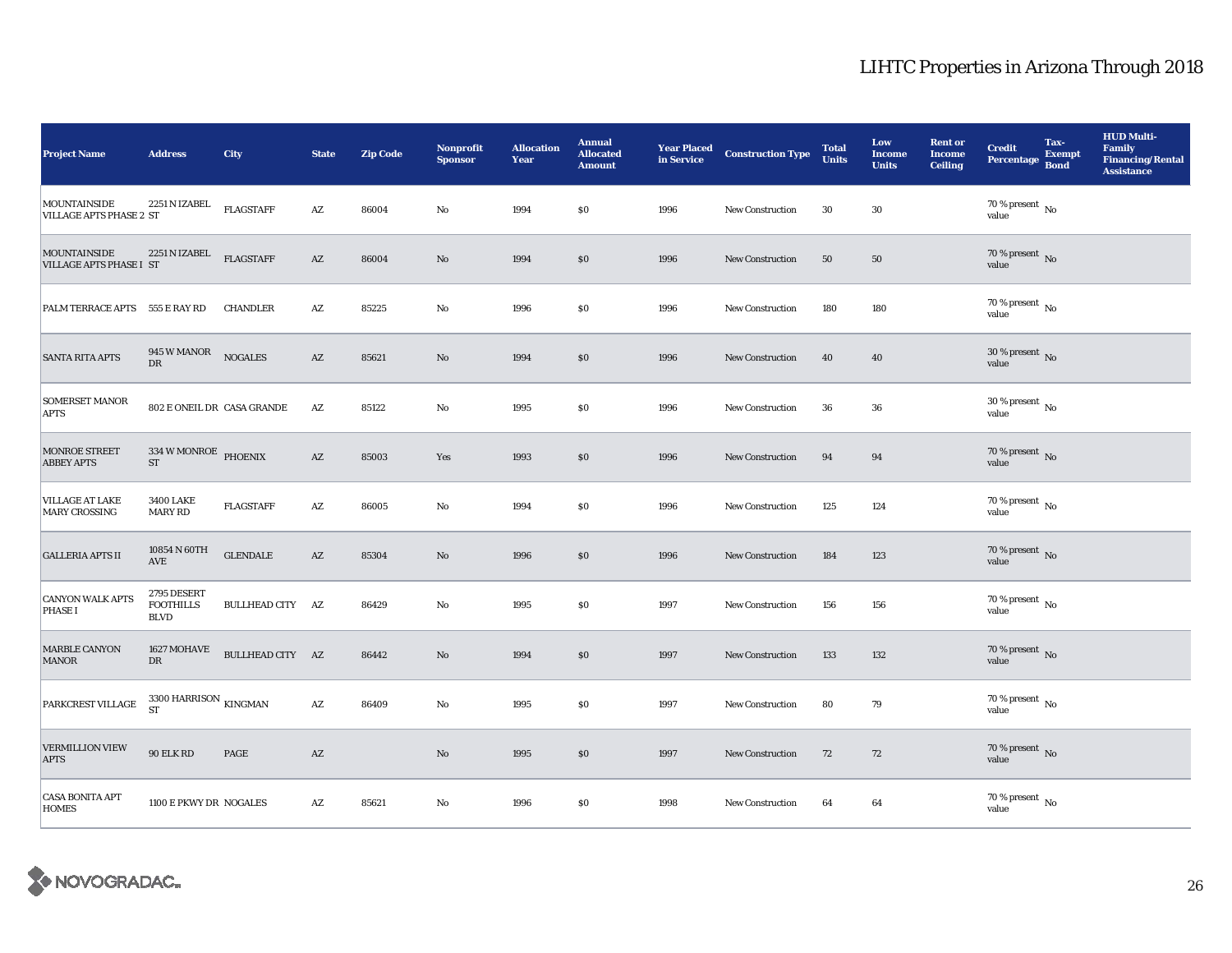| <b>Project Name</b>                        | <b>Address</b>                                          | <b>City</b>                 | <b>State</b>           | <b>Zip Code</b> | <b>Nonprofit</b><br><b>Sponsor</b> | <b>Allocation</b><br>Year | <b>Annual</b><br><b>Allocated</b><br><b>Amount</b> | <b>Year Placed</b><br>in Service | <b>Construction Type</b> | <b>Total</b><br><b>Units</b> | Low<br><b>Income</b><br><b>Units</b> | <b>Rent or</b><br><b>Income</b><br><b>Ceiling</b> | <b>Credit</b><br><b>Percentage</b>       | Tax-<br><b>Exempt</b><br><b>Bond</b> | <b>HUD Multi-</b><br><b>Family</b><br><b>Financing/Rental</b><br><b>Assistance</b> |
|--------------------------------------------|---------------------------------------------------------|-----------------------------|------------------------|-----------------|------------------------------------|---------------------------|----------------------------------------------------|----------------------------------|--------------------------|------------------------------|--------------------------------------|---------------------------------------------------|------------------------------------------|--------------------------------------|------------------------------------------------------------------------------------|
| <b>COOLIDGE STATION</b>                    | 623 N MAIN ST COOLIDGE                                  |                             | AZ                     | 85128           | No                                 | 1997                      | \$0                                                | 1998                             | <b>New Construction</b>  | 24                           | 23                                   |                                                   | $70\,\%$ present $\,$ No value           |                                      |                                                                                    |
| <b>COURTSIDE APTS</b>                      |                                                         | 220 S SIXTH ST COTTONWOOD   | AZ                     | 86326           | $\mathbf{No}$                      | 1996                      | $\$0$                                              | 1998                             | New Construction         | 44                           | 43                                   |                                                   | $70\%$ present $\overline{N_0}$<br>value |                                      |                                                                                    |
| DEL BAC TOWNHOMES 1255 N 14TH AVE TUCSON   |                                                         |                             | $\mathbf{A}\mathbf{Z}$ | 85705           | No                                 | 1996                      | \$0                                                | 1998                             | <b>New Construction</b>  | $\overline{4}$               | $\overline{4}$                       |                                                   | 70 % present $\,$ No $\,$<br>value       |                                      |                                                                                    |
| <b>GOLD RUSH APTS</b><br>PHASE II          | 2030<br>PROSPECTOR<br>CT                                | BULLHEAD CITY AZ            |                        | 86442           | $\mathbf{N}\mathbf{o}$             | 1995                      | $\$0$                                              | 1998                             | <b>New Construction</b>  | 96                           | 96                                   |                                                   | $70$ % present $\,$ No value             |                                      |                                                                                    |
| <b>GOLD RUSH APTS</b><br><b>PHASE I</b>    | 2030<br>CT                                              | PROSPECTOR BULLHEAD CITY AZ |                        | 86442           | $\mathbf{No}$                      | 1995                      | $\$0$                                              | 1998                             | New Construction         | 52                           | $52\,$                               |                                                   | 70 % present $\,$ No $\,$<br>value       |                                      |                                                                                    |
| <b>LAS CASITAS APTS</b>                    | 541 N SIXTH ST SAN LUIS                                 |                             | AZ                     |                 | No                                 | 1997                      | $\$0$                                              | 1998                             | New Construction         | 76                           | 76                                   |                                                   | 70 % present $\,$ No $\,$<br>value       |                                      |                                                                                    |
| LA PROMESA PHASE II ALVERNON               | 2485N<br><b>WAY</b>                                     | TUCSON                      | $\mathbf{A}\mathbf{Z}$ | 85712           | $\rm No$                           | 1996                      | \$0\$                                              | 1998                             | <b>New Construction</b>  | 23                           | $\bf{0}$                             |                                                   | 70 % present $\,$ No $\,$<br>value       |                                      |                                                                                    |
| <b>SPRING VALLEY</b><br>TERRACE            | 14005 S SPRING MAYER<br>${\rm LN}$                      |                             | $\mathbf{A}\mathbf{Z}$ | 86333           | Yes                                | 1996                      | $\$0$                                              | 1998                             | <b>New Construction</b>  | 23                           | 20                                   |                                                   | $70$ % present $\,$ No $\,$<br>value     |                                      |                                                                                    |
| SUMMER CROSSINGS 1301 FLORIDA<br>40        | <b>AVE</b>                                              | <b>DOUGLAS</b>              | $\mathbf{A}\mathbf{Z}$ | 85607           | No                                 | 1998                      | \$0\$                                              | 1998                             | New Construction         | 40                           | 40                                   |                                                   | 70 % present $\,$ No $\,$<br>value       |                                      |                                                                                    |
| <b>SUNDANCE APTS</b>                       | 2701 E SIXTH ST DOUGLAS                                 |                             | $\mathbf{A}\mathbf{Z}$ | 85607           | $\rm No$                           | 1997                      | $\$0$                                              | 1998                             | New Construction         | 24                           | 24                                   |                                                   | $30$ % present $\,$ No $\,$<br>value     |                                      |                                                                                    |
| <b>VERDE VISTA APTS</b>                    |                                                         | 1720 E ELM ST COTTONWOOD    | AZ                     | 86326           | $\rm No$                           | 1996                      | \$0\$                                              | 1998                             | <b>New Construction</b>  | 72                           | 71                                   |                                                   | 70 % present $\,$ No $\,$<br>value       |                                      |                                                                                    |
| TUCSON CABO DEL<br><b>SOL APTS</b>         | 5600 S<br>MIDVALE PARK TUCSON<br>$\mathbb{R}\mathbb{D}$ |                             | AZ                     | 85746           | No                                 | 1997                      | \$0\$                                              | 1999                             | New Construction         | 103                          | 80                                   |                                                   | 70 % present $\,$ No $\,$<br>value       |                                      |                                                                                    |
| CASA DE ROMAN APTS 514 W YUCCA ST SOMERTON |                                                         |                             | AZ                     | 85350           | Yes                                | 1997                      | \$0\$                                              | 1999                             | New Construction         | 48                           | 48                                   |                                                   | 70 % present $\,$ No $\,$<br>value       |                                      |                                                                                    |

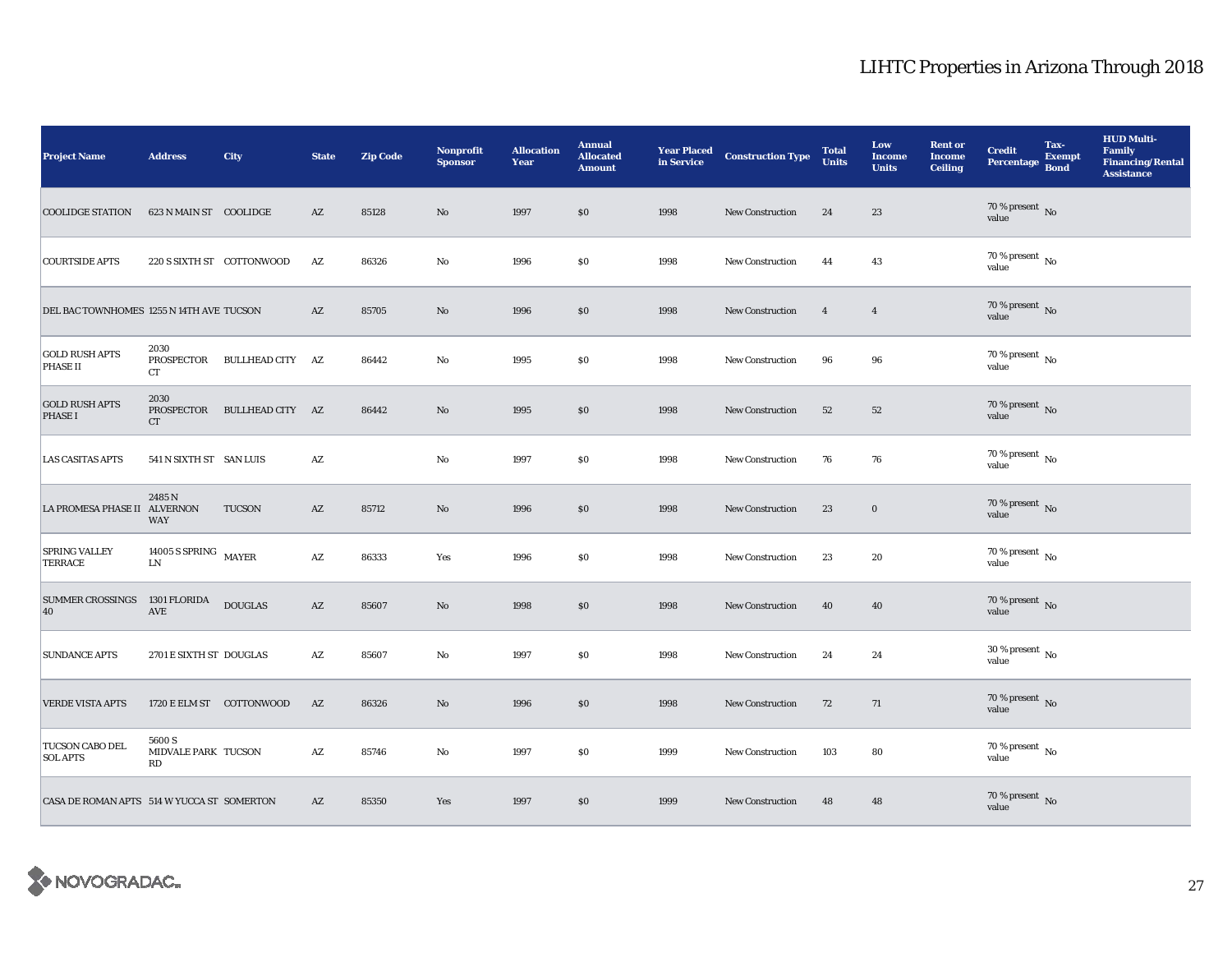| <b>Project Name</b>                                                              | <b>Address</b>                                                 | City                             | <b>State</b>           | <b>Zip Code</b> | Nonprofit<br><b>Sponsor</b> | <b>Allocation</b><br>Year | <b>Annual</b><br><b>Allocated</b><br><b>Amount</b> | <b>Year Placed</b><br>in Service | <b>Construction Type</b>  | <b>Total</b><br><b>Units</b> | Low<br><b>Income</b><br><b>Units</b> | <b>Rent or</b><br><b>Income</b><br>Ceiling | <b>Credit</b><br><b>Percentage</b>          | Tax-<br><b>Exempt</b><br><b>Bond</b> | <b>HUD Multi-</b><br>Family<br><b>Financing/Rental</b><br><b>Assistance</b> |
|----------------------------------------------------------------------------------|----------------------------------------------------------------|----------------------------------|------------------------|-----------------|-----------------------------|---------------------------|----------------------------------------------------|----------------------------------|---------------------------|------------------------------|--------------------------------------|--------------------------------------------|---------------------------------------------|--------------------------------------|-----------------------------------------------------------------------------|
| <b>COTTONWOOD</b><br><b>CROSSING APTS</b>                                        | 1565 N<br>WILDFLOWER CASA GRANDE<br>DR                         |                                  | AZ                     | 85122           | $\mathbf{No}$               | Insufficient<br>Data      | $\$0$                                              | 1999                             | New Construction          | 80                           | 80                                   |                                            | 70 % present $\,$ No $\,$<br>value          |                                      |                                                                             |
| <b>FAITH HOUSE</b>                                                               | 8581 N 61ST AVE GLENDALE                                       |                                  | AZ                     | 85302           | Yes                         | 1997                      | \$0                                                | 1999                             | New Construction          | 16                           | 16                                   |                                            | 70 % present $\hbox{~No}$<br>value          |                                      |                                                                             |
| <b>FLORENCE PARK</b>                                                             | $401\,\mathrm{E}\,\mathrm{STEWART}$ $\,$ FLORENCE<br><b>ST</b> |                                  | $\mathbf{A}\mathbf{Z}$ | 85132           | No                          | 1997                      | \$0                                                | 1999                             | New Construction          | 88                           | 70                                   |                                            | $70$ % present $\,$ No $\,$<br>value        |                                      |                                                                             |
| <b>JEDDITO</b><br><b>TOWNHOMES</b>                                               | <b>PO BOX 844</b>                                              | <b>POLACCA</b>                   | AZ                     | 86042           | Yes                         | 1997                      | \$0                                                | 1999                             | <b>New Construction</b>   | 24                           | 23                                   |                                            | $70$ % present $\,$ No value                |                                      |                                                                             |
| <b>LA POSADA APTS</b><br>(TUCSON)                                                | 6300 S<br><b>HEADLEY RD</b>                                    | TUCSON                           | AZ                     | 85746           | $\mathbf{N}\mathbf{o}$      | 1997                      | \$0                                                | 1999                             | New Construction          | 125                          | 95                                   |                                            | 70 % present $\,$ No $\,$<br>value          |                                      |                                                                             |
| LAS VILLAS DE KINO I                                                             | $5515$ S FORGEUS $\,$ TUCSON AVE                               |                                  | $\mathbf{A}\mathbf{Z}$ | 85706           | $\rm No$                    | 1997                      | \$0                                                | 1999                             | New Construction          | 240                          | 240                                  |                                            | $30\,\%$ present $\,$ Yes value             |                                      |                                                                             |
| LAS VILLAS DE KINO II $\frac{5515 \text{ S} \text{ FORGEUS}}{\text{AVE}}$ TUCSON |                                                                |                                  | $\mathbf{A}\mathbf{Z}$ | 85706           | $\mathbf{N}\mathbf{o}$      | 1997                      | \$0                                                | 1999                             | New Construction          | 108                          | 82                                   |                                            | $30\,\%$ present $\,\mathrm{Yes}$ value     |                                      |                                                                             |
| <b>SAGUARO GARDENS</b>                                                           | 1501 S HWY 79 FLORENCE                                         |                                  | AZ                     | 85132           | $\mathbf{No}$               | 1997                      | \$0                                                | 1999                             | New Construction          | 72                           | 58                                   |                                            | 70 % present $\hbox{~No}$<br>value          |                                      |                                                                             |
| <b>SENIOR COTTAGE</b><br><b>APTS OF APACHE</b><br><b>JUNCTION</b>                | $251$ N $114 \mathrm{TH}\:\mathrm{ST}$                         | <b>APACHE</b><br><b>JUNCTION</b> | $\mathbf{A}\mathbf{Z}$ | 85120           | $\rm No$                    | 1997                      | $\$0$                                              | 1999                             | <b>New Construction</b>   | 92                           | 87                                   |                                            | $70$ % present $\,$ No $\,$<br>value        |                                      |                                                                             |
| <b>SILVER MESA APTS</b>                                                          | 344 N<br>POTTEBAUM RD CASA GRANDE                              |                                  | AZ                     | 85122           | $\mathbf{No}$               | 1997                      | \$0                                                | 1999                             | New Construction          | 96                           | 96                                   |                                            | $70\,\%$ present $\,$ No value              |                                      |                                                                             |
| <b>VILLAGE AT</b><br><b>AVONDALE</b>                                             | 12721W<br><b>BUCKEYE RD</b>                                    | $\operatorname{AVONDALE}$        | $\mathbf{A}\mathbf{Z}$ | 85323           | $\mathbf{No}$               | 1997                      | $\$0$                                              | 1999                             | <b>New Construction</b>   | 96                           | 76                                   |                                            | $70$ % present $\,$ No $\,$<br>value        |                                      |                                                                             |
| <b>TUCSON HOUSES</b><br>PHASES I & II                                            | 1501 N ORACLE TUCSON<br>RD                                     |                                  | AZ                     | 85705           | Yes                         | 1997                      | \$0                                                | 1999                             | Acquisition and Rehab 408 |                              | 408                                  |                                            | <b>Both 30%</b><br>and 70%<br>present value | Yes                                  |                                                                             |
| <b>VILLA NUEVA APTS</b>                                                          | 750 S 15TH AVE YUMA                                            |                                  | AZ                     | 85364           | No                          | 1997                      | $\$0$                                              | 1999                             | <b>New Construction</b>   | 80                           | 80                                   |                                            | $70\,\%$ present $\,$ No value              |                                      |                                                                             |

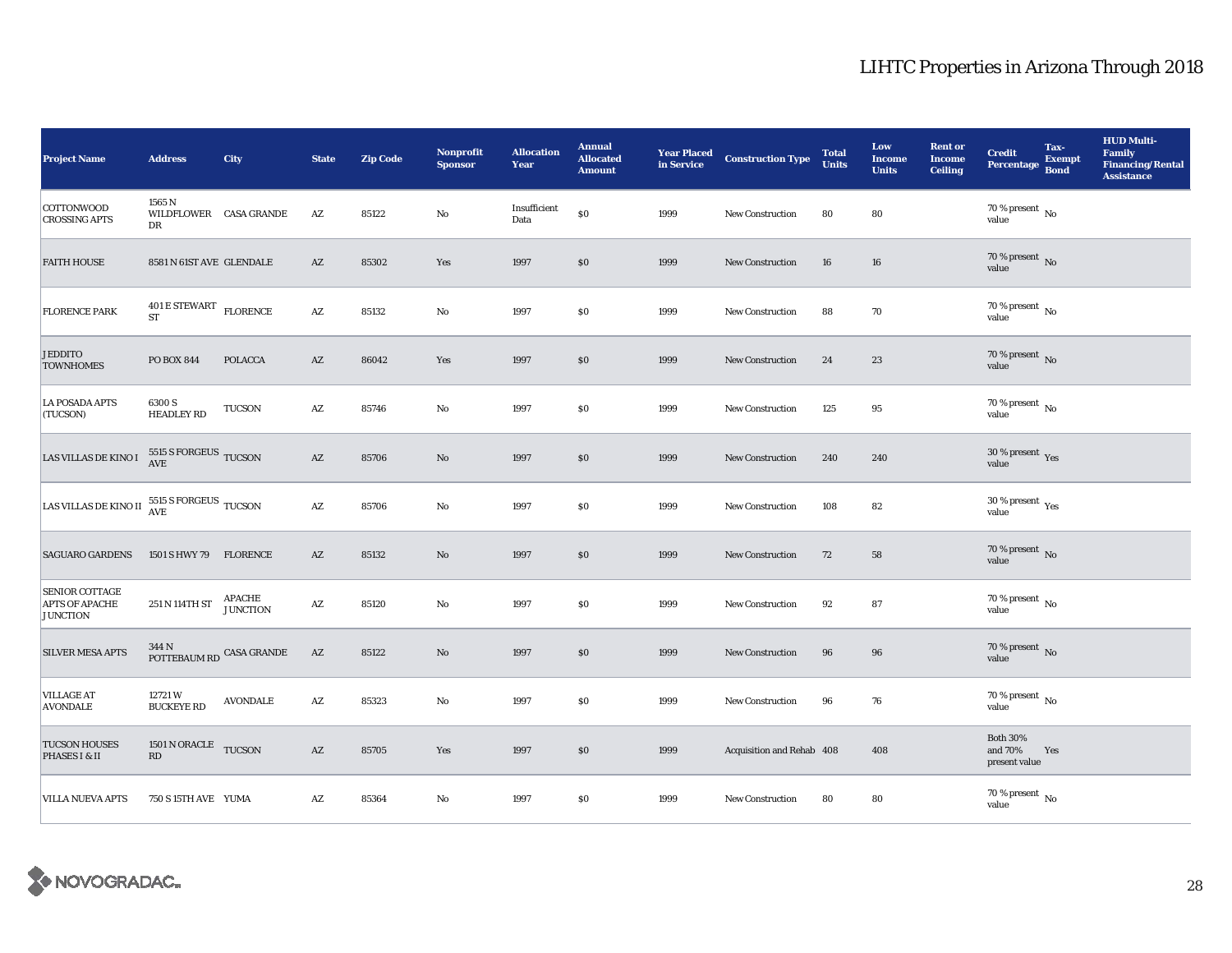| <b>Project Name</b>                                       | <b>Address</b>                           | <b>City</b>                      | <b>State</b>           | <b>Zip Code</b> | <b>Nonprofit</b><br><b>Sponsor</b> | <b>Allocation</b><br>Year | <b>Annual</b><br><b>Allocated</b><br><b>Amount</b> | <b>Year Placed<br/>in Service</b> | <b>Construction Type</b>              | <b>Total</b><br><b>Units</b> | Low<br><b>Income</b><br><b>Units</b> | <b>Rent or</b><br><b>Income</b><br><b>Ceiling</b> | <b>Credit</b><br><b>Percentage</b>          | Tax-<br><b>Exempt</b><br><b>Bond</b> | <b>HUD Multi-</b><br>Family<br><b>Financing/Rental</b><br><b>Assistance</b> |
|-----------------------------------------------------------|------------------------------------------|----------------------------------|------------------------|-----------------|------------------------------------|---------------------------|----------------------------------------------------|-----------------------------------|---------------------------------------|------------------------------|--------------------------------------|---------------------------------------------------|---------------------------------------------|--------------------------------------|-----------------------------------------------------------------------------|
| <b>BIENESTAR APTS</b><br><b>PHASE I</b>                   | <b>690 TENTH AVE SAN LUIS</b>            |                                  | AZ                     |                 | Yes                                | Insufficient<br>Data      | $\$0$                                              | 2000                              | <b>New Construction</b>               | 92                           | 88                                   |                                                   | 70 % present $\,$ No $\,$<br>value          |                                      |                                                                             |
| <b>ESPERANZA SENIOR</b><br><b>APTS</b>                    | 100 S<br><b>ESPERANZA LN</b>             | <b>BISBEE</b>                    | AZ                     | 85603           | Yes                                | 1998                      | \$0                                                | 2000                              | New Construction                      | 20                           | 20                                   |                                                   | 30 % present $\,$ No $\,$<br>value          |                                      |                                                                             |
| <b>FOREST VIEW APTS</b><br>PHASES I & II                  | 3700 S YAQUI<br>DR                       | <b>FLAGSTAFF</b>                 | $\mathbf{A}\mathbf{Z}$ | 86005           | No                                 | 1996                      | \$0                                                | 2000                              | New Construction                      | 144                          | 144                                  |                                                   | $70$ % present $\,$ No value                |                                      |                                                                             |
| <b>MISSION VISTA APTS</b>                                 | $2455$ N DODGE TUCSON BLVD               |                                  | $\mathbf{A}\mathbf{Z}$ | 85716           | Yes                                | 1998                      | \$0                                                | 2000                              | New Construction                      | 80                           | 80                                   |                                                   | $70$ % present $\,$ No value                |                                      |                                                                             |
| <b>MOUNTAIN VIEW</b><br><b>TERRACE APTS</b>               | 1901 W PEPPER<br>TREE DR                 | <b>SAFFORD</b>                   | $\mathbf{A}\mathbf{Z}$ | 85546           | Yes                                | 1998                      | \$0                                                | 2000                              | <b>New Construction</b>               | 45                           | 45                                   |                                                   | $70$ % present $\,$ No value                |                                      |                                                                             |
| <b>OASIS WEST APTS</b>                                    | 5235 N 43RD<br>AVE                       | <b>PHOENIX</b>                   | $\mathbf{A}\mathbf{Z}$ | 85019           | No                                 | 1998                      | <b>SO</b>                                          | 2000                              | Acquisition and Rehab 100             |                              | 100                                  |                                                   | 30 % present $\rm \gamma_{\rm es}$<br>value |                                      |                                                                             |
| PALM COVE II APTS                                         | 118 N EXT RD                             | <b>MESA</b>                      | $\mathbf{A}\mathbf{Z}$ | 85201           |                                    | Insufficient<br>Data      | $\$0$                                              | 2000                              | Not Indicated                         | 122                          | 116                                  |                                                   | Not<br>Indicated                            |                                      |                                                                             |
| PARADISE PALMS<br><b>SENIOR HOUSING</b>                   | 400W<br>SOUTHERN AVE $^\mathrm{PHOENIX}$ |                                  | AZ                     | 85041           | Yes                                | 1998                      | \$0                                                | 2000                              | New Construction                      | 104                          | 103                                  |                                                   | 70 % present $\,$ No $\,$<br>value          |                                      |                                                                             |
| <b>SCOTTSDALE NEW</b><br><b>VENTURA APTS</b>              | 980 N GRANITE SCOTTSDALE<br>REEF RD      |                                  | $\mathbf{A}\mathbf{Z}$ | 85257           | $\rm No$                           | 1998                      | \$0                                                | 2000                              | Acquisition and Rehab 135             |                              | 135                                  |                                                   | $30\,\%$ present $\,$ Yes value             |                                      |                                                                             |
| ST LUKE'S IN THE<br><b>DESERT</b>                         | <b>615 E ADAMS ST TUCSON</b>             |                                  | AZ                     | 85705           | Yes                                | 1998                      | \$0                                                | 2000                              | Both New Construction 64<br>and $A/R$ |                              | 64                                   |                                                   | $70\%$ present $\overline{N_0}$<br>value    |                                      |                                                                             |
| <b>TERRACINA APTS</b>                                     | <b>1850 S AVE B</b>                      | <b>YUMA</b>                      | AZ                     | 85364           | No                                 | 1998                      | \$0                                                | 2000                              | New Construction                      | 80                           | 80                                   |                                                   | $70$ % present $\,$ No value                |                                      |                                                                             |
| <b>CROSSING AT APACHE 380 S PHELPS</b><br><b>JUNCTION</b> | DR                                       | <b>APACHE</b><br><b>JUNCTION</b> | $\mathbf{A}\mathbf{Z}$ | 85120           | No                                 | 1998                      | \$0                                                | 2000                              | New Construction                      | 116                          | 111                                  |                                                   | $70$ % present $\,$ No $\,$<br>value        |                                      |                                                                             |
| <b>VILLAS BY MARY T</b><br><b>CASA GRANDE</b>             | 1576 E<br>COTTONWOOD CASA GRANDE<br>LN   |                                  | AZ                     | 85122           | Yes                                | 1998                      | $\$0$                                              | 2000                              | <b>New Construction</b>               | 132                          | 99                                   |                                                   | $70\,\%$ present $\,$ No value              |                                      |                                                                             |

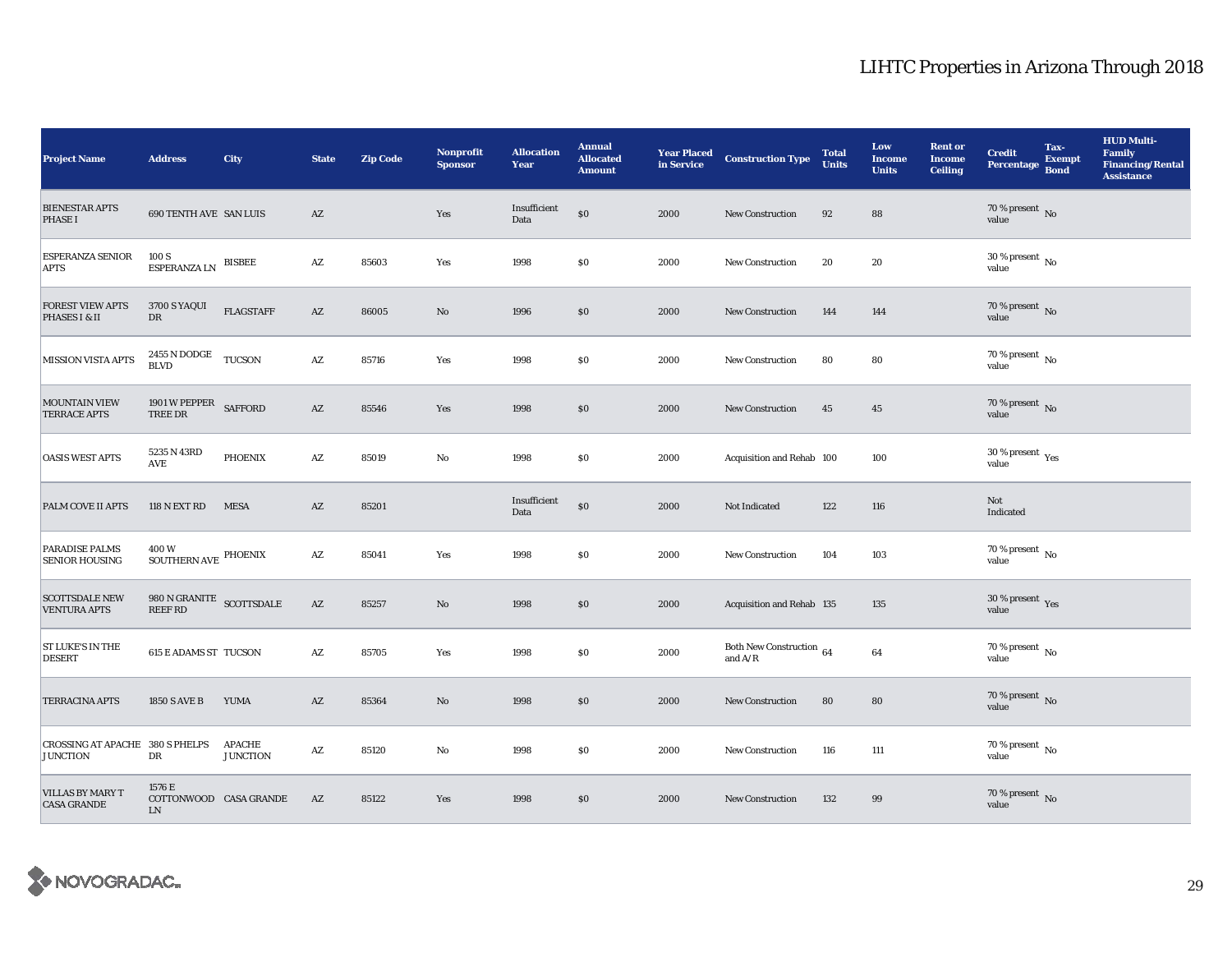| <b>Project Name</b>                           | <b>Address</b>                                           | City            | <b>State</b>           | <b>Zip Code</b> | Nonprofit<br><b>Sponsor</b> | <b>Allocation</b><br>Year | <b>Annual</b><br><b>Allocated</b><br><b>Amount</b> | <b>Year Placed</b><br>in Service | <b>Construction Type</b> | <b>Total</b><br><b>Units</b> | Low<br><b>Income</b><br><b>Units</b> | <b>Rent or</b><br><b>Income</b><br><b>Ceiling</b> | <b>Credit</b><br><b>Percentage</b>          | Tax-<br><b>Exempt</b><br><b>Bond</b> | <b>HUD Multi-</b><br><b>Family</b><br><b>Financing/Rental</b><br><b>Assistance</b> |
|-----------------------------------------------|----------------------------------------------------------|-----------------|------------------------|-----------------|-----------------------------|---------------------------|----------------------------------------------------|----------------------------------|--------------------------|------------------------------|--------------------------------------|---------------------------------------------------|---------------------------------------------|--------------------------------------|------------------------------------------------------------------------------------|
| <b>MERCY HOUSING</b><br><b>ARIZONA I</b>      | 520 N MESA DR MESA                                       |                 | $\mathbf{A}\mathbf{Z}$ | 85201           | Yes                         | 1998                      | \$0                                                | 2000                             | New Construction         | 95                           | 95                                   |                                                   | $30\,\%$ present $\,$ Yes value             |                                      |                                                                                    |
| <b>CANALSIDE HOMES II</b>                     | $10177 \to \text{OSBORN}$ SCOTTSDALE RD                  |                 | $\mathbf{A}\mathbf{Z}$ | 85256           | Yes                         | 2000                      | \$0\$                                              | 2001                             | New Construction         | 30                           | $30\,$                               |                                                   | 70 % present $\,$ No $\,$<br>value          |                                      |                                                                                    |
| CHANDLER GARDENS COMMONWEAL CHANDLER          | 300 E<br><b>TH AVE</b>                                   |                 | $\mathbf{A}\mathbf{Z}$ | 85225           | No                          | 1999                      | \$0                                                | 2001                             | <b>New Construction</b>  | 80                           | 79                                   |                                                   | 70 % present $\hbox{~No}$<br>value          |                                      |                                                                                    |
| <b>HOLBROOK COURT</b><br><b>APTS</b>          | 109 CT LN                                                | <b>HOLBROOK</b> | $\mathbf{A}\mathbf{Z}$ | 86025           | Yes                         | 2000                      | $\$0$                                              | 2001                             | <b>New Construction</b>  | 24                           | 24                                   |                                                   | $70$ % present $\,$ No value                |                                      |                                                                                    |
| <b>SAN GIOVANNI</b>                           | 6901W<br>MCDOWELL RD PHOENIX                             |                 | $\mathbf{A}\mathbf{Z}$ | 85035           | No                          | 2000                      | $\$0$                                              | 2001                             | <b>New Construction</b>  | 300                          | 216                                  |                                                   | 30 % present $\rm\thinspace_{Yes}$<br>value |                                      |                                                                                    |
| LOMA MARIPOSA APTS 1790 N LOMA                | MARIPOSA RD                                              | <b>NOGALES</b>  | $\mathbf{A}\mathbf{Z}$ | 85621           | $\mathbf{N}\mathbf{o}$      | 1999                      | \$0                                                | 2001                             | <b>New Construction</b>  | 60                           | 54                                   |                                                   | 70 % present $\,$ No $\,$<br>value          |                                      |                                                                                    |
| MOUNTAIN POINTE<br><b>APTS PHASE I</b>        | 800 E BAFFERT NOGALES<br>DR                              |                 | $\mathbf{A}\mathbf{Z}$ | 85621           | Yes                         | 1999                      | \$0                                                | 2001                             | New Construction         | 108                          | 95                                   |                                                   | 70 % present $\overline{N_0}$<br>value      |                                      |                                                                                    |
| <b>PARADISE PALMS</b><br><b>MULTI HOUSING</b> | $250\,\rm{W}$ SOUTHERN AVE PHOENIX                       |                 | $\mathbf{A}\mathbf{Z}$ | 85041           | Yes                         | 1999                      | \$0                                                | 2001                             | <b>New Construction</b>  | 110                          | 102                                  |                                                   | 70 % present $\rm\thinspace_{Yes}$<br>value |                                      |                                                                                    |
| PARKSIDE TERRACE                              | $2150$ N FOURTH $\,$ TUCSON $\,$<br>AVE                  |                 | $\mathbf{A}\mathbf{Z}$ | 85705           | No                          | 2000                      | \$0                                                | 2001                             | Acquisition and Rehab 41 |                              | 40                                   |                                                   | $70$ % present $\,$ No value                |                                      |                                                                                    |
| SHARON MANOR II                               | $2304$ N IZABEL $$\rm FLAGSTAFF$$<br>$\operatorname{ST}$ |                 | $\mathbf{A}\mathbf{Z}$ | 86004           | Yes                         | 2000                      | \$0                                                | 2001                             | New Construction         | 16                           | 16                                   |                                                   | 70 % present $\overline{N_0}$<br>value      |                                      |                                                                                    |
| <b>SIESTA POINTE APTS</b>                     | 12851 W<br><b>BUCKEYE RD</b>                             | <b>AVONDALE</b> | $\mathbf{A}\mathbf{Z}$ | 85323           | No                          | 1999                      | \$0                                                | 2001                             | New Construction         | 104                          | 87                                   |                                                   | $70$ % present $\,$ No $\,$<br>value        |                                      |                                                                                    |
| <b>SONORA VISTA I</b>                         | $9736\to$ BALSAM MESA<br>AVE                             |                 | $\mathbf{A}\mathbf{Z}$ | 85208           | No                          | 1999                      | $\$0$                                              | 2001                             | <b>New Construction</b>  | 96                           | 95                                   |                                                   | 70 % present $\,$ No $\,$<br>value          |                                      |                                                                                    |
| STERLING POINT APTS 3802 E<br><b>PHASE II</b> | <b>BASELINE RD</b>                                       | <b>PHOENIX</b>  | AZ                     | 85042           | No                          | 1999                      | \$0                                                | 2001                             | New Construction         | 300                          | 299                                  |                                                   | $70$ % present $\,$ No $\,$<br>value        |                                      |                                                                                    |

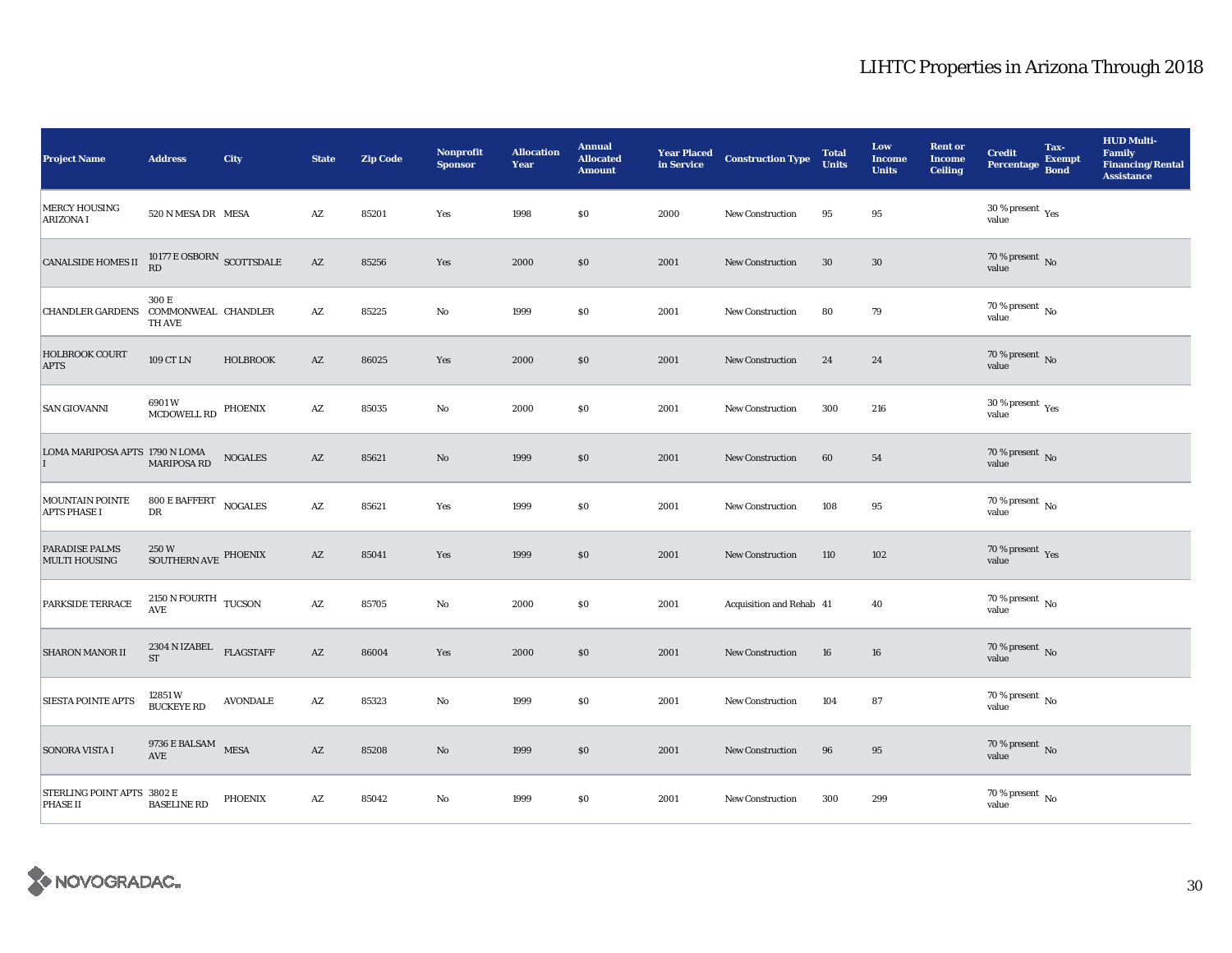| <b>Project Name</b>                                  | <b>Address</b>                               | <b>City</b>                      | <b>State</b>           | <b>Zip Code</b> | <b>Nonprofit</b><br><b>Sponsor</b> | <b>Allocation</b><br>Year | <b>Annual</b><br><b>Allocated</b><br><b>Amount</b> | <b>Year Placed<br/>in Service</b> | <b>Construction Type</b>                   | <b>Total</b><br><b>Units</b> | Low<br><b>Income</b><br><b>Units</b> | <b>Rent or</b><br><b>Income</b><br><b>Ceiling</b> | <b>Credit</b><br><b>Percentage</b>          | Tax-<br><b>Exempt</b><br><b>Bond</b> | <b>HUD Multi-</b><br>Family<br><b>Financing/Rental</b><br><b>Assistance</b> |
|------------------------------------------------------|----------------------------------------------|----------------------------------|------------------------|-----------------|------------------------------------|---------------------------|----------------------------------------------------|-----------------------------------|--------------------------------------------|------------------------------|--------------------------------------|---------------------------------------------------|---------------------------------------------|--------------------------------------|-----------------------------------------------------------------------------|
| <b>LA PALMILLA APTS</b>                              | $3838\;\mathrm{W}$ CAMELBACK RD $\;$ PHOENIX |                                  | $\mathbf{A}\mathbf{Z}$ | 85019           | $\mathbf{No}$                      | 2000                      | \$0                                                | 2001                              | Not Indicated                              | 267                          | 267                                  |                                                   | $30\,\%$ present $\,$ Yes value             |                                      |                                                                             |
| LAS VILLAS DEL SOL                                   | 6755 N 83RD<br><b>AVE</b>                    | <b>GLENDALE</b>                  | $\mathbf{A}\mathbf{Z}$ | 85303           | $\rm No$                           | 1999                      | \$0\$                                              | 2001                              | New Construction                           | 180                          | 164                                  |                                                   | 70 % present $\,$ No $\,$<br>value          |                                      |                                                                             |
| <b>CASA NUEVA APTS</b>                               | 125 N 18TH ST PHOENIX                        |                                  | $\mathbf{A}\mathbf{Z}$ | 85034           | No                                 | 2000                      | \$0\$                                              | 2002                              | New Construction                           | 64                           | 26                                   |                                                   | $70$ % present $\,$ No value                |                                      |                                                                             |
| CATALINA VILLAGE<br><b>ASSISTED LIVING</b>           | 5324 E FIRST ST TUCSON                       |                                  | $\mathbf{A}\mathbf{Z}$ | 85711           | $\mathbf{No}$                      | 2000                      | \$0\$                                              | 2002                              | Acquisition and Rehab 107                  |                              | 104                                  |                                                   | 30 % present $\rm\thinspace_{Yes}$<br>value |                                      |                                                                             |
| <b>COLORES DEL SOL</b>                               | 5933 S SIXTH<br><b>AVE</b>                   | TUCSON                           | $\mathbf{A}\mathbf{Z}$ | 85706           | No                                 | 2000                      | \$0                                                | 2002                              | New Construction                           | 125                          | 98                                   |                                                   | 70 % present $\,$ No $\,$<br>value          |                                      |                                                                             |
| <b>CYPRESS POINT APTS</b>                            | 1771 E<br><b>MCMURRAY</b><br><b>BLVD</b>     | <b>CASA GRANDE</b>               | $\mathbf{A}\mathbf{Z}$ | 85122           | $\rm No$                           | 1998                      | \$0\$                                              | 2002                              | New Construction                           | 104                          | 92                                   |                                                   | $70$ % present $\,$ No $\,$<br>value        |                                      |                                                                             |
| <b>ESCALANTE APTS</b>                                | 1106 N NAVAJO<br><b>DR</b>                   | PAGE                             | $\mathbf{A}\mathbf{Z}$ | 86040           | $\mathbf{N}\mathbf{o}$             | 2001                      | \$0                                                | 2002                              | Acquisition and Rehab 25                   |                              | 18                                   |                                                   | $70$ % present $\,$ No value                |                                      |                                                                             |
| FILLMORE PLACE APTS <sup>2902 E</sup><br>FILLMORE ST |                                              | <b>PHOENIX</b>                   | $\mathbf{A}\mathbf{Z}$ | 85008           | No                                 | 2001                      | \$0\$                                              | 2002                              | Acquisition and Rehab 85                   |                              | 77                                   |                                                   | 70 % present $\,$ No $\,$<br>value          |                                      |                                                                             |
| <b>INDIAN WELLS APTS</b>                             | 975 S ROYAL<br>PALM RD                       | <b>APACHE</b><br><b>JUNCTION</b> | $\mathbf{A}\mathbf{Z}$ | 85119           | $\mathbf{N}\mathbf{o}$             | 2000                      | \$0\$                                              | 2002                              | <b>New Construction</b>                    | 176                          | 107                                  |                                                   | $70\,\%$ present $\,$ No value              |                                      |                                                                             |
| <b>LA MIRADA APTS</b>                                | 3900 W 22ND<br><b>LN</b>                     | <b>YUMA</b>                      | $\mathbf{A}\mathbf{Z}$ | 85364           | No                                 | 2000                      | \$0\$                                              | 2002                              | <b>New Construction</b>                    | 80                           | 80                                   |                                                   | $70$ % present $\,$ No $\,$<br>value        |                                      |                                                                             |
| <b>CAPITOL MEWS APTS</b>                             | $1350\times$ VAN BUREN ST                    | <b>PHOENIX</b>                   | $\mathbf{A}\mathbf{Z}$ | 85007           | No                                 | 2000                      | \$0                                                | 2002                              | <b>New Construction</b>                    | 182                          | 72                                   |                                                   | $30\,\%$ present $\,$ Yes value             |                                      |                                                                             |
| <b>LOMA VERDE APTS</b>                               | 1355 W ROGER<br>RD                           | <b>TUCSON</b>                    | $\mathbf{A}\mathbf{Z}$ | 85705           | No                                 | 2001                      | \$0\$                                              | 2002                              | Both New Construction 96<br>and $\rm{A/R}$ |                              | $\bf{95}$                            |                                                   | 30 % present $\rm\,Yes$<br>value            |                                      |                                                                             |
| <b>RIVER BEND APTS I</b>                             | 11335W<br><b>TENNESSEE</b><br>AVE            | YOUNGTOWN                        | $\mathbf{A}\mathbf{Z}$ | 85363           | $\mathbf{No}$                      | 2000                      | \$0                                                | 2002                              | <b>New Construction</b>                    | 63                           | 63                                   |                                                   | $70\,\%$ present $\,$ No value              |                                      |                                                                             |

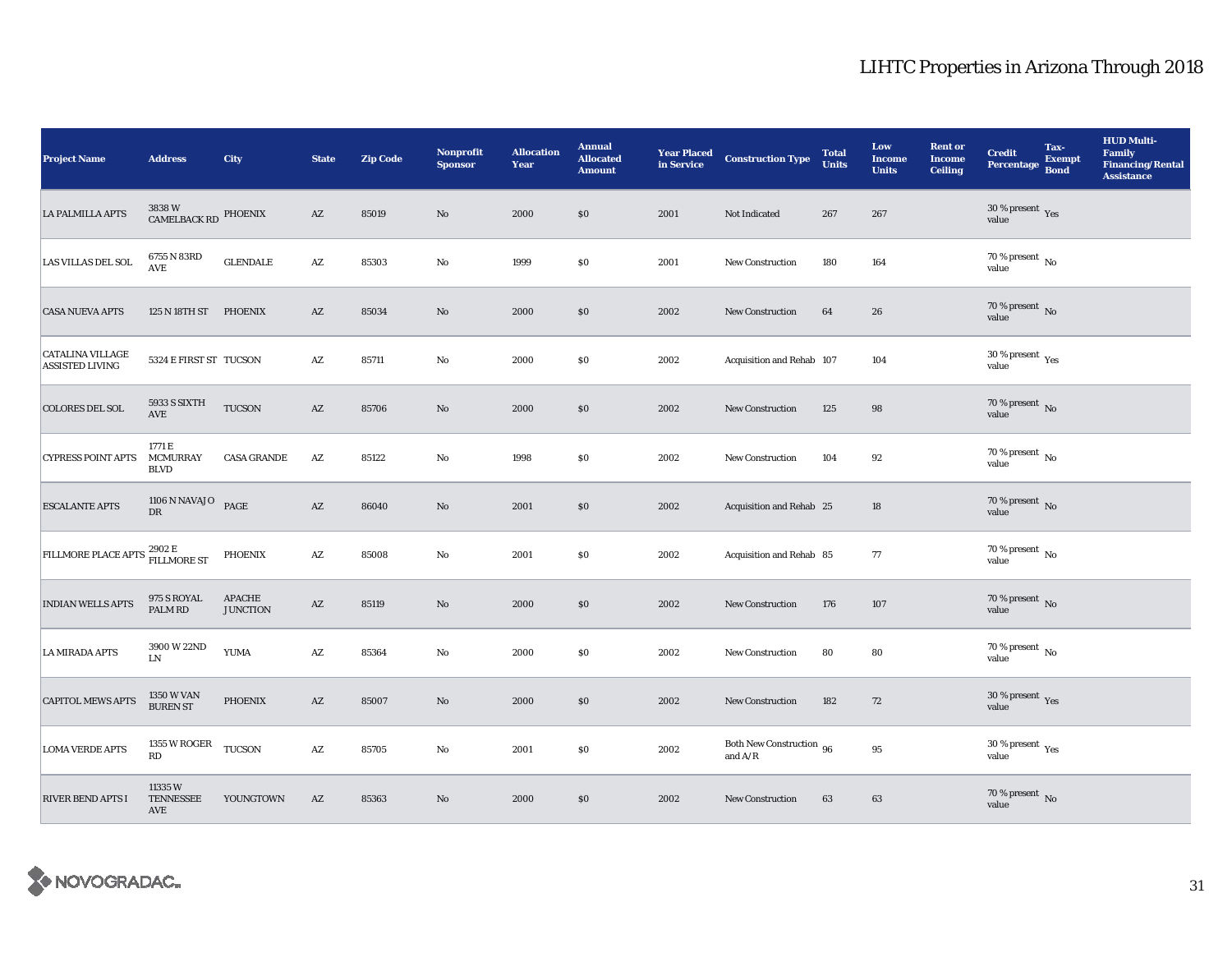| <b>Project Name</b>                       | <b>Address</b>                                      | <b>City</b>                | <b>State</b>           | <b>Zip Code</b> | Nonprofit<br><b>Sponsor</b> | <b>Allocation</b><br>Year | <b>Annual</b><br><b>Allocated</b><br><b>Amount</b> | <b>Year Placed</b><br>in Service | <b>Construction Type</b>  | <b>Total</b><br><b>Units</b> | Low<br><b>Income</b><br><b>Units</b> | <b>Rent or</b><br><b>Income</b><br>Ceiling | <b>Credit</b><br><b>Percentage</b>      | Tax-<br><b>Exempt</b><br><b>Bond</b> | <b>HUD Multi-</b><br><b>Family</b><br><b>Financing/Rental</b><br><b>Assistance</b> |
|-------------------------------------------|-----------------------------------------------------|----------------------------|------------------------|-----------------|-----------------------------|---------------------------|----------------------------------------------------|----------------------------------|---------------------------|------------------------------|--------------------------------------|--------------------------------------------|-----------------------------------------|--------------------------------------|------------------------------------------------------------------------------------|
| <b>ROESER SENIOR</b><br><b>VILLAGE</b>    | 454 E ROESER<br>RD                                  | <b>PHOENIX</b>             | AZ                     | 85040           | Yes                         | 2000                      | \$0                                                | 2002                             | <b>New Construction</b>   | 80                           | 80                                   |                                            | $70$ % present $\,$ No $\,$<br>value    |                                      |                                                                                    |
| <b>SAN PEDRO APTS</b>                     | 4600<br>CHARLESTON SIERRA VISTA<br>RD               |                            | $\mathbf{A}\mathbf{Z}$ | 85635           | $\rm No$                    | 2000                      | \$0                                                | 2002                             | New Construction          | 76                           | 63                                   |                                            | $70$ % present $\,$ No value            |                                      |                                                                                    |
| <b>SAN PEDRO TERRACE</b><br><b>APTS</b>   | 351 E PEARL ST BENSON                               |                            | $\mathbf{A}\mathbf{Z}$ | 85602           | Yes                         | 2001                      | \$0                                                | 2002                             | <b>New Construction</b>   | 48                           | 42                                   |                                            | 70 % present $\,$ No $\,$<br>value      |                                      |                                                                                    |
| SUNRISE VISTA APTS 4415 S 28TH ST PHOENIX |                                                     |                            | AZ                     | 85040           | $\rm No$                    | 2001                      | \$0                                                | 2002                             | Acquisition and Rehab 196 |                              | 190                                  |                                            | $30\,\%$ present $\,$ Yes value         |                                      |                                                                                    |
| <b>VILLAGE AT SUN</b><br><b>VALLEY</b>    | 7520 E<br><b>BILLINGS ST</b>                        | <b>MESA</b>                | $\mathbf{A}\mathbf{Z}$ | 85207           | No                          | 2000                      | \$0                                                | 2002                             | <b>New Construction</b>   | 276                          | 276                                  |                                            | $30$ % present $\,$ $\rm Yes$<br>value  |                                      |                                                                                    |
| <b>VENTANA ESTATES</b>                    | 9422 E<br><b>BROADWAY RD</b>                        | MESA                       | $\mathbf{A}\mathbf{Z}$ | 85208           | No                          | 2000                      | \$0                                                | 2002                             | New Construction          | 140                          | 78                                   |                                            | $70$ % present $\,$ No value            |                                      |                                                                                    |
| <b>VILLA DEL SOL</b>                      | 750 W UNION ST BENSON                               |                            | $\mathbf{A}\mathbf{Z}$ | 85602           | $\rm No$                    | 2001                      | \$0                                                | 2002                             | <b>New Construction</b>   | 40                           | 34                                   |                                            | $30\,\%$ present $\,$ Yes value         |                                      |                                                                                    |
| <b>VINEYARD ESTATES</b><br><b>APTS</b>    | 915 W ALTA<br><b>VISTA RD</b>                       | <b>PHOENIX</b>             | AZ                     | 85041           | No                          | 2000                      | \$0                                                | 2002                             | <b>New Construction</b>   | 144                          | 84                                   |                                            | $70$ % present $_{\rm{No}}$             |                                      |                                                                                    |
| <b>ANTELOPE VALLEY</b><br><b>APTS</b>     |                                                     | 1555 S HWY 89 CHINO VALLEY | $\mathbf{A}\mathbf{Z}$ | 86323           | No                          | 2001                      | \$0                                                | 2003                             | <b>New Construction</b>   | 64                           | $\bf{64}$                            |                                            | $70$ % present $\,$ No value            |                                      |                                                                                    |
| WINGS OF FREEDOM                          | 2425 N<br><b>HASKELL DR</b>                         | <b>TUCSON</b>              | AZ                     | 85716           | Yes                         | 2002                      | \$0                                                | 2003                             | <b>New Construction</b>   | 22                           | 14                                   |                                            | $70\,\%$ present $\,$ No value          |                                      |                                                                                    |
| <b>CAMPAIGE PLACE</b><br>PHOENIX ONE      | $209\,\rm{W}\,$ JACKSON $\rm{PHOENIX}$<br><b>ST</b> |                            | $\mathbf{A}\mathbf{Z}$ | 85003           | $\mathbf{N}\mathbf{o}$      | 2001                      | $\$0$                                              | 2003                             | <b>New Construction</b>   | 300                          | 300                                  |                                            | $30\,\%$ present $\,\mathrm{Yes}$ value |                                      |                                                                                    |
| <b>CARVER PARK</b><br><b>TOWNHOMES</b>    | 490 S 17TH AVE YUMA                                 |                            | $\mathbf{A}\mathbf{Z}$ | 85364           | Yes                         | 2001                      | \$0                                                | 2003                             | <b>New Construction</b>   | 11                           | 9                                    |                                            | $70\,\%$ present $\,$ No value          |                                      |                                                                                    |
| <b>COPPER COVE APTS</b>                   | 101 N 91ST AVE TOLLESON                             |                            | $\mathbf{A}\mathbf{Z}$ | 85353           | $\mathbf{No}$               | 2001                      | $\$0$                                              | 2003                             | New Construction          | 228                          | 226                                  |                                            | $30\,\%$ present $\,$ Yes value         |                                      |                                                                                    |

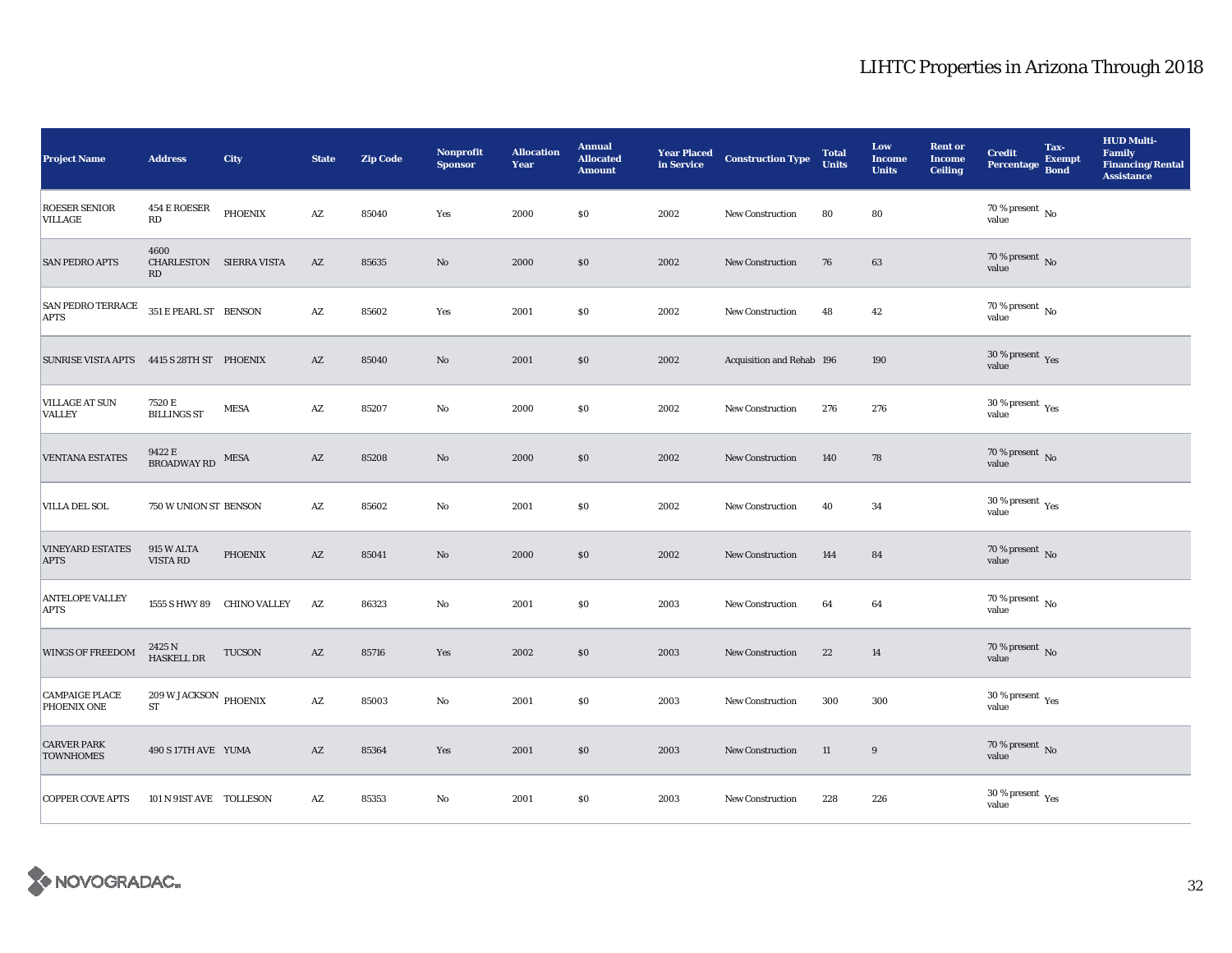| <b>Project Name</b>                       | <b>Address</b>                                    | City              | <b>State</b>           | <b>Zip Code</b> | Nonprofit<br><b>Sponsor</b> | <b>Allocation</b><br>Year | <b>Annual</b><br><b>Allocated</b><br><b>Amount</b> | <b>Year Placed<br/>in Service</b> | <b>Construction Type</b> | <b>Total</b><br><b>Units</b> | Low<br><b>Income</b><br><b>Units</b> | <b>Rent or</b><br><b>Income</b><br><b>Ceiling</b> | <b>Credit</b><br><b>Percentage</b>   | Tax-<br><b>Exempt</b><br><b>Bond</b> | <b>HUD Multi-</b><br><b>Family</b><br><b>Financing/Rental</b><br><b>Assistance</b> |
|-------------------------------------------|---------------------------------------------------|-------------------|------------------------|-----------------|-----------------------------|---------------------------|----------------------------------------------------|-----------------------------------|--------------------------|------------------------------|--------------------------------------|---------------------------------------------------|--------------------------------------|--------------------------------------|------------------------------------------------------------------------------------|
| <b>GREEN VALLEY APTS</b>                  | 905 S MCLANE<br>RD                                | <b>PAYSON</b>     | $\mathbf{A}\mathbf{Z}$ | 85541           | Yes                         | 2001                      | \$0                                                | 2003                              | <b>New Construction</b>  | 40                           | 34                                   |                                                   | $70\,\%$ present $\,$ No value       |                                      |                                                                                    |
| <b>IRONWOOD ESTATES</b><br>(PEORIA)       | 8930W<br><b>MONROE ST</b>                         | PEORIA            | AZ                     | 85345           | Yes                         | 2001                      | \$0                                                | 2003                              | New Construction         | 40                           | 40                                   |                                                   | 70 % present $\,$ No $\,$<br>value   |                                      |                                                                                    |
| <b>PARKWAY APTS</b>                       | $300\,\mathrm{E}\,\mathrm{CLIFFS}$<br><b>PKWY</b> | <b>CAMP VERDE</b> | $\mathbf{A}\mathbf{Z}$ | 86322           | $\mathbf{No}$               | 2001                      | \$0                                                | 2003                              | New Construction         | 59                           | 59                                   |                                                   | $70$ % present $\,$ No value         |                                      |                                                                                    |
| <b>MARANA APTS</b>                        | 13387 N LON<br><b>ADAMS RD</b>                    | <b>MARANA</b>     | $\mathbf{A}\mathbf{Z}$ | 85653           | Yes                         | 2001                      | \$0                                                | 2003                              | New Construction         | 80                           | 80                                   |                                                   | $70$ % present $\,$ No $\,$<br>value |                                      |                                                                                    |
| <b>MARICOPA</b><br><b>REVITALIZATION</b>  | 710 W EIGHTH<br>$\operatorname{AVE}$              | <b>MESA</b>       | $\mathbf{A}\mathbf{Z}$ | 85210           | Yes                         | 2001                      | \$0                                                | 2003                              | Acquisition and Rehab 35 |                              | 35                                   |                                                   | 30 % present $\,$ No $\,$<br>value   |                                      |                                                                                    |
| PLAZA MANUEL<br><b>ORTEGA</b>             | $13613$ N MAIN $\,$<br>${\rm ST}$                 | <b>EL MIRAGE</b>  | $\mathbf{A}\mathbf{Z}$ | 85335           | Yes                         | 2001                      | \$0                                                | 2003                              | New Construction         | 80                           | 79                                   |                                                   | $70$ % present $\,$ No value         |                                      |                                                                                    |
| <b>QUAIL RUN APTS</b>                     | 13868 N 79TH<br>AVE                               | <b>PEORIA</b>     | $\mathbf{A}\mathbf{Z}$ | 85381           | $\mathbf{No}$               | 2001                      | $\$0$                                              | 2003                              | New Construction         | 156                          | 142                                  |                                                   | $70$ % present $\,$ No value         |                                      |                                                                                    |
| QUILCEDA VILLA APTS                       | 12350 W BOLA<br>DR                                | <b>SURPRISE</b>   | $\mathbf{A}\mathbf{Z}$ | 85378           | No                          | 2001                      | \$0                                                | 2003                              | New Construction         | 72                           | 72                                   |                                                   | $70$ % present $\,$ No value         |                                      |                                                                                    |
| <b>ROSE TERRACE I</b>                     | 525 E<br><b>HARRISON DR</b>                       | <b>AVONDALE</b>   | $\mathbf{A}\mathbf{Z}$ | 85323           | Yes                         | 2000                      | \$0                                                | 2003                              | <b>New Construction</b>  | 60                           | 60                                   |                                                   | $70\,\%$ present $\,$ No value       |                                      |                                                                                    |
| ROSE TERRACE II APTS 525 E<br>HARRISON DR |                                                   | <b>AVONDALE</b>   | $\mathbf{A}\mathbf{Z}$ | 85323           | Yes                         | 2000                      | \$0                                                | 2003                              | New Construction         | 20                           | 20                                   |                                                   | $70\,\%$ present $\,$ No value       |                                      |                                                                                    |
| <b>SAN MARTIN APTS</b>                    | 6802 N 67TH<br>$\operatorname{AVE}$               | <b>GLENDALE</b>   | $\mathbf{A}\mathbf{Z}$ | 85301           | $\mathbf{No}$               | 2002                      | $\$0$                                              | 2003                              | <b>New Construction</b>  | 384                          | 351                                  |                                                   | $30\,\%$ present $\,$ Yes value      |                                      |                                                                                    |
| <b>SAN REMO APTS</b>                      | 5755 N 59TH<br>AVE                                | <b>GLENDALE</b>   | $\mathbf{A}\mathbf{Z}$ | 85301           | No                          | 2002                      | \$0                                                | 2003                              | New Construction         | 276                          | 258                                  |                                                   | $30\,\%$ present $\,$ Yes value      |                                      |                                                                                    |
| SOMERSET VILLAGE<br><b>APTS</b>           | $3150\text{ HARRISON}$ KINGMAN<br><b>ST</b>       |                   | $\mathbf{A}\mathbf{Z}$ | 86401           | $\mathbf{No}$               | 2001                      | $\$0$                                              | 2003                              | <b>New Construction</b>  | 72                           | 72                                   |                                                   | $70\,\%$ present $\,$ No value       |                                      |                                                                                    |

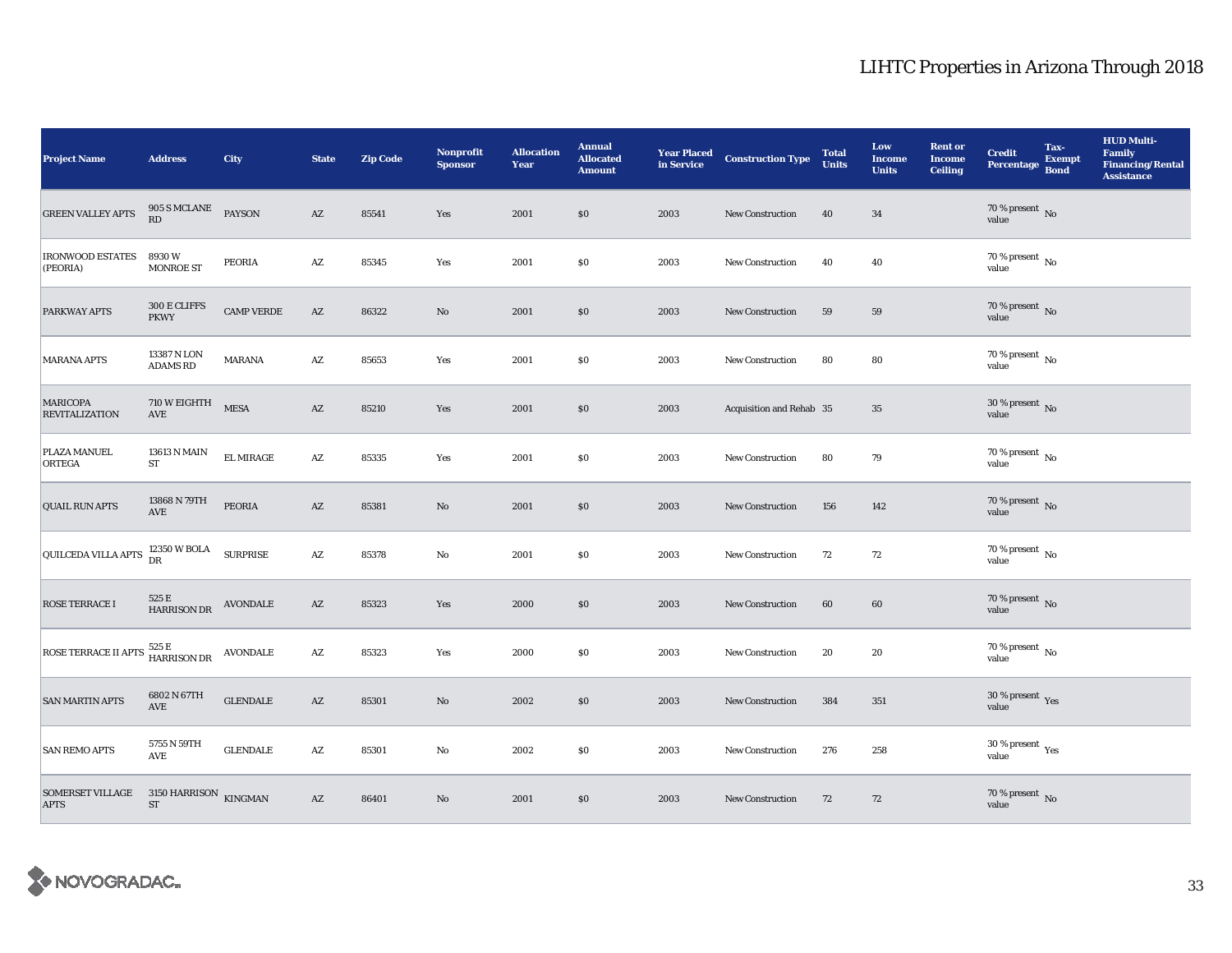| <b>Project Name</b>                                         | <b>Address</b>                         | <b>City</b>     | <b>State</b>           | <b>Zip Code</b> | Nonprofit<br><b>Sponsor</b> | <b>Allocation</b><br>Year | <b>Annual</b><br><b>Allocated</b><br><b>Amount</b> | <b>Year Placed</b><br>in Service | <b>Construction Type</b>  | <b>Total</b><br><b>Units</b> | Low<br><b>Income</b><br><b>Units</b> | <b>Rent or</b><br><b>Income</b><br><b>Ceiling</b> | <b>Credit</b><br><b>Percentage</b>              | Tax-<br><b>Exempt</b><br><b>Bond</b> | <b>HUD Multi-</b><br>Family<br><b>Financing/Rental</b><br><b>Assistance</b> |
|-------------------------------------------------------------|----------------------------------------|-----------------|------------------------|-----------------|-----------------------------|---------------------------|----------------------------------------------------|----------------------------------|---------------------------|------------------------------|--------------------------------------|---------------------------------------------------|-------------------------------------------------|--------------------------------------|-----------------------------------------------------------------------------|
| TANNER MANOR                                                | 2150 E<br>BROADWAY RD PHOENIX          |                 | AZ                     | 85040           | Yes                         | 2001                      | \$0                                                | 2003                             | New Construction          | 110                          | 70                                   |                                                   | 70 % present $\,$ No $\,$<br>value              |                                      |                                                                             |
| <b>VILLA SERENA APTS</b>                                    | 2351 S 37TH AVE YUMA                   |                 | $\mathbf{A}\mathbf{Z}$ | 85364           | $\mathbf{No}$               | 2001                      | $\$0$                                              | 2003                             | New Construction          | 80                           | 80                                   |                                                   | $70$ % present $\,$ No value                    |                                      |                                                                             |
| <b>AK-CHIN HOMES I</b>                                      | 42507W<br>PETERS & NALL MARICOPA<br>RD |                 | AZ                     | 85138           | No                          | 2003                      | \$0                                                | 2004                             | Acquisition and Rehab 36  |                              | 36                                   |                                                   | <b>Both 30%</b><br>and 70%<br>present value     | No                                   |                                                                             |
| CASA BONITAS PHASES 327 W KING RD TUCSON<br>I & II          |                                        |                 | $\mathbf{A}\mathbf{Z}$ | 85705           | Yes                         | 2002                      | $\$0$                                              | 2004                             | New Construction          | 30                           | 20                                   |                                                   | $70\,\%$ present $\,$ No value                  |                                      |                                                                             |
| CASA BONITAS III, IV & 1016 E MILTON TUCSON<br>$\mathbf{V}$ | RD                                     |                 | $\mathbf{A}\mathbf{Z}$ | 85706           | Yes                         | 2003                      | \$0                                                | 2004                             | New Construction          | 60                           | 49                                   |                                                   | 70 % present $\,$ No $\,$<br>value              |                                      |                                                                             |
| <b>CHANDLER VILLAGE 598 N</b><br><b>APTS</b>                | <b>MCQUEEN RD</b>                      | <b>CHANDLER</b> | $\mathbf{A}\mathbf{Z}$ | 85225           | $\mathbf{N}\mathbf{o}$      | 2002                      | $\$0$                                              | 2004                             | Acquisition and Rehab 127 |                              | 127                                  |                                                   | $70$ % present $\,$ No value                    |                                      |                                                                             |
| <b>LIBERTY COVE APTS</b>                                    | 801 N 59TH AVE PHOENIX                 |                 | $\mathbf{A}\mathbf{Z}$ | 85043           | No                          | 2002                      | $\$0$                                              | 2004                             | New Construction          | 264                          | 106                                  |                                                   | $30\,\%$ present $\rm\thinspace_{Yes}$<br>value |                                      |                                                                             |
| LOMA MARIPOSA APTS 1830 N LOMA<br>II                        | <b>MARIPOSA RD</b>                     | <b>NOGALES</b>  | $\mathbf{A}\mathbf{Z}$ | 85621           | $\mathbf{N}\mathbf{o}$      | 2002                      | \$0                                                | 2004                             | <b>New Construction</b>   | 100                          | 74                                   |                                                   | $70$ % present $\,$ No value                    |                                      |                                                                             |
| MOUNTAIN PARK APTS 3060 E SHOW                              |                                        | <b>SHOW LOW</b> | $\mathbf{A}\mathbf{Z}$ | 85901           | No                          | 2002                      | \$0                                                | 2004                             | <b>New Construction</b>   | 72                           | 72                                   |                                                   | 70 % present $\hbox{~No}$<br>value              |                                      |                                                                             |
| <b>MOUNTAIN VILLAGE</b><br><b>SENIORS</b>                   | 301 E MCNEIL SHOW LOW                  |                 | $\mathbf{A}\mathbf{Z}$ | 85901           | $\mathbf{N}\mathbf{o}$      | 2003                      | $\$0$                                              | 2004                             | New Construction          | 32                           | 16                                   |                                                   | $70\,\%$ present $\,$ No value                  |                                      |                                                                             |
| <b>MUSTANG RIDGE</b><br><b>TOWNHOMES</b>                    | 269 S COOLEY<br>$\mathbf{R}\mathbf{D}$ | <b>CIBECUE</b>  | $\mathbf{A}\mathbf{Z}$ | 85911           | No                          | 2002                      | \$0                                                | 2004                             | New Construction          | 22                           | 17                                   |                                                   | $70\,\%$ present $\overline{N_0}$<br>value      |                                      |                                                                             |
| <b>ORCHARD ESTATES</b>                                      | 15380 W YOUNG SURPRISE<br><b>ST</b>    |                 | $\mathbf{A}\mathbf{Z}$ | 85374           | $\mathbf{No}$               | 2002                      | $\$0$                                              | 2004                             | <b>New Construction</b>   | 96                           | 86                                   |                                                   | $70$ % present $\,$ No $\,$<br>value            |                                      |                                                                             |
| RANCHO DEL SOL<br><b>APTS</b>                               | 11039 N 87TH<br>AVE                    | PEORIA          | $\mathbf{A}\mathbf{Z}$ | 85345           | No                          | 2002                      | \$0                                                | 2004                             | New Construction          | 152                          | $7\phantom{.0}$                      |                                                   | $30$ % present $\,$ $\rm Yes$<br>value          |                                      |                                                                             |

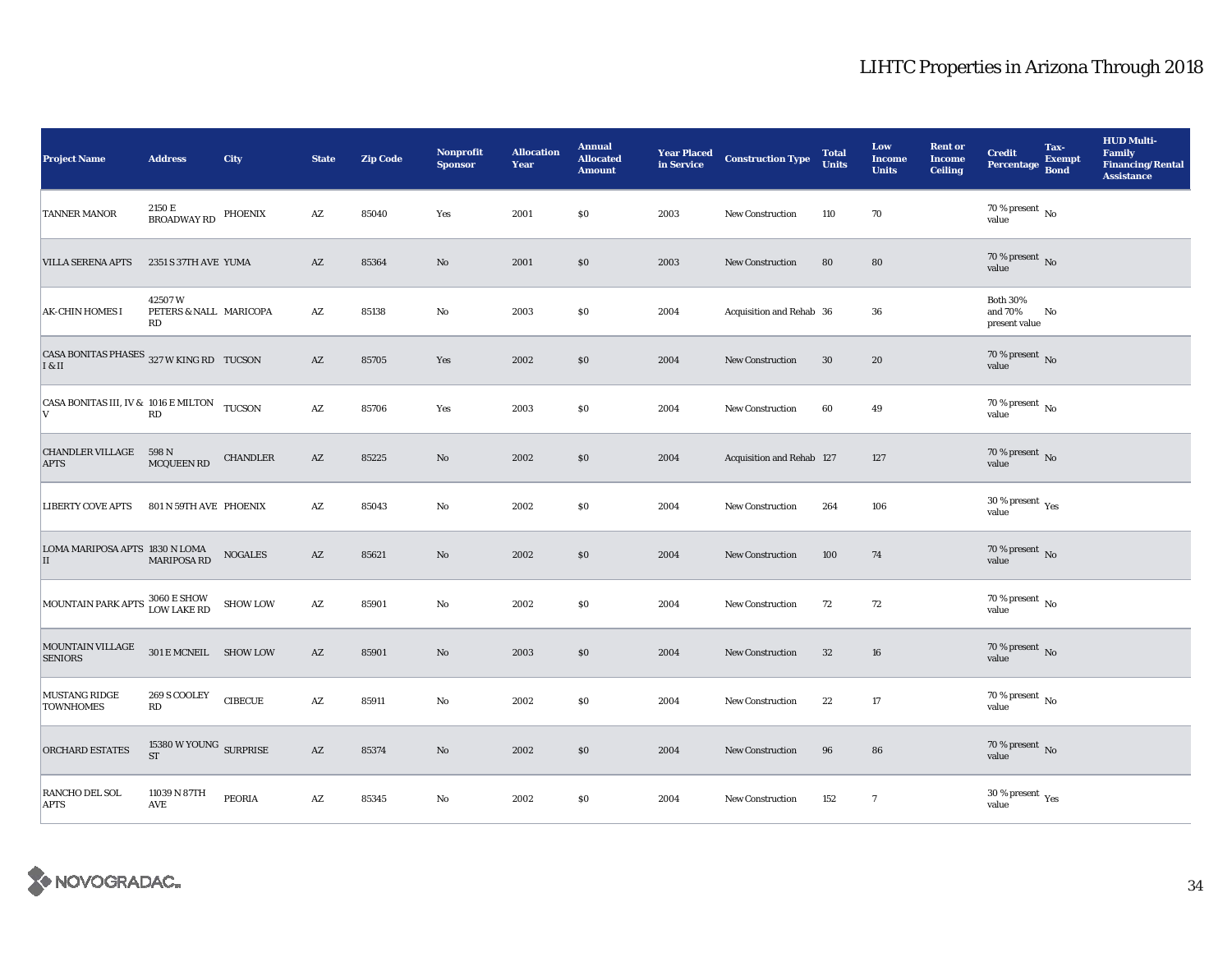| <b>Project Name</b>                          | <b>Address</b>                                            | <b>City</b>        | <b>State</b>           | <b>Zip Code</b> | <b>Nonprofit</b><br><b>Sponsor</b> | <b>Allocation</b><br>Year | <b>Annual</b><br><b>Allocated</b><br><b>Amount</b> | <b>Year Placed<br/>in Service</b> | <b>Construction Type</b>                                                               | <b>Total</b><br><b>Units</b> | Low<br><b>Income</b><br><b>Units</b> | <b>Rent or</b><br><b>Income</b><br><b>Ceiling</b> | <b>Credit</b><br><b>Percentage</b>              | Tax-<br><b>Exempt</b><br><b>Bond</b> | <b>HUD Multi-</b><br>Family<br><b>Financing/Rental</b><br><b>Assistance</b> |
|----------------------------------------------|-----------------------------------------------------------|--------------------|------------------------|-----------------|------------------------------------|---------------------------|----------------------------------------------------|-----------------------------------|----------------------------------------------------------------------------------------|------------------------------|--------------------------------------|---------------------------------------------------|-------------------------------------------------|--------------------------------------|-----------------------------------------------------------------------------|
| <b>ROOSEVELT</b><br><b>COMMONS APTS</b>      | 801 N SIXTH<br>$\operatorname{AVE}$                       | <b>PHOENIX</b>     | $\mathbf{A}\mathbf{Z}$ | 85003           | $\mathbf{No}$                      | 2002                      | \$0                                                | 2004                              | <b>New Construction</b>                                                                | 48                           | 48                                   |                                                   | 70 % present $\overline{N_0}$<br>value          |                                      |                                                                             |
| <b>SAN MIGUEL APTS</b>                       | 8915 E<br>$\mbox{GUADALUPE}\,\mbox{RD}$ $\mbox{MESA}$     |                    | $\mathbf{A}\mathbf{Z}$ | 85212           | $\rm No$                           | 2002                      | \$0\$                                              | 2004                              | New Construction                                                                       | 300                          | 275                                  |                                                   | $30$ % present $\,$ $\rm Yes$<br>value          |                                      |                                                                             |
| <b>SOMERTON APTS</b>                         | $500$ N $_{\rm SOMERTON\;AVE}$ SOMERTON                   |                    | $\mathbf{A}\mathbf{Z}$ | 85350           | $\rm No$                           | 2002                      | \$0\$                                              | 2004                              | New Construction                                                                       | 80                           | 79                                   |                                                   | 70 % present Yes<br>value                       |                                      |                                                                             |
| <b>SOUTH PARK HOPE</b><br><b>PHASE VI</b>    | 1122 E<br>SILVERLAKE RD $\,$ TUCSON $\,$                  |                    | $\mathbf{A}\mathbf{Z}$ | 85713           | Yes                                | 2002                      | \$0\$                                              | 2004                              | Both New Construction $\sqrt{45}$<br>and $\rm{A/R}$                                    |                              | $45\,$                               |                                                   | <b>Both 30%</b><br>and 70%<br>present value     | No                                   |                                                                             |
| <b>STEEPLECHASE APTS</b>                     | 8610 N 91ST AVE PEORIA                                    |                    | $\mathbf{A}\mathbf{Z}$ | 85345           | $\mathbf{N}\mathbf{o}$             | 2002                      | \$0                                                | 2004                              | <b>New Construction</b>                                                                | 110                          | 110                                  |                                                   | 30 % present $\gamma_{\rm{es}}$<br>value        |                                      |                                                                             |
| <b>SAN LUCAS APTS</b>                        | 8701 W VAN<br><b>BUREN ST</b>                             | <b>TOLLESON</b>    | $\mathbf{A}\mathbf{Z}$ | 85353           | No                                 | 2003                      | \$0\$                                              | 2004                              | New Construction                                                                       | 264                          | 242                                  |                                                   | $30\,\%$ present $\rm\thinspace_{Yes}$<br>value |                                      |                                                                             |
| <b>TOWN SQUARE</b><br><b>COURTYARD HOMES</b> | 5136 W GLENN<br>DR                                        | <b>GLENDALE</b>    | $\mathbf{A}\mathbf{Z}$ | 85301           | No                                 | 2002                      | \$0                                                | 2004                              | <b>New Construction</b>                                                                | 60                           | 60                                   |                                                   | $70$ % present $\,$ No value                    |                                      |                                                                             |
| <b>VALLEY VIEW APTS</b>                      | 3701 N<br>WINDSONG DR                                     | PRESCOTT VALLEY AZ |                        | 86314           | No                                 | 2002                      | \$0                                                | 2004                              | New Construction                                                                       | 80                           | 76                                   |                                                   | 70 % present $\,$ No $\,$<br>value              |                                      |                                                                             |
| <b>WESTWARD HO APTS</b>                      | $618$ N CENTRAL $\quad$ PHOENIX AVE                       |                    | $\mathbf{A}\mathbf{Z}$ | 85004           | $\mathbf{N}\mathbf{o}$             | 2002                      | \$0                                                | 2004                              | Acquisition and Rehab 290                                                              |                              | 289                                  |                                                   | $30\,\%$ present $\,$ Yes value                 |                                      |                                                                             |
| YAVAPAI-APACHE<br>NATION #1                  | 3455 N SHAW<br>AVE                                        | <b>CAMP VERDE</b>  | $\mathbf{A}\mathbf{Z}$ | 86322           | No                                 | 2002                      | \$0\$                                              | 2004                              | Both New Construction $\,$ 44<br>and $\ensuremath{\mathrm{A}}/\ensuremath{\mathrm{R}}$ |                              | 44                                   |                                                   | <b>Both 30%</b><br>and 70%<br>present value     | No                                   |                                                                             |
| <b>ASPEN RIDGE APTS</b>                      | $831\,\mathrm{E}\,\mathrm{MINGUS}$ $\quad$ COTTONWOOD AVE |                    | $\mathbf{A}\mathbf{Z}$ | 86326           | No                                 | 2003                      | \$0                                                | 2005                              | <b>New Construction</b>                                                                | 96                           | 95                                   |                                                   | $70\,\%$ present $\,$ No value                  |                                      |                                                                             |
| <b>BELLA VISTA APTS</b>                      | 3331 W TAYLOR PHOENIX<br><b>ST</b>                        |                    | $\mathbf{A}\mathbf{Z}$ | 85009           | No                                 | 2003                      | \$0\$                                              | 2005                              | Acquisition and Rehab 200                                                              |                              | 200                                  |                                                   | 30 % present $\rm\,Yes$<br>value                |                                      |                                                                             |
| <b>BIENESTAR APTS</b><br><b>PHASE II</b>     | 690 N TENTH<br>AVE                                        | <b>SAN LUIS</b>    | $\mathbf{A}\mathbf{Z}$ |                 | $\mathbf{No}$                      | 2003                      | \$0                                                | 2005                              | <b>New Construction</b>                                                                | 64                           | 64                                   |                                                   | $70\,\%$ present $\,$ No value                  |                                      |                                                                             |